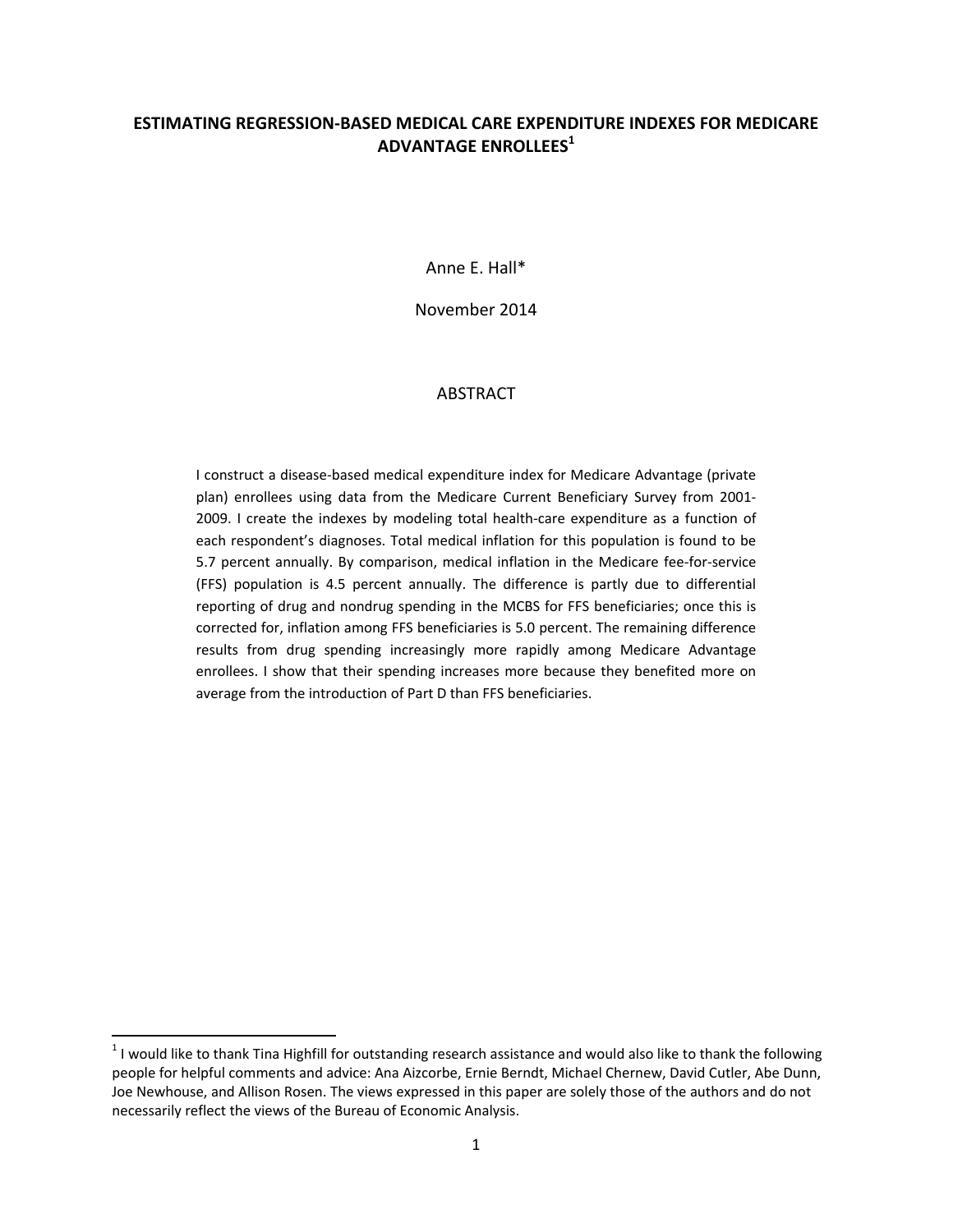#### **1. Introduction**

Health care accounted for 17% of the economy in 2012 (Martin et al. 2014); the proper measurement of inflation and output in this sector are therefore of vital concern to policymakers and the public. Currently, the Bureau of Labor Statistics measures inflation in the medical sector by measuring the changes in service prices and in commodity prices. Research in the 1990s, however, that constructed expenditure indexes by measuring the change in the cost of treating a particular illness showed that inflation in health care appeared to be lower when measured at the disease level and when the value of improved health outcomes were taken into account (Cutler et al. 1998). This research led to a recommendation by the Committee on National Statistics of the National Research Council that government statistical agencies investigate methods for allocating health‐care expenditures by disease and constructing new price indexes for health care (National Research Council 2010).

In response, some more recent research has investigated the effect on measured health‐care inflation of disease‐based price indexes (Aizcorbe and Nestoriak 2011, Aizcorbe et al. 2011, Dunn et al. 2012, Hall and Highfill 2013, Hall and Highfill 2014). Aizcorbe and Nestoriak 2011 and Dunn et al. 2012 used medical claims data for privately insured patients to create their indexes and Aizcorbe et al. 2011 used the Medical Expenditure Panel Survey. These three papers all used encounter‐based methods for creating indexes, where spending is assigned to a condition by the diagnosis attached to a particular claim or event. Hall and Highfill 2014 examined the options for creating indexes for Medicare beneficiaries and noted that, while there is publicly available claims data for Medicare fee‐for‐service (FFS) beneficiaries that can be used to create indexes with an encounter‐based method, no such data exist for Medicare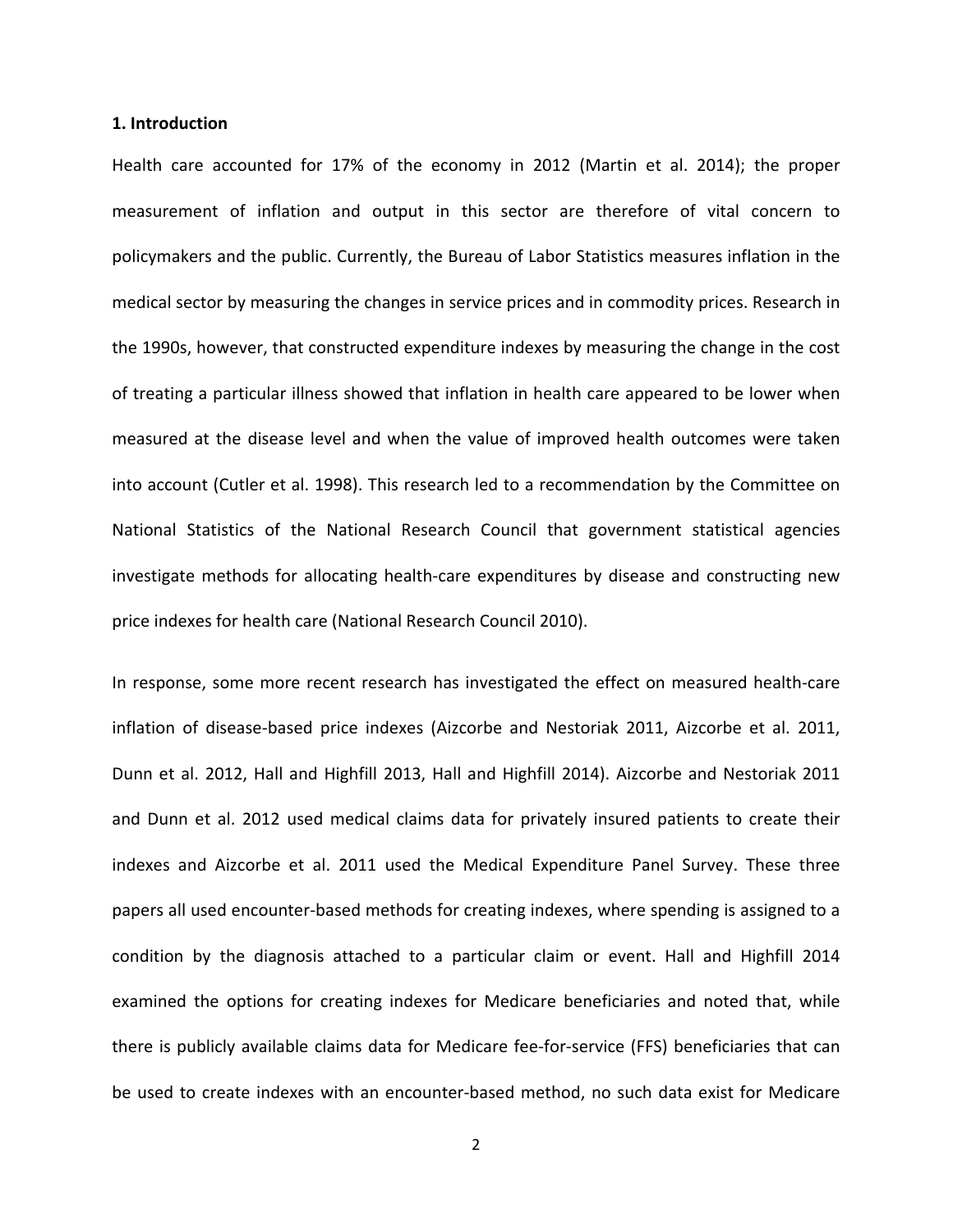private plan ("Medicare Advantage") enrollees. Instead, they found that two options existed for that population: creating a regression‐based index from the diagnosis and spending data in the Medicare Current Beneficiary Survey (MCBS) or creating an encounter‐based index from the Medicare Advantage enrollees in the MEPS.

This paper follows the first option of creating a regression‐based index with the MCBS for this population as the number of Medicare Advantage enrollees in the MCBS is considerably larger than the number in the MEPS, which only contains a few hundred Medicare Advantage enrollees per year. A regression‐based medical expenditure index models annual spending as a function of each beneficiary's diagnoses that year, uses the coefficients on the diagnoses to divide up each beneficiary's spending among their conditions, and from those, creates average per‐case expenditures that are inputs to a medical expenditure index. As such, it can be created with data that does not attach a diagnosis separately to each claim or event but instead only requires diagnosis and spending data at an annual level.

The MCBS is a survey conducted by the Center for Medicare and Medicaid Services on a representative sample of Medicare beneficiaries. The MCBS meets the data requirements of a regression‐based expenditure index as it collects all of its respondents' medical spending and, in addition, conducts an annual in‐person survey which includes questions about what diagnoses they have received over the past year. It also includes Medicare Part A and Part B claims for the FFS Medicare beneficiaries responding to the survey. For the Medicare private plan enrollees, the only available data, however, are the medical events, spending and diagnoses collected directly from the respondent.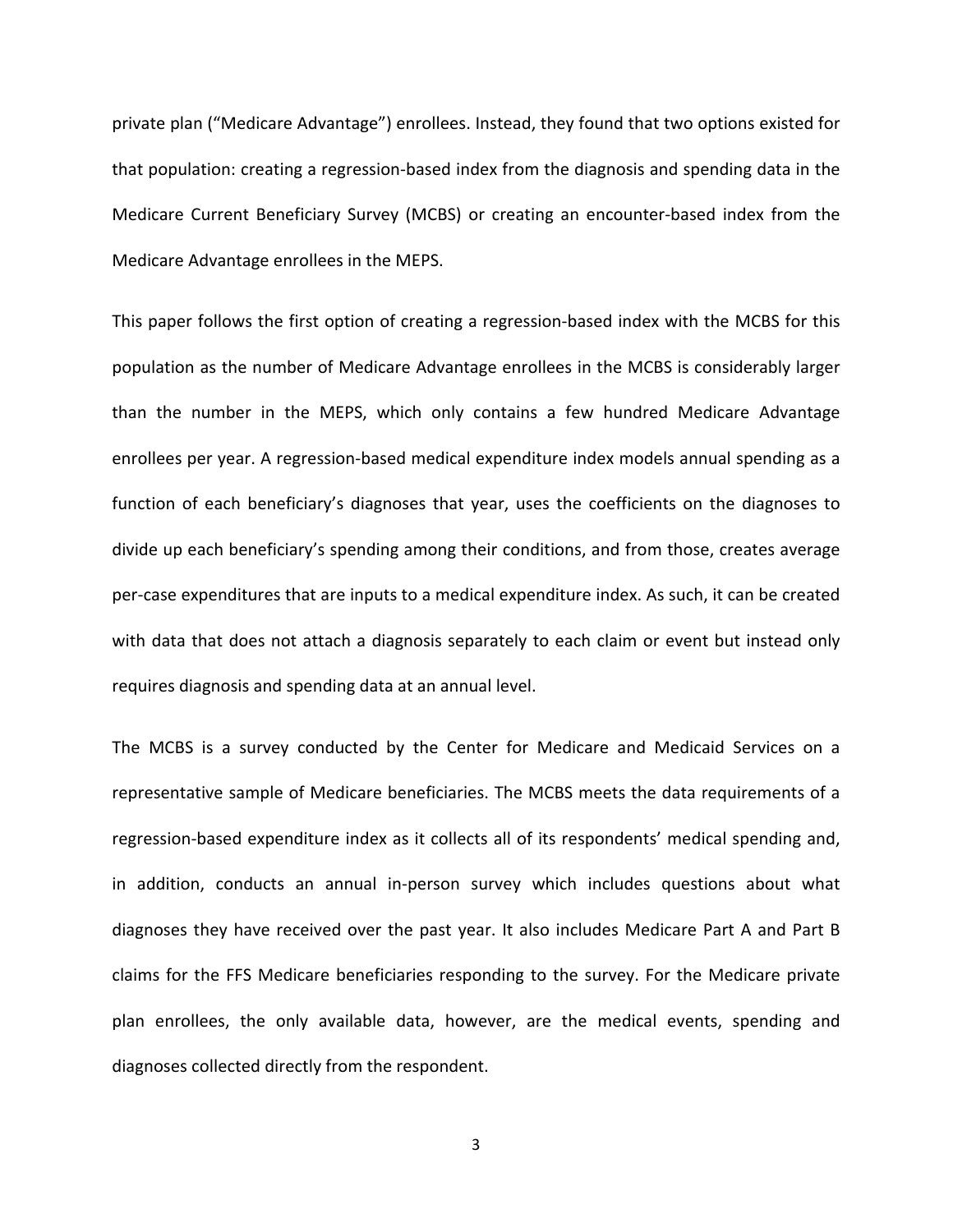The paper proceeds as follows. In section 2, I describe the Medicare Advantage program. In Section 3, I review the concept of a condition-based medical care expenditure index. In section 4, I discuss the MCBS: the spending and diagnosis data and an adjustment made to the data to allow for including hypercholesterolemia as one of the conditions in the indexes even though it is not in the MCBS survey until 2009. Section 5 discusses model selection criteria and selects a model of health-care spending as the basis for the medical care expenditure index. Section 6 shows and discusses the results of the index for overall medical inflation among Medicare Advantage enrollees and compares the index with one calculated for Medicare FFS beneficiaries, which proves to be somewhat lower. Section 7 reviews the possible reasons for why inflation is higher among Medicare Advantage enrollees than in Medicare FFS beneficiaries and finds that the principal reasons are the differential underreporting of drug spending by FFS beneficiaries in the MCBS and the expansion of prescription drug insurance among Medicare beneficiaries during this period, which Medicare Advantage enrollees benefited more from. Section 8 concludes.

#### **2. Medicare Advantage**

Medicare Advantage is the program through which private insurance plans contract with Medicare to provide health insurance to Medicare beneficiaries.<sup>3</sup> Medicare beneficiaries have the option of enrolling in one of the Medicare Advantage plans available in their geographic region if they choose; if they enroll in one, they continue to pay their Part B premium and may

 $3$  A program allowing private plans to provide health insurance to Medicare beneficiaries has existed in some form or another and under different names since the 1980s. In general, I will refer to this program throughout as "Medicare Advantage" although it did not acquire this name until 2003. In 2001 and 2002, the program was named

<sup>&</sup>quot;Medicare+Choice."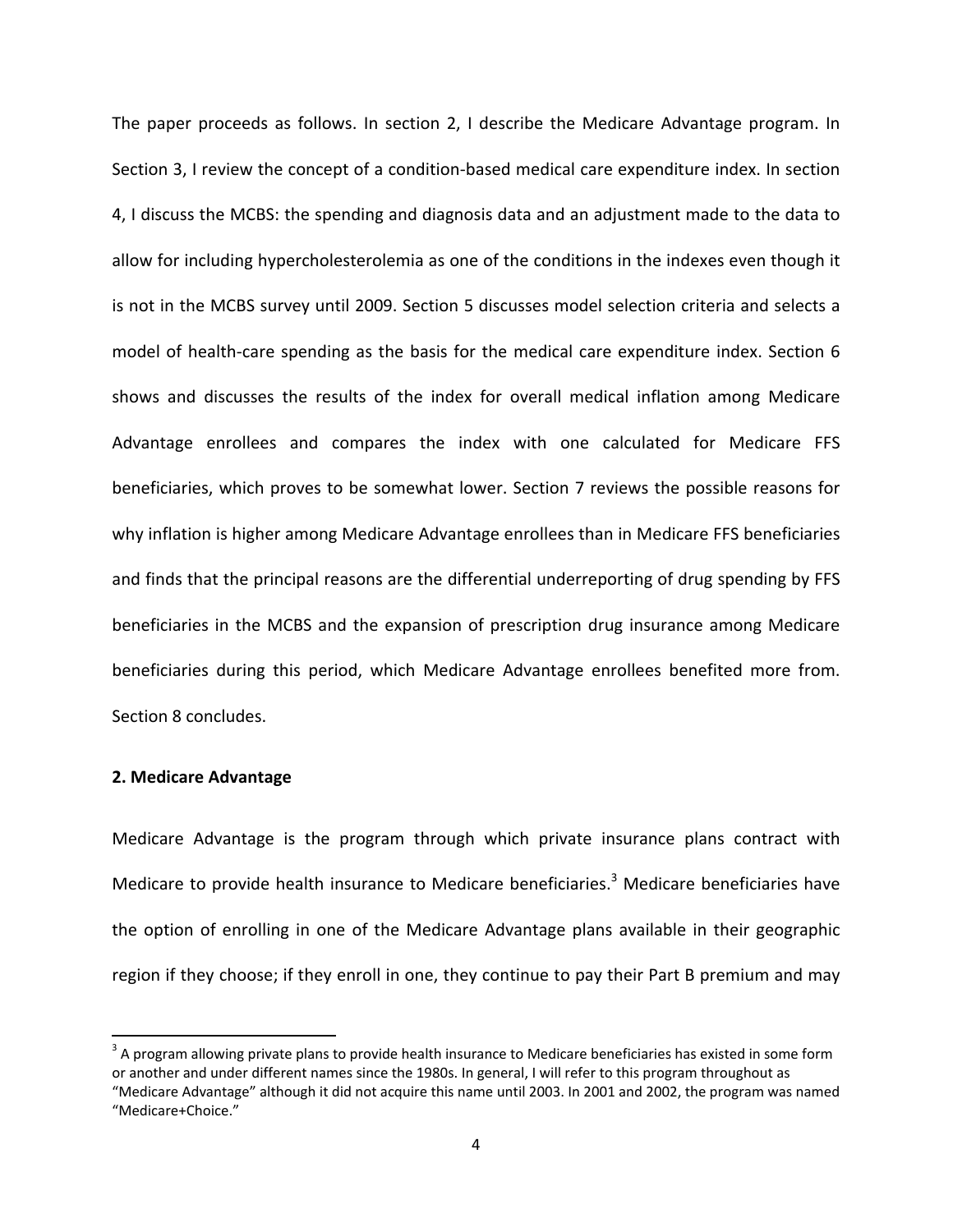also pay a premium above that to the private plan. In return, they usually receive a richer set of benefits than the standard FFS Medicare benefit package. Medicare reimburses the plans on a capitated basis with a base geographic rate risk‐adjusted for the beneficiary's demographics and previous diagnoses.

Since the Medicare Modernization Act of 2003 increased the growth rate of reimbursements to plans in the program, plans have increased their geographic coverage and benefit offerings and, as a result, enrollment in the program has greatly increased. Figure 1 shows the percent of MCBS respondents who have some group plan participation according to Medicare's administrative data from 2001 to 2009. As it shows, this percentage declines from about 18% in 2001 to 15% in 2003 then stays roughly flat until 2005 when it starts increasing, reaching 26% by 2008. Currently, the enrollment rate in Medicare Advantage stands at 30% (CBO 2014). Medicare Advantage enrollees therefore comprise a substantial and increasing percentage of Medicare beneficiaries.

In the 1990s, research showed that Medicare private plans enjoyed a selection advantage relative to FFS Medicare (Brown et al. 1993, Riley et al. 1996). Enrollees in Medicare private plans tended to have better health than FFS beneficiaries, even after adjusting for demographic differences. The selection difference appeared to result from insufficient risk adjustment of the capitation rate paid to Medicare private plans which gave the plans an incentive to market to and enroll healthier beneficiaries. In turn, once the enrollees developed serious health problems, they tended to disenroll and return to FFS Medicare. In general, therefore, the private plans were being paid more than their enrollees' expected health care costs. The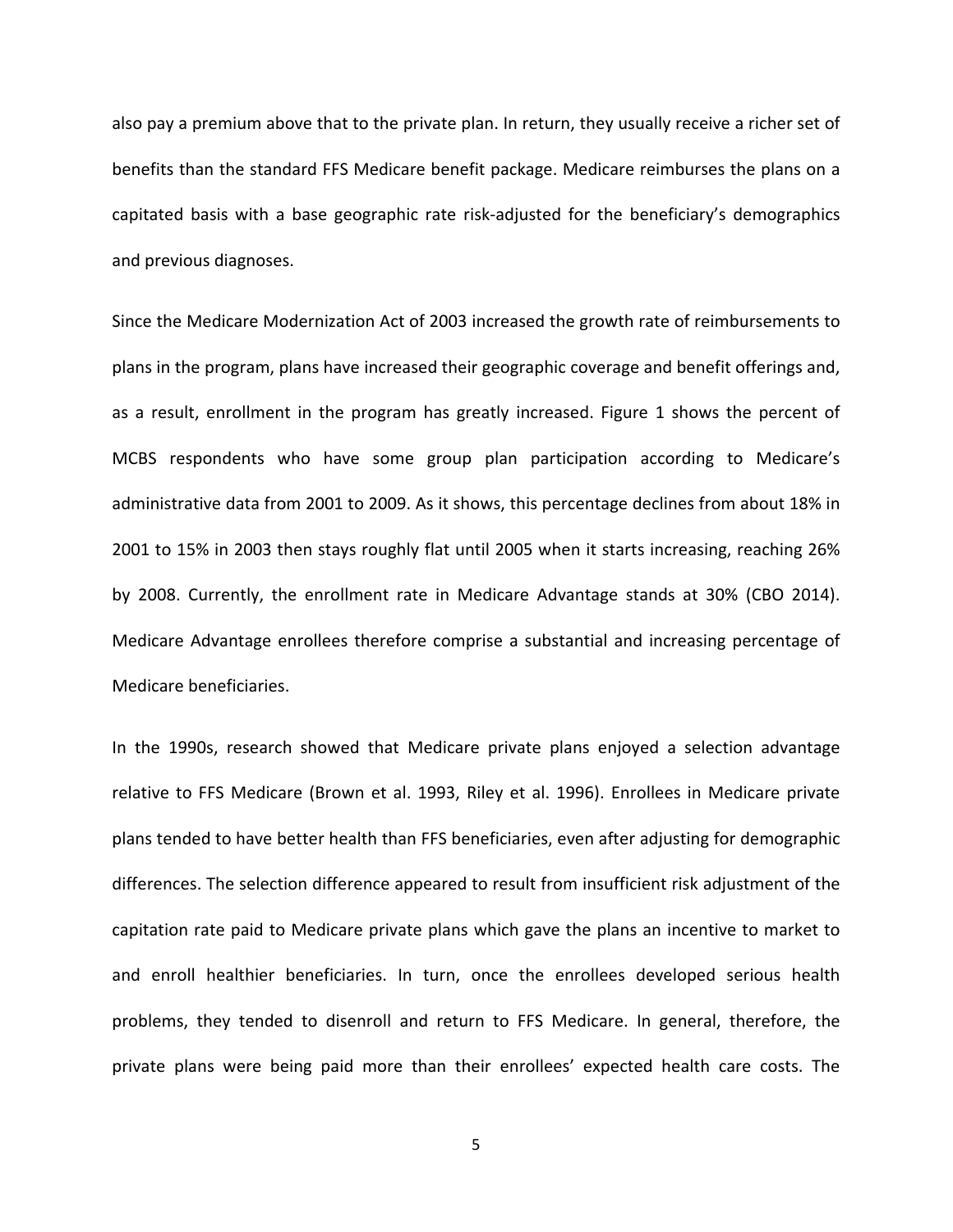Medicare Modernization Act introduced two reforms to equalize selection in the two parts of Medicare and reduce the overpayment that both began to be phased in in 2004. First, risk adjustment of payments started to be based on enrollees' diagnoses, not just on their demographics, which made it more profitable to enroll and keep less healthy beneficiaries. Second, free disenrollment was removed and enrollees are only allowed to return to FFS Medicare once a year.

These reforms appeared to remove Medicare Advantage's favorable selection. Using the MCBS, McWilliams et al. (2012) find that the ratios of the percent of MA enrollees reporting fair or poor health to the percent of FFS beneficiaries reporting the same as well as the ratios of health-care utilization of MA enrollees to FFS beneficiaries all move up from significantly below one in 2001‐2003 to be insignificantly different from one in 2006‐2007.

Table 1 shows results similar to those of McWilliams et al. from the MCBS. It compares the percent of MA enrollees and FFS Medicare beneficiaries reporting fair or poor health, good health, and very good or excellent health in the three periods that will be used to create the medical care expenditure index: 2001‐2003, 2004‐2006, and 2007‐2009. In 2001‐2003, the percentage of MA enrollees reporting fair or poor health is 4 points lower than the percentage of FFS Medicare beneficiaries with the same level of overall health, and the percentage of MA enrollees reporting very good or excellent health is 3 points higher than the corresponding percentage of FFS Medicare beneficiaries. These differences are significant at a less than 0.001 level when tested with an unweighted t-test of differences between means. In the period 2007-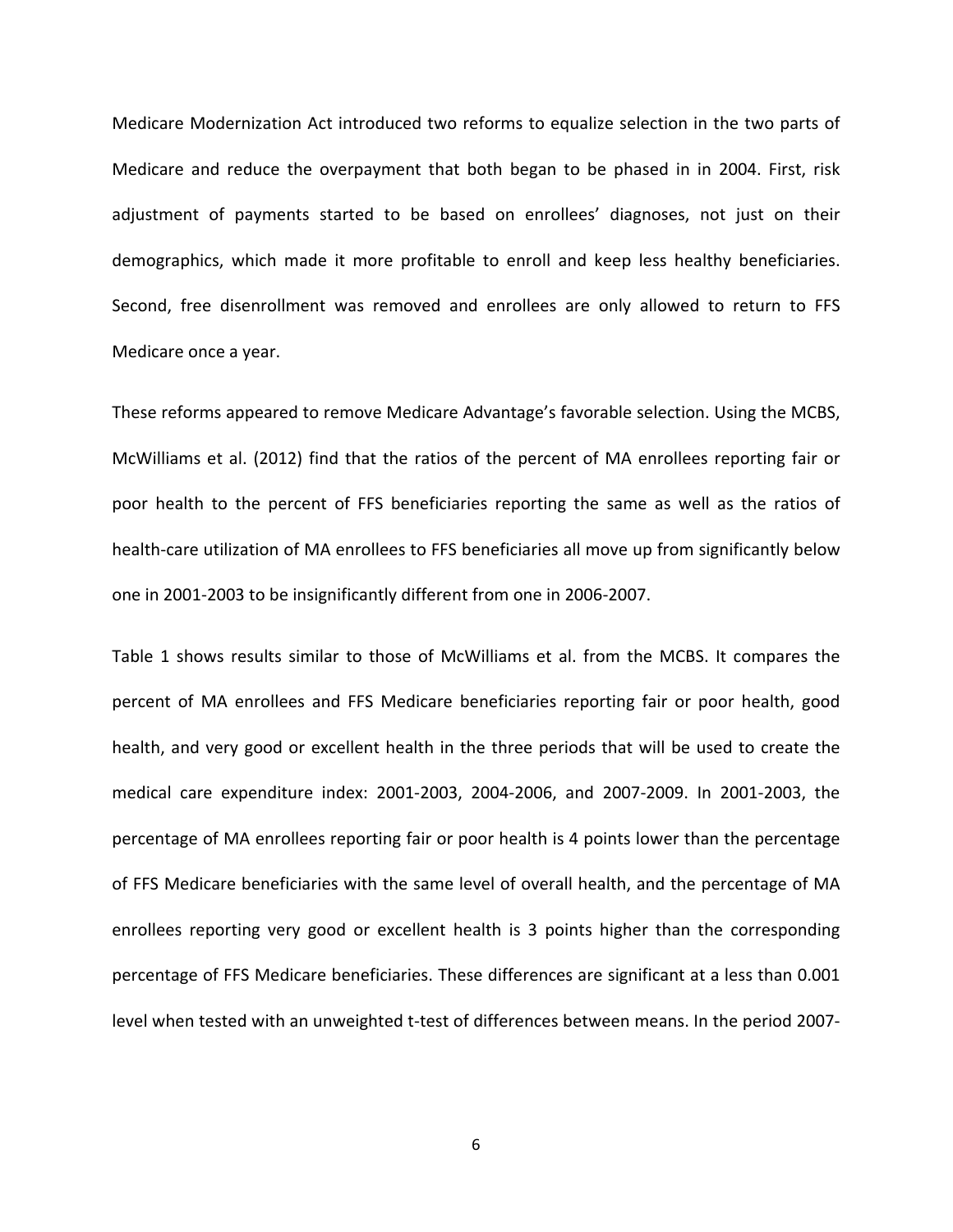2009, the corresponding differences in health between beneficiary categories are less than a percentage point and are no longer statistically significant.

The shift in average health status of MA enrollees and the loss of MA's selection advantage will have to be taken into consideration when interpreting measured inflation among MA enrollees and I will return to this issue below.

#### **3. Medical care expenditure indexes**

The health-care sector comprises nearly a fifth of the US economy. However, as detailed in the report "Accounting for Health and Health Care" (National Research Council 2010), the currently available government statistics on health care do not provide much information on the return on this spending. In general, data sources such as the National Health Expenditure Accounts (constructed by the Center for Medicare and Medicaid Services) and the Consumer and Producer Price Indexes (constructed by the Bureau of Labor Statistics) track spending and price changes by payer and type of service. As health economists have noted for many years, however, it would be more meaningful to track spending, price changes, and outcomes by medical condition (Scitovsky 1967, Cutler et al. 1998, Berndt et al. 2002). The 2010 National Research Council report envisioned an ideal set of national health accounts that tied medical expenditures and other determinants of health (such as environment and health behaviors) to levels of population health as measured by both morbidity and mortality. However, it pointed to the need to divide up medical expenditure in a more meaningful way as the most pressing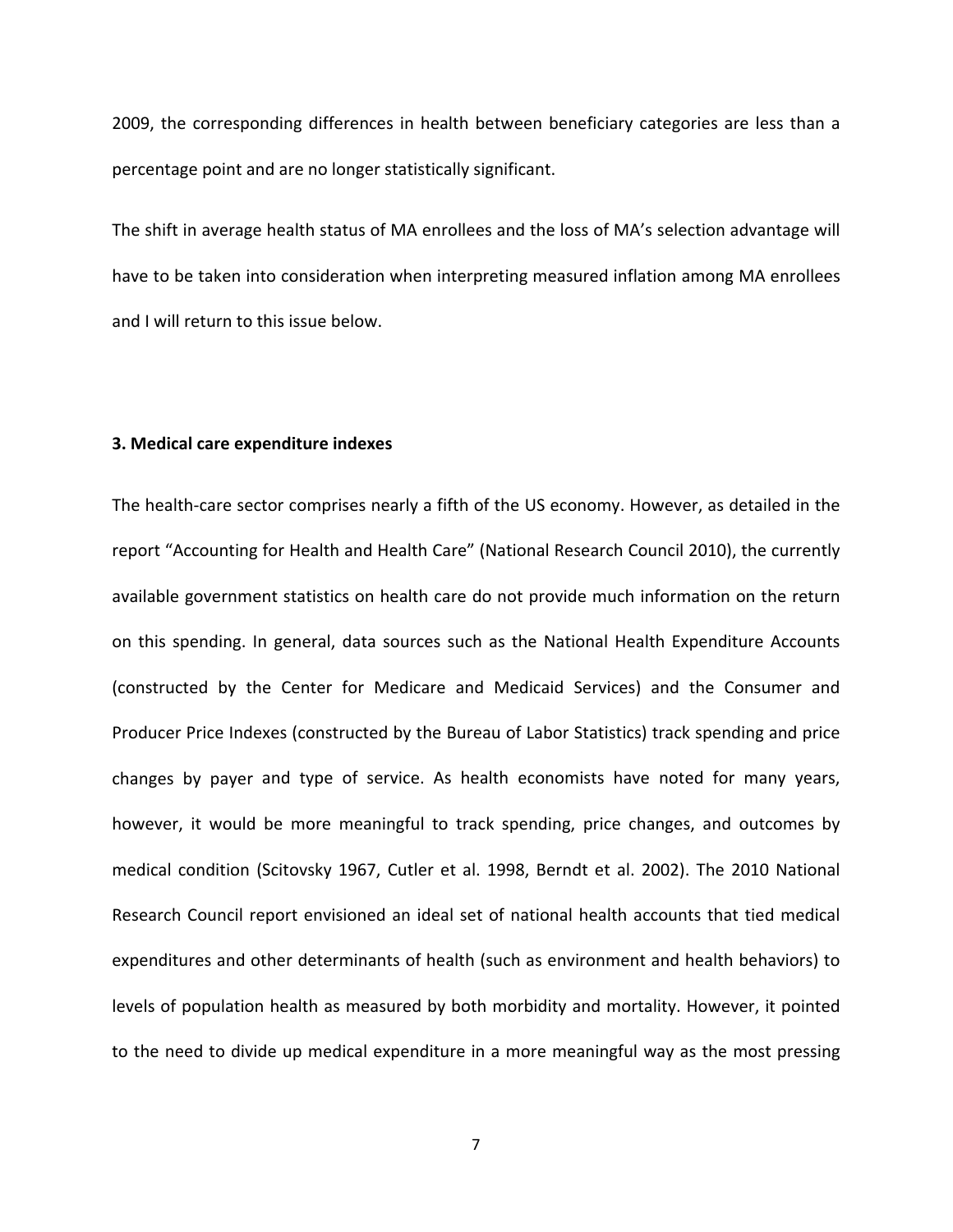issue. It proposes a treatment‐of‐disease based framework where changes in expenditure on episodes of specific medical conditions are measured over time.

The advantage of tracking spending and episode price changes by condition is that measuring in this way captures shifts in treatments across industries within health care due to technological improvements. For example, numerous surgeries have shifted from being performed in hospitals to being performed in outpatient clinics and other conditions have shifted from being treated by procedures or therapy to being treated with prescription drugs. To give an example, Shapiro et al. (2001) detail the technological change in the performance of cataract surgery from just after World War II to the late 1990s. During this time, the procedure evolved from requiring a weeklong stay in the hospital to being performed on an outpatient basis. An expenditure index that tracks the cost of a night's stay in a hospital would not capture this shift and would probably imply much higher inflation than an index that tracked the total costs of the treatment across industries. Other papers also constructed expenditure indexes for individual conditions and found similar results (Cutler et al. 1998, Berndt et al. 2002).

The next step for research in this area was to extend the treatment‐of‐disease framework to all spending and all medical conditions. The 2010 National Research Council report recommended that the Bureau of Economic Analysis investigate methods for allocating expenditures across conditions. As it discusses, there are two principal types of methods for doing this: encounter‐ based and person‐based. Encounter‐based methods assign spending for each health encounter (visit or prescription) to a condition and sum up over encounters for each person/condition to produce an episode cost. Episode costs can then be averaged over people to create an average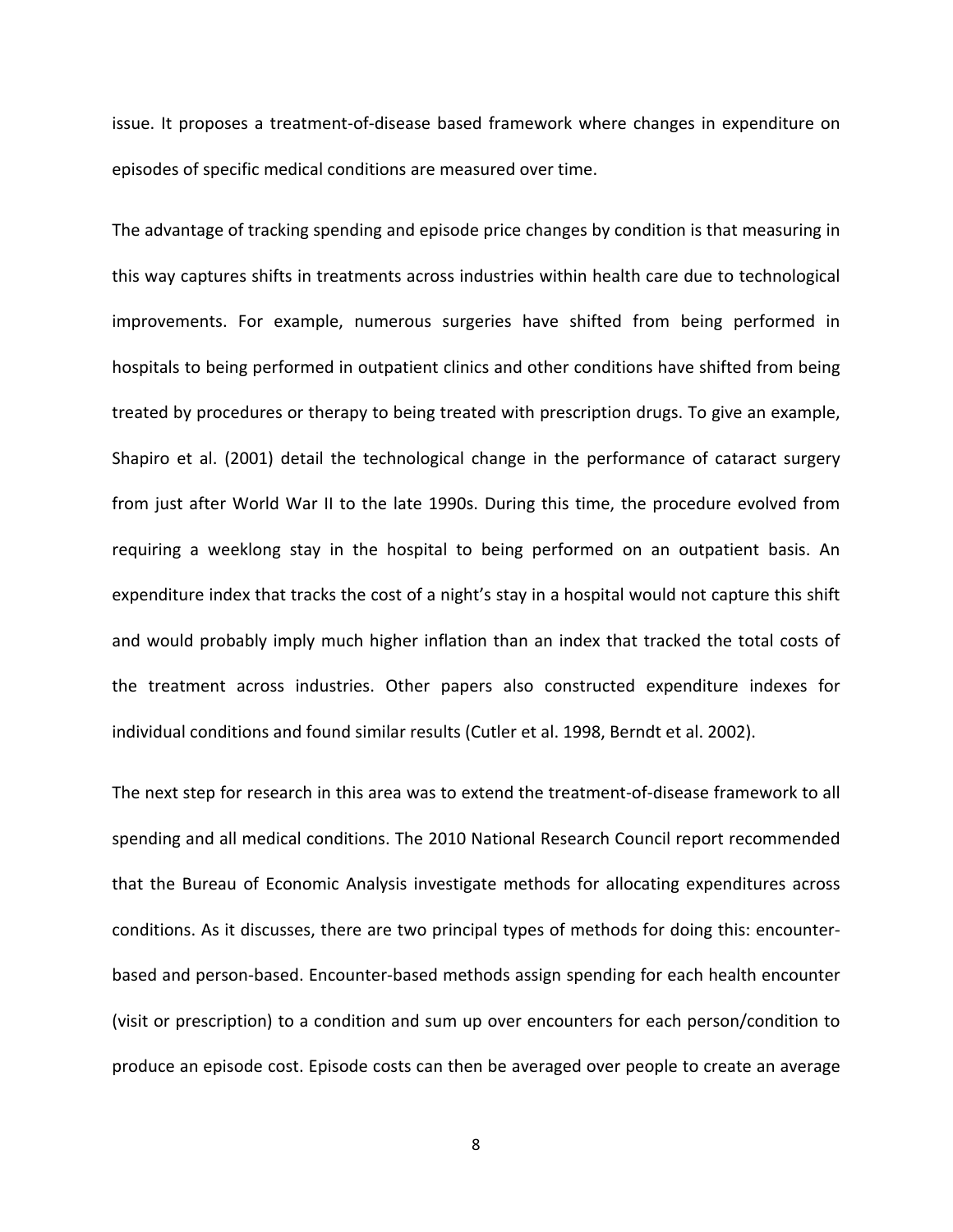episode cost for each condition. Person‐based methods use an econometric model to divide a person's annual medical spending among his or her diagnosed conditions that year.

The first papers to construct medical expenditure indexes aggregated across all conditions used encounter‐based methods (Aizcorbe and Nestoriak 2011, Aizcorbe et al. 2011, Dunn et al. 2012). Hall and Highfill (2014) compared indexes created with an encounter‐based method and a person‐based method from data for FFS Medicare beneficiaries. As they note, encounter‐ based methods are a priori preferable to person‐based methods because they are more transparent and do not require the introduction of econometric assumptions. However, encounter‐based methods require a diagnosis to be attached to every health event in the data and not all datasets fill that requirement. Medical claims data have diagnosis codes attached to every doctor and hospital claims but generally do not have diagnoses for drug claims. The survey method in the MEPS is designed to attach diagnoses to as many events as possible and this data source comes closest to being the ideal for use of encounter‐based methods. However, the MEPS does not contain a large number of Medicare Advantage beneficiaries (only a few hundred per year) and, as Hall and Highfill mention, it is probably preferable to use the MCBS for that population.

The MCBS does not attach diagnoses directly to survey‐collected events and therefore would require the use of a person‐based method, which relates a respondent's annual spending to his or her annual diagnoses with an econometric model. The disadvantage of this approach is that the use of an econometric model and its associated assumptions may introduce error and it is potentially less transparent than encounter‐based approaches. However, its data requirements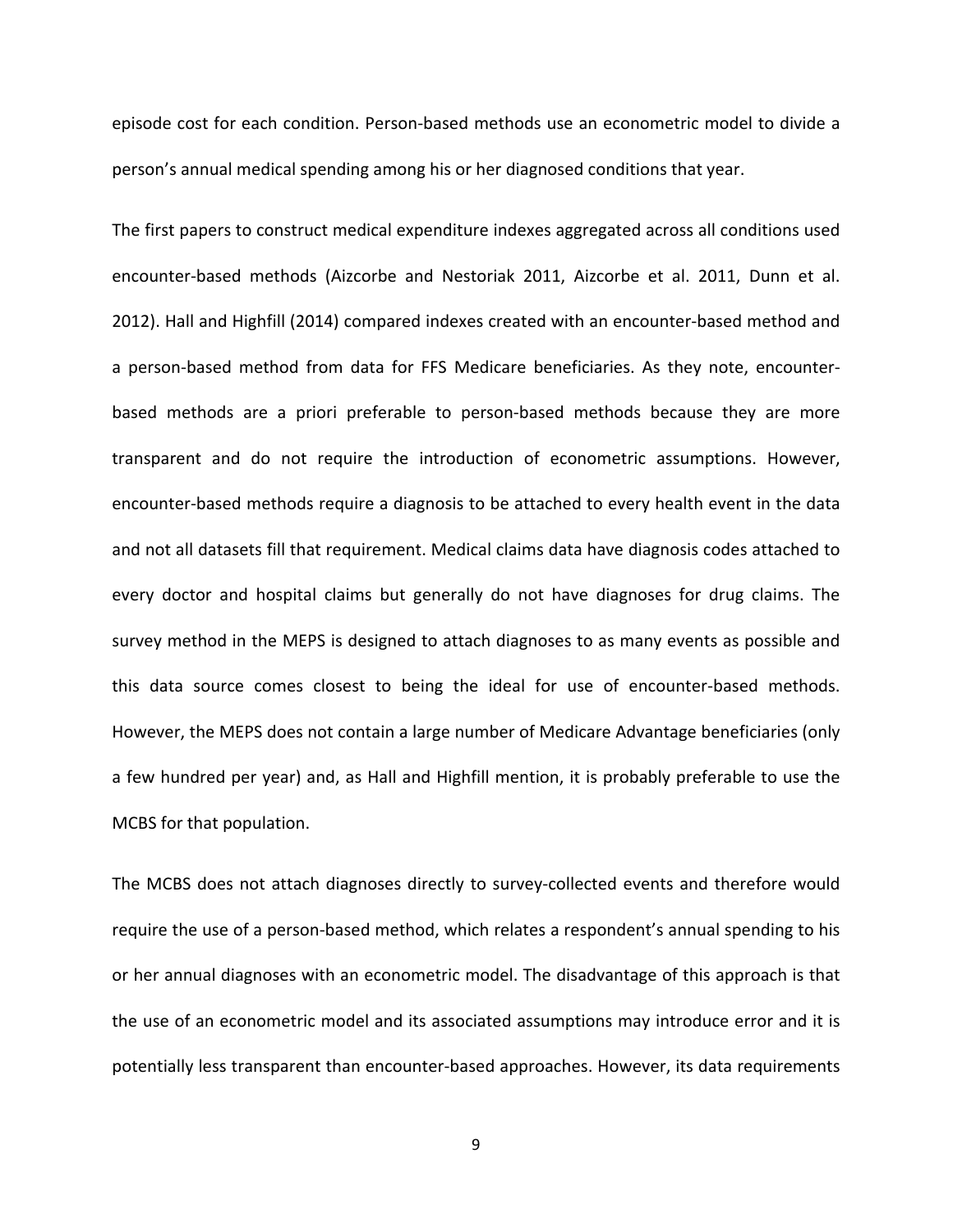are less stringent since it only requires spending and diagnoses at an annual level. Rosen et al. (2007) use a regression‐based method to divide up patients' spending among diabetes and cardiovascular conditions.

As mentioned above, Hall and Highfill (2014) constructed both regression-based and encounterbased indexes on the same data for the entire Medicare population and for the FFS Medicare population alone. They found that correlations in the levels of expenditures assigned by each method were strong and positive but that there was almost no correlation in the growth rates of those expenditures between methods. Regression‐based indexes generally produced slightly lower overall growth rates of medical inflation than encounter‐based indexes and also tended to produce more extreme expenditure growth rates for individual conditions. They concluded that regression‐based methods are a viable alternative but should only be used when necessary.

As mentioned in the introduction, however, Medicare Advantage enrollees form a substantial and increasing share of Medicare beneficiaries and accounting for their spending in a treatment‐of‐disease framework is an important and necessary task. At this point, however, there is no publicly available source of claims data for them and their representation in the MEPS is limited. This paper therefore turns to the MCBS with its limitations as a data source.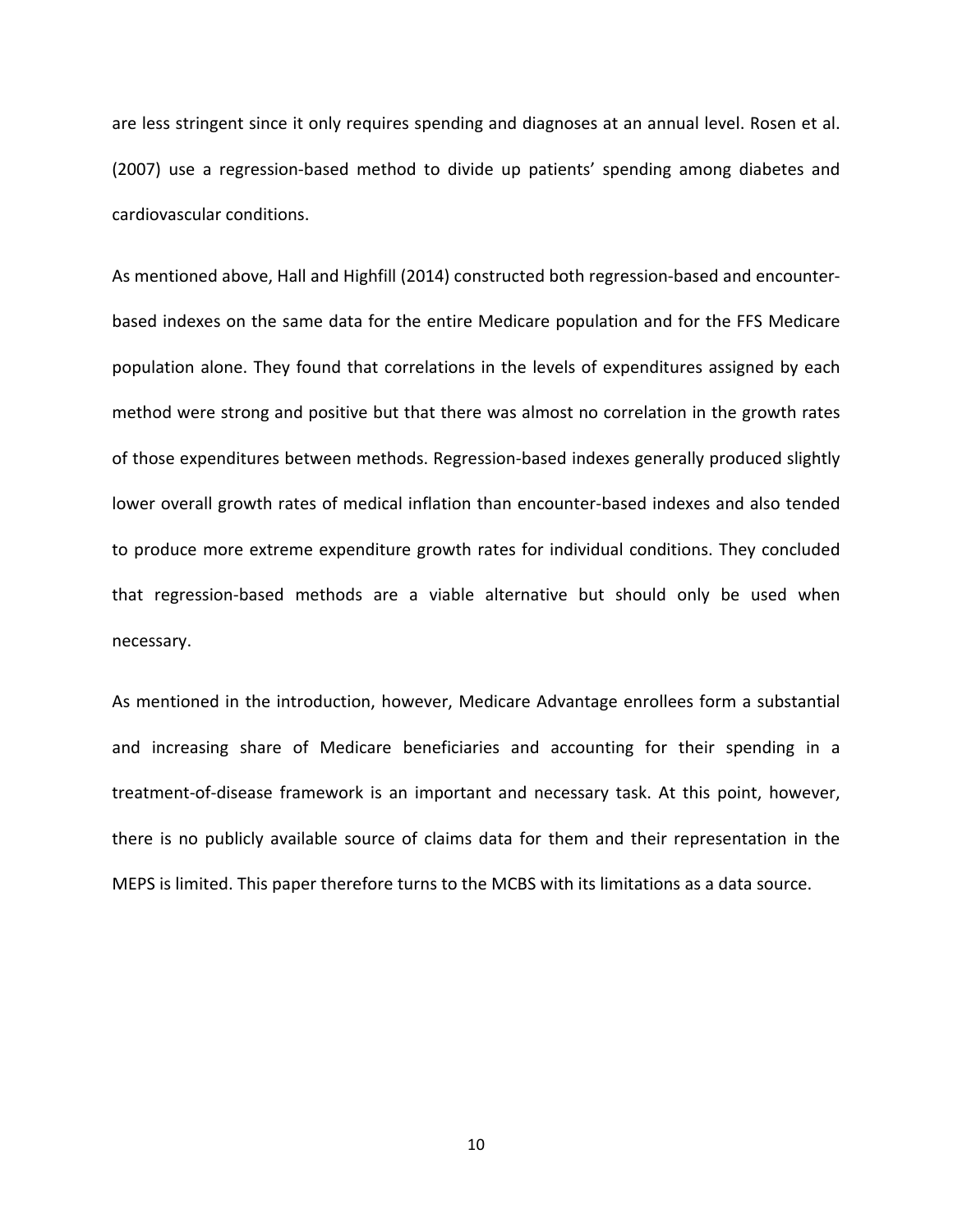#### **4. Data**

The Medicare Current Beneficiary Survey (MCBS) is the annual survey of Medicare beneficiaries conducted by the Centers for Medicare and Medicaid Services (CMS) to track their health, medical care, and spending on medical care from all possible sources. The survey covers all Medicare beneficiaries: those enrolled in both fee‐for‐service (FFS) Medicare and in Medicare Advantage, who reside both in the community and in institutions, and who are entitled to Medicare for any reason, whether by age, disability or end-stage renal disease status. It uses stratified random sampling to represent the entire Medicare population for each year, averaging about 12,000 total beneficiaries and about 2100 Medicare Advantage enrollees annually during the period 2001‐2009.

Sample beneficiaries are surveyed three times a year by an interviewer using a computer‐ assisted personal interviewing (CAPI) program. The CAPI program automatically directs the interviewer to the appropriate questions and performs general outlier analysis in real time. Questions range from basic demographic information to health status and health care utilization. Beneficiaries are asked to save supporting documentation for the interview, such as Explanation of Benefit forms, provider receipts, and prescription medicine bottles. For services covered by FFS Medicare, survey responses were matched with administrative bill data to adjust for under-reporting of services and payment errors. Non-covered services, such as prescription medicines, were reviewed and edited using a variety of methods developed by MCBS staff.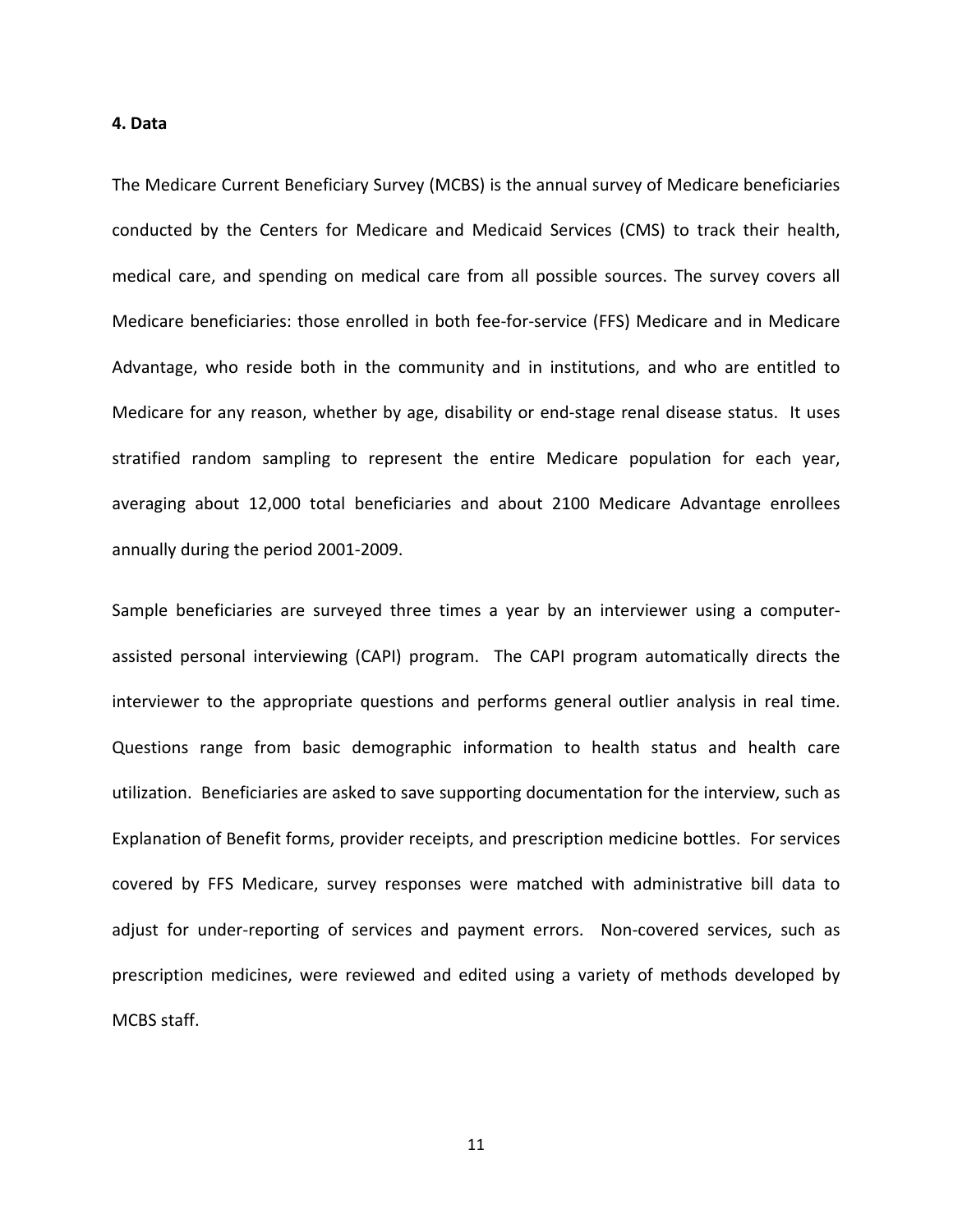The MCBS uses several forms of imputations and adjustments to estimate total beneficiary spending on medical care. For example, for FFS beneficiaries, administrative claims data are used to supplement survey events reported with missing or incorrect payments. For this paper, a significant weakness of the survey involves the imputation for beneficiaries that die during the year, those with the greatest expenditures. The imputation process involves using a comparable "donor" beneficiary to substitute for some or all of the survey answers. In order to avoid using the donor information for deceased beneficiaries, I only include beneficiaries who do not pass away during the year. I also exclude non‐elderly beneficiaries. The resulting annual sample size ranges from a low of about 1300 beneficiaries in 2003 to a high of about 2500 beneficiaries in each of 2008 and 2009. In order to increase the sample size in each regression, however, I pool the data into three‐year groupings: 2001‐2003, 2004‐2006, and 2007‐2009. Table 2 shows the sample sizes, average beneficiary characteristics and average spending for each three‐year period.

For the purposes of this paper, I only use spending on short-term care: medical provider services, hospital inpatient services, hospital outpatient services, and prescribed medicines. (The MCBS also tracks spending on long‐term care, namely nursing homes, home health, and hospices, and it comprises about a third of Medicare beneficiaries' medical spending on average.) The National Research Council recommendation of studying medical spending on an episode‐of‐treatment basis, although it is not explicit, appears to only relate to spending on short‐term care. In addition, previous papers generally only use doctor, hospital and prescription drug spending and I wish to be able to compare the results for Medicare Advantage.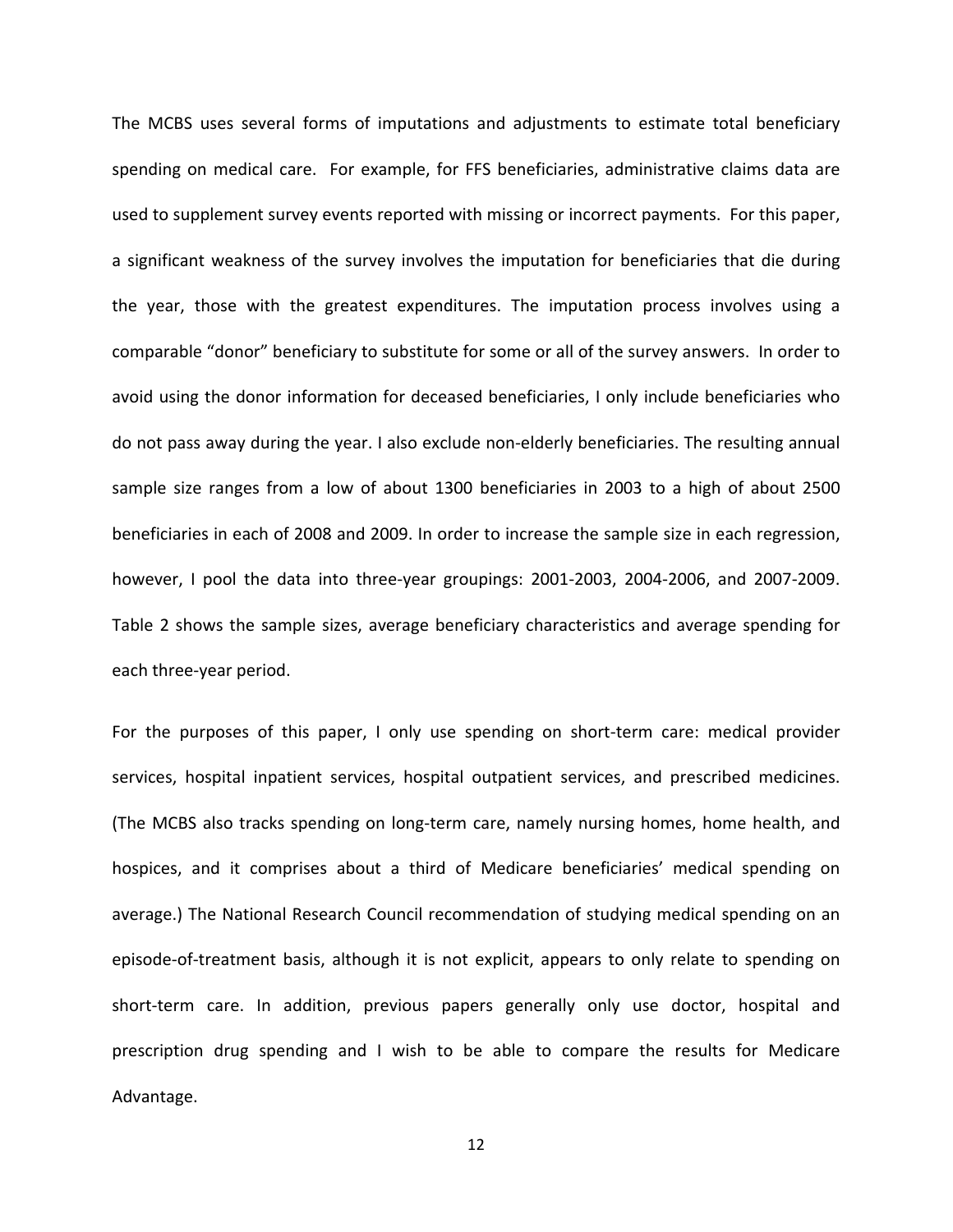The requirement for a regression‐based index is a set of dummy variables that encode whether or not the respondent has been diagnosed with certain illnesses in the previous year. Diagnoses are collected once a year in the in‐person survey portion of the MCBS. Beneficiaries had responses to one of two surveys in the dataset. If the beneficiary was residing in the community at the time of the survey, a community survey was administered directly to them which asked them about their diagnoses. The illnesses were defined verbally and in both medical and layman's terms ("hypertension/high blood pressure"). For a number of chronic illnesses (hypertension and Alzheimer's/dementia, for example), the beneficiary was asked if they had ever been diagnosed with the illness. Since these illnesses rarely go into remission, beneficiaries reporting that they had ever had these illnesses were coded as having had them in the past year.

If the beneficiary was institutionalized at the time of the survey, a facility survey was filled out by an institution staff member from the beneficiary's MDS assessment (a form on an inpatient's health conditions filled out quarterly by nursing homes receiving Medicare funding). The facility survey asks about a greater number of illnesses than the community survey but to pool both samples together, we were restricted to the illnesses asked about in the community survey. Appendix Table 1 lays out how community interview variables and facility interview variables were matched to define the diseases.

In the end, 21 conditions were defined, which are listed in Appendix Table 1. Included in those conditions are nine cardiovascular conditions (arteriosclerotic heart disease, hypertension, hypercholesterolemia, myocardial infarction, angina/coronary heart disease, other heart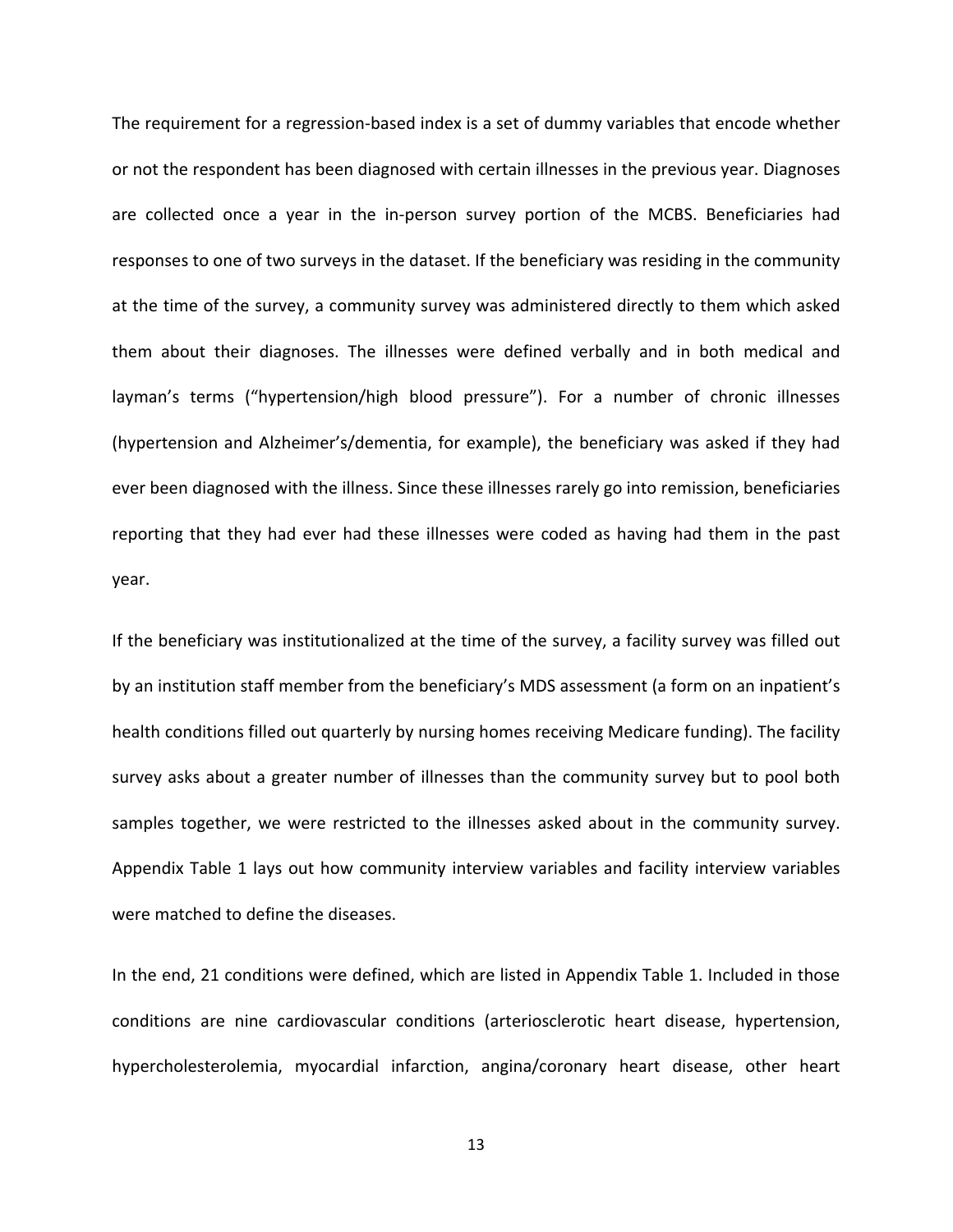conditions including valve problems, congestive heart failure, heart rhythm problem, and stroke). While cancers in different parts of the body were asked about separately in the survey, the prevalences of them were so low, I have grouped all cancers together as one condition. The remaining conditions are diabetes, arthritis (both rheumatoid and osteoarthritis), mental/psychiatric disorder, mental retardation, Alzheimer's/dementia, osteoporosis, broken hip, Parkinson's disease, emphysema/asthma/chronic obstructive pulmonary disorder (COPD), paralysis, and renal failure.

#### **4.1 Hypercholesterolemia**

Hypercholesterolemia is a condition with very high prevalence in the elderly. It is not, however, asked about in the MCBS community survey until 2009 and is never asked about in the facility survey. In order to create an expenditure index for this condition, therefore, I use the responses of the 2009 community survey to predict the presence of hypercholesterolemia in respondents in the years before 2009 and in the facility respondents in 2009. I model the diagnosis of hypercholesterolemia as a function of reported diagnoses of other conditions, demographics, health status, and geographic location with a probit equation and use the coefficients to predict hypercholesterolemia in the 2009 facility respondents and for the respondents in the surveys in the years before 2009. In addition, an adjustment is made to account for the secular rise in the diagnosis of hypercholesterolemia in the years leading up to 2009 based on the rise in the prevalence of the Clinical Classification System diagnosis code "Disorders of lipid metabolism" in the claims of FFS Medicare respondents in the MCBS. Table 3 shows the effect of this adjustment as it shows the mean prediction from the probit model by year, the trend in the FFS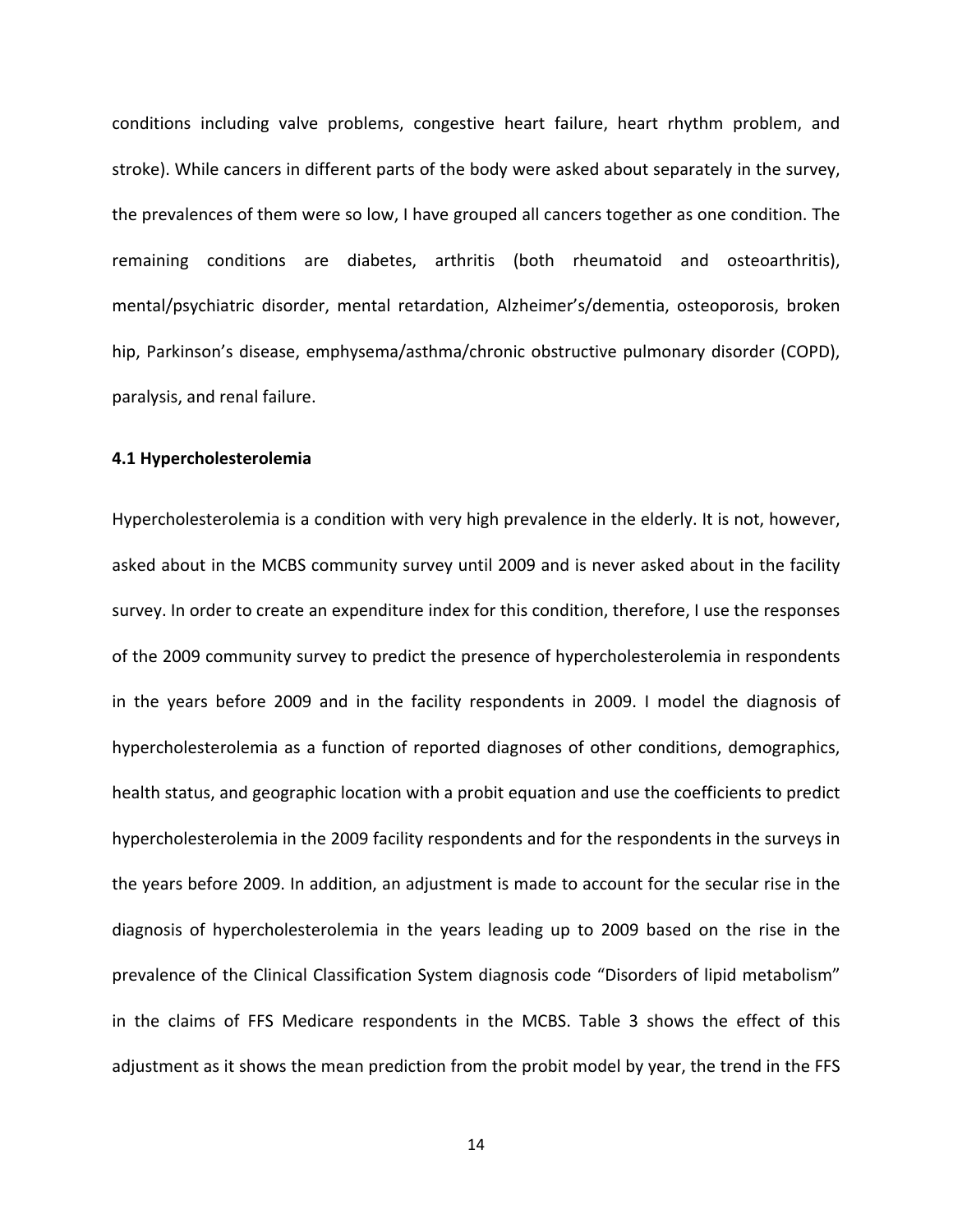claims, the multiplicative adjustment based on that trend made to the predictions from the probit model, and the final prevalence of hypercholesterolemia based on the adjustment. This predicted and adjusted prevalence of hypercholesterolemia rises steadily from about 49% in 2001 to 69% in 2009.

#### **5. Modelling health‐care spending as a function of diagnoses**

As discussed above, in order to create a disease‐based expenditure index, it is necessary to have average per-case expenditures for each condition. An index created with a regression requires modeling individual health‐care expenditure as a function of each individual's diagnoses in order to recover average per‐case expenditure from the coefficients. In this section, I discuss how to model an individual's health‐care spending as a function of their diagnoses. I then compare a variety of models for Medicare Advantage enrollees and choose a few of the best fitting of them to create indexes from.

Modeling health‐care spending is econometrically challenging. There is censoring at zero (no non‐negative spending) with often a cluster of observations at zero. Spending is also typically heavily skewed with a long tail. The spending of Medicare Advantage enrollees exhibits all the typical characteristics of health‐care spending. Figure 2 shows the distribution of health‐care spending by Medicare Advantage enrollees in the 2001‐2003 period. There is a cluster of observations with zero spending and a very long tail reaching out to around \$400,000. The 95<sup>th</sup> percentile of this distribution, however, is \$18,189 and to give a clearer picture of the main part of the distribution, Figure 3 shows only this lower 95%.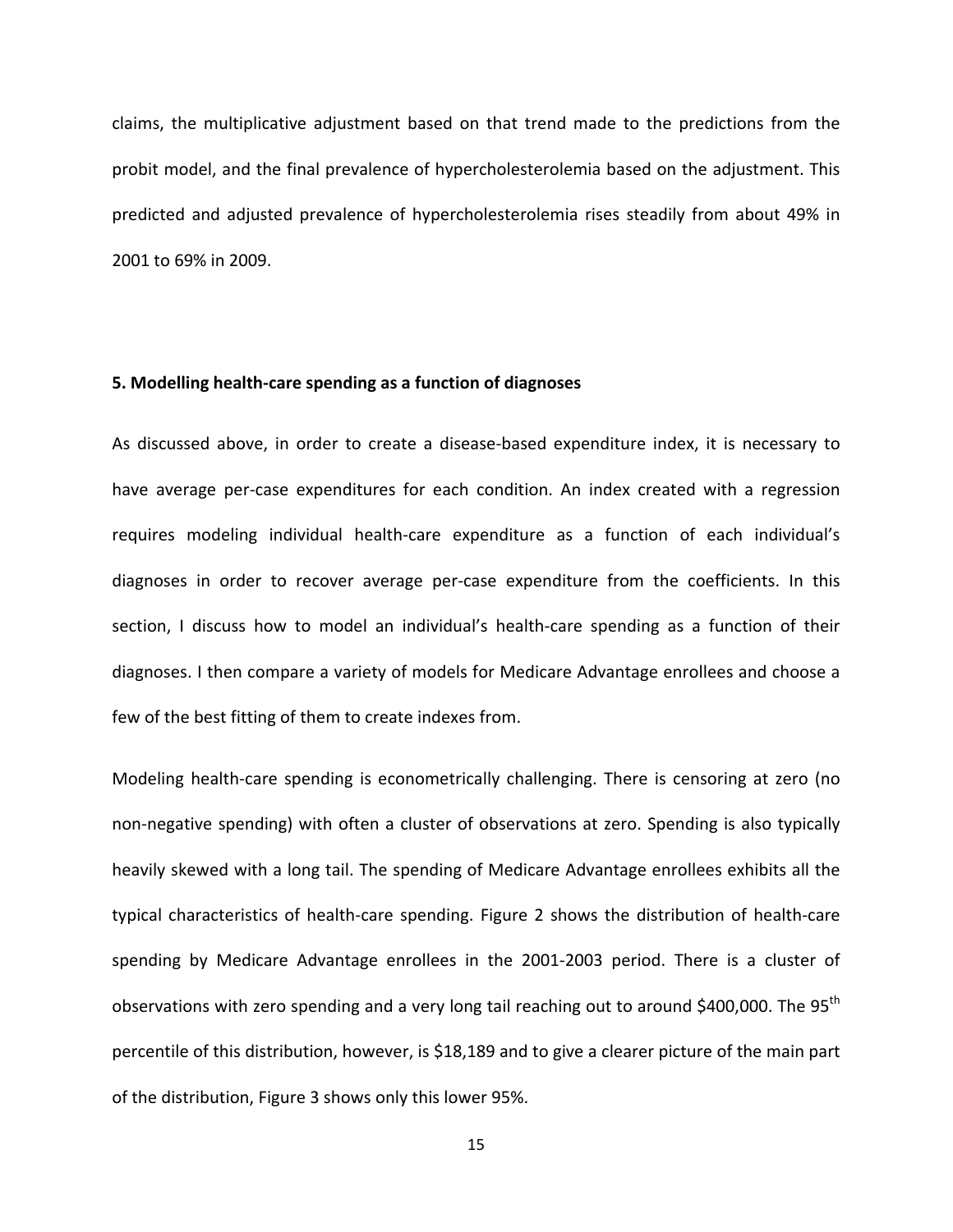Table 4 compares several models of health‐care spending on such criteria as predicted mean and median, mean absolute prediction error, root mean square error and the shape of the distribution of the residuals. In choosing these criteria, I am following the recommendation of Buntin and Zaslavsky (2004) who discuss in detail how to assess models of health‐care spending.

When modeling with GLM, it is necessary to choose the appropriate variance function. This choice can be made with a Park test (Park 1966), which estimates the power of the relationship of the mean to the variance. The last column of Table 4 shows the results of Park tests run with the residuals and fitted values of each model; the resulting coefficients range from 1.61 to 1.79 and therefore all point to the variance proportional to mean squared (gamma‐like) being the most appropriate function as they are closest to 2 in value. I therefore only report results from GLM models with the variance proportional to mean squared.

The models in Table 4 include two-part models; these are estimated by first estimating the probability of having any health‐care spending as a function of each beneficiary's demographics: race, age and age squared, log income, education, Census division, ethnicity, gender, and residence in a skilled nursing facility (SNF) and then estimating spending as a function of each beneficiary's diagnoses only on those beneficiaries with positive spending.

The three specifications entail slightly different assumptions about the underlying model of health-care spending. Under OLS assumptions, the spending model can be written formally as:

$$
y_{it} = \exp\left(\beta_{0t} + \sum_{j=1}^{J} \beta_{jt} D_{ijt} + \varepsilon_{it}\right)
$$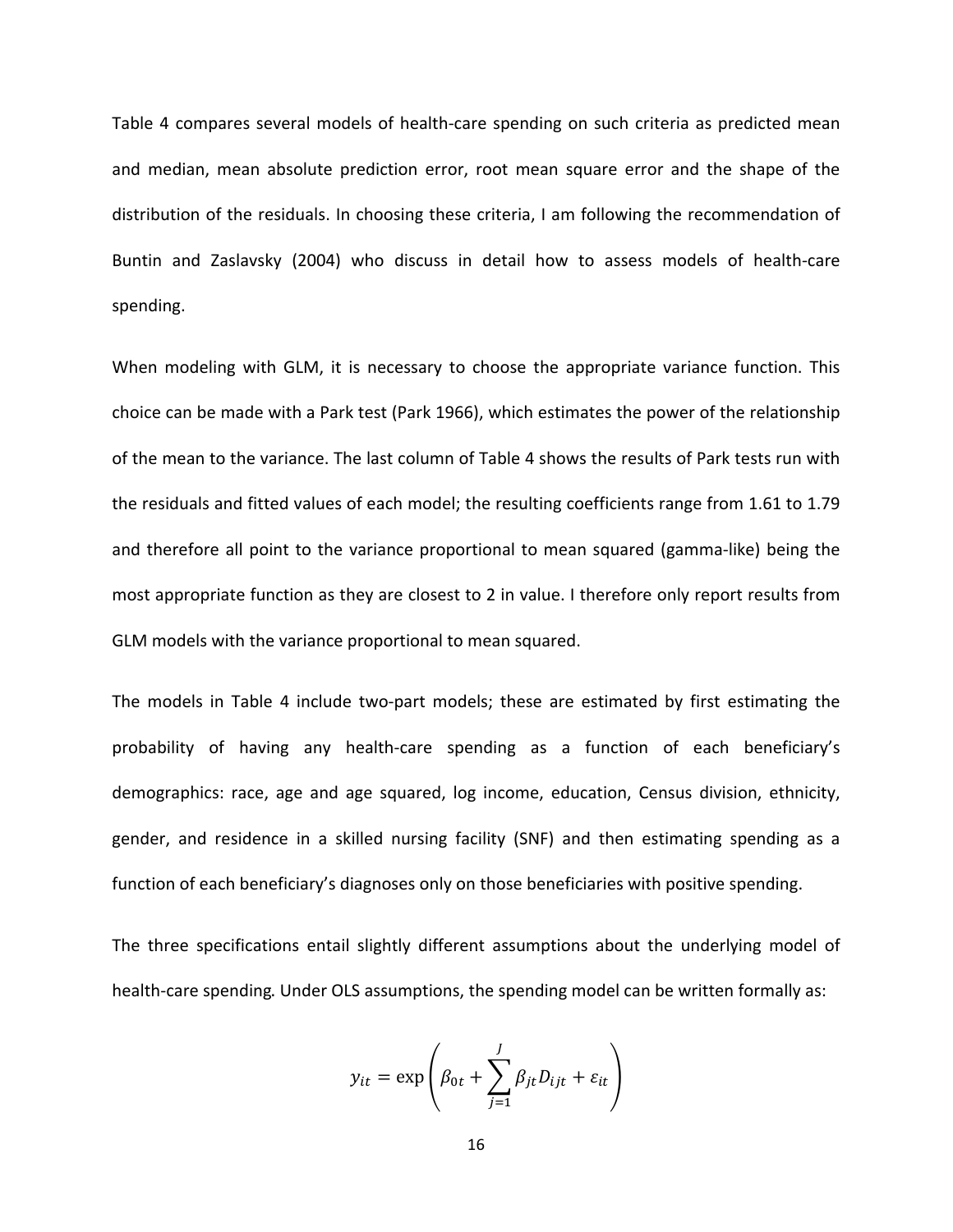where *i* indexes individuals*, j* indexes conditions*, t* indexes years*, yit* is health expenditure of individual *i* in year *t,* and *Dijt* is a dummy variable for whether person *i* has condition *j* in year *t.*

Under OLS assumptions, in a two‐part model, the expectation of *yit* given *Dijt* is:

$$
E[y_{it}|D_{ijt}] = \varphi(X_{it} \alpha) * \exp(\beta_{0t} + \sum_{j=1}^{J} \beta_{jt} D_{ijt}) * E(\exp(\varepsilon_{it}))
$$

 $\varphi(X_{it}^{\prime}\alpha)$  is the CDF of the normal distribution applied to the parameters and variables from the first step of the two‐step model; it is therefore the probability of *yit* being greater than zero.

When calculating a predicted level of  $y_{it}$  from a log-transformed OLS model,  $E(exp(\varepsilon_{it}))$  must be estimated. When creating predictions for the OLS model, I follow conventional practice by using the smearing factor proposed by Duan (1983):  $\hat{S} = \frac{1}{n} \sum_{i=1}^{n} \exp(\hat{\varepsilon}_{it}).$ 

Under GLM assumptions,  $E[y_{it}|D_{ijt}] = \varphi(X_{it}{}'a) * \mu(\beta_{0t} + \sum_{j=1}^{J}\beta_{jt}D_{ijt})$  where  $\mu$ () is the inverse of the link function. With an identity link,  $\mu$ () is the identity function, and with a log link,  $\mu$ () is the exponential function:

Identity link:  $E[y_{it} | D_{ijt}] = \varphi(X_{it}{}' \alpha) * (\beta_{0t} + \sum_{j=1}^{J} \beta_{jt} D_{ijt})$ 

Log link: 
$$
E[y_{it}|D_{ijt}] = \varphi(X_{it} \alpha) * \exp(\beta_{0t} + \sum_{j=1}^{J} \beta_{jt} D_{ijt})
$$

In one-part models of spending,  $\varphi(X_{it}^{\prime}\alpha)$  is simply dropped from the definition of the expectation.

None of the six specifications in Table 4 other than a one‐step model with OLS have obvious advantages or disadvantages. The two two-part GLM specifications have slightly lower root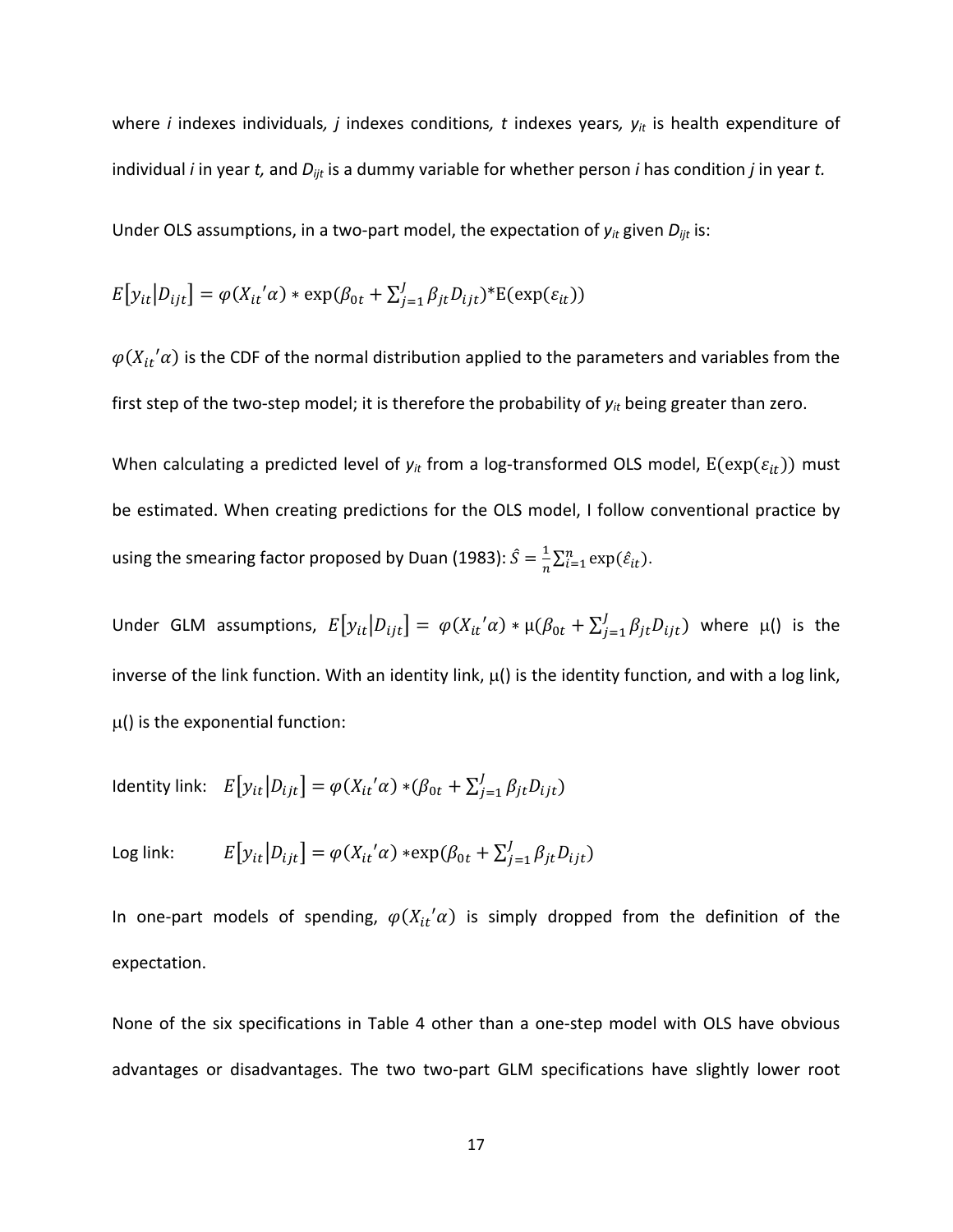MSE but their one‐part counterparts and two‐part OLS have residuals whose distributions appear slightly closer to the normal distribution.

In addition, there are other considerations outside the criteria in the table. As mentioned, GLM estimated with an identity function has the advantage that it directly produces average spending with the regression coefficients. As discussed in more detail in Hall and Highfill (2013), models estimated on a log transformation of spending require further assumptions to translate their results into average spending per condition. Another consideration is that bootstrapping confidence intervals requires robust convergence of the GLM models; this requirement turned out to rule out the two-step GLM model with an identity link. In the end, I report results from the one‐step GLM model with an identity link as it performs reasonably well, converges reliably, and does not require additional assumptions to calculate average expenditure per case as the models that use logged spending do.

#### **6. Inflation**

Table 5 reports aggregate inflation as measured by a condition‐based expenditure index based on a one‐step GLM model of health‐care spending with an identity link. The average spending per case for each condition was taken from the regression coefficients and spending for the different conditions were then aggregated together with prevalence weights to produce a Fisher index of expenditures. The table shows the annualized growth rate of the index in each period and also shows the overall annualized growth rate from 2001‐2003 to 2007‐2009. Bootstrapped percentile 95 percent confidence intervals are shown in italics. As the table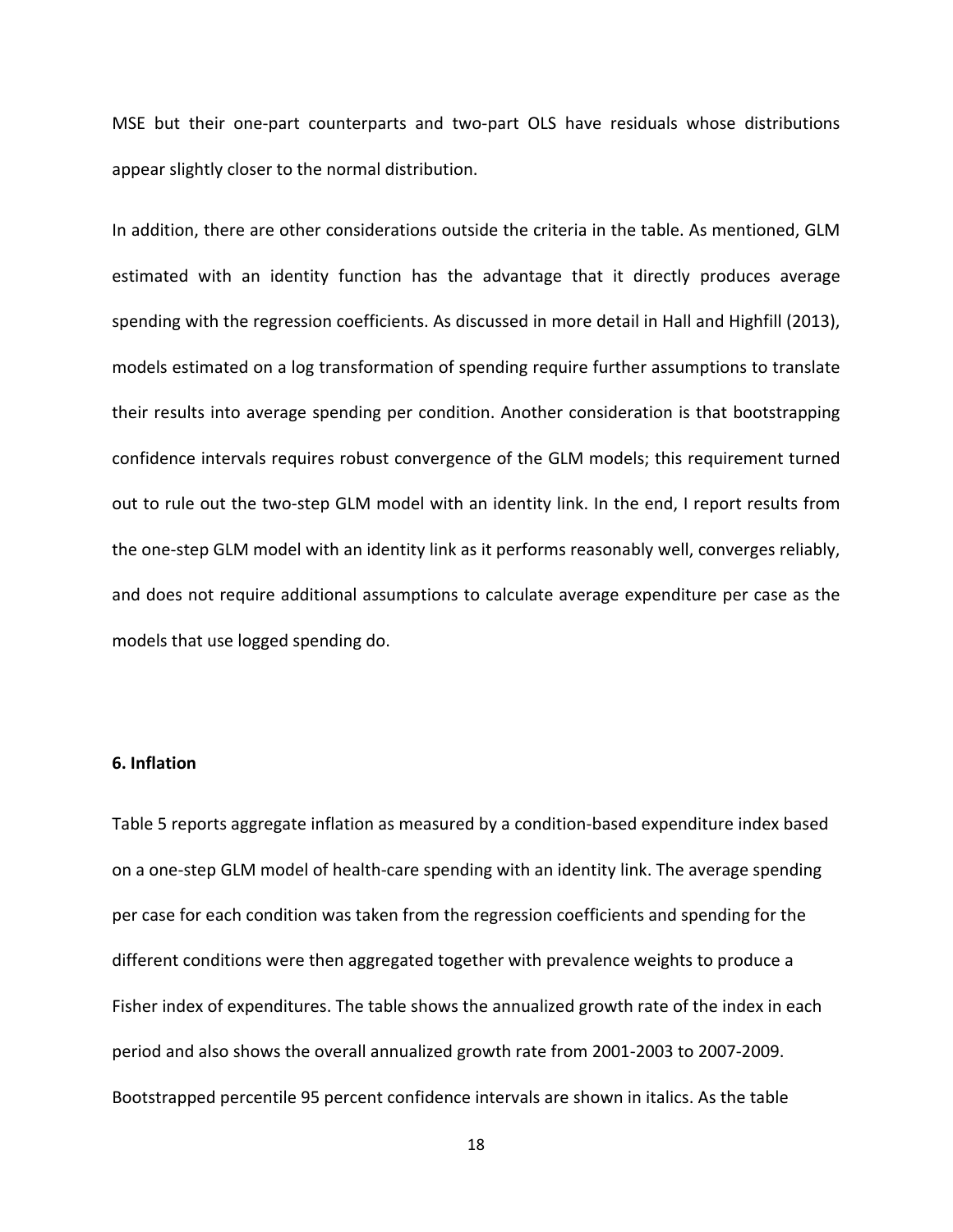shows, medical inflation among Medicare Advantage enrollees is about 5.7 percent per year, with a 95 percent confidence interval of [4.0 percent, 7.4 percent].

Table 5 also reports the level of condition‐based medical inflation among Medicare FFS beneficiaries as measured by a similar regression‐based index. Overall inflation is more than a percentage point lower among Medicare FFS beneficiaries, at 4.5 percent annually. In addition, Hall and Highfill (2014) calculate a variety of condition‐based expenditure indexes for Medicare beneficiaries based on both the MCBS and the Medical Expenditure Panel Survey (MEPS) and using a variety of methods. Inflation among all beneficiaries is 3.3 percent annually when based on the MCBS and 2.7 percent when based on the MEPS. In general, therefore, medical inflation among Medicare Advantage enrollees appears rather high compared to similar estimates for Medicare beneficiaries. I devote the rest of the paper to determining the reasons why inflation is higher among MA enrollees than Medicare FFS beneficiaries.

#### **7. Why is inflation higher among Medicare Advantage enrollees?**

To answer this question, I first separated total medical spending into drug and nondrug spending. Table 6 reports condition‐based medical expenditure indexes that are calculated separately for nondrug and drug spending and for the two beneficiary categories. It shows that the higher inflation among MA enrollees is entirely in drug spending where inflation is measured to be 13.5 percent annually while inflation in drug spending among FFS beneficiaries is 8.1 percent annually. Inflation in nondrug spending is nearly the same in the two beneficiary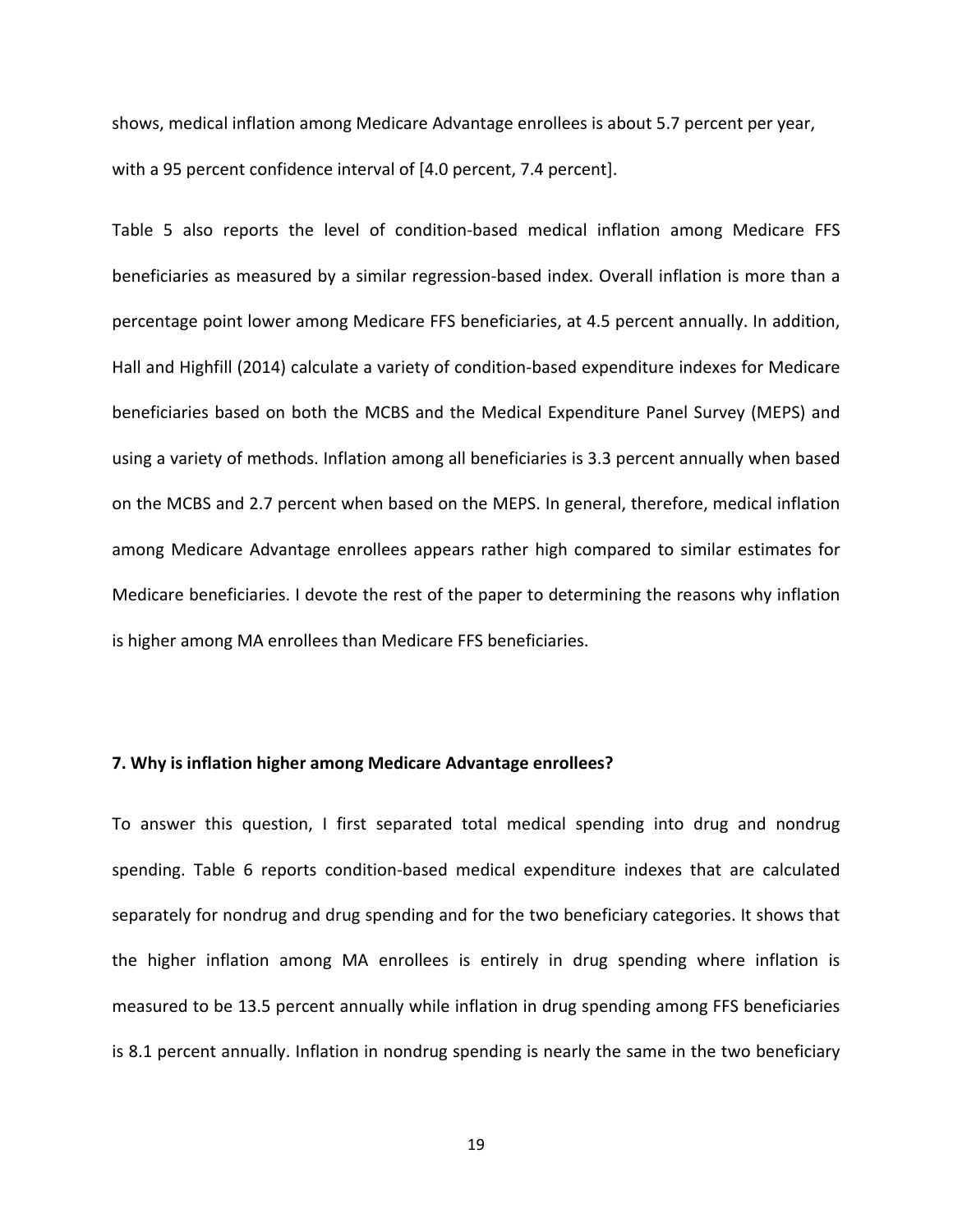categories: 3.3 percent annually among MA enrollees and 3.6 percent among FFS Medicare beneficiaries.

There are three possible causes of higher inflation in drug spending among MA enrollees that I will discuss. The first potential cause is an issue with the MCBS, namely that all spending is underreported for MA enrollees but for FFS Medicare beneficiaries, only drug spending is underreported. I will show that correcting for this removes nearly half of the difference in inflation between MA enrollees and FFS beneficiaries.

The second potential cause is the shift in average health status among MA enrollees which was discussed above, in section 2. If the population of MA enrollees is changing to be less healthy relative to the FFS population, inflation among them might appear to be higher. However, I show that this shift plays almost no role in making inflation higher among MA enrollees.

Finally, the third potential cause is a differential response of MA enrollees to the introduction of Medicare Part D in 2006. If MA enrollees benefited more from the addition of prescription drug coverage to the standard Medicare package of benefits than FFS Medicare beneficiaries, their utilization of drugs would have risen more and their drug‐based inflation would be higher. I show that MA enrollees did appear to benefit more from Part D than FFS Medicare beneficiaries and that differences in response to Part D account for the remainder of the difference in inflation between MA enrollees and FFS Medicare beneficiaries.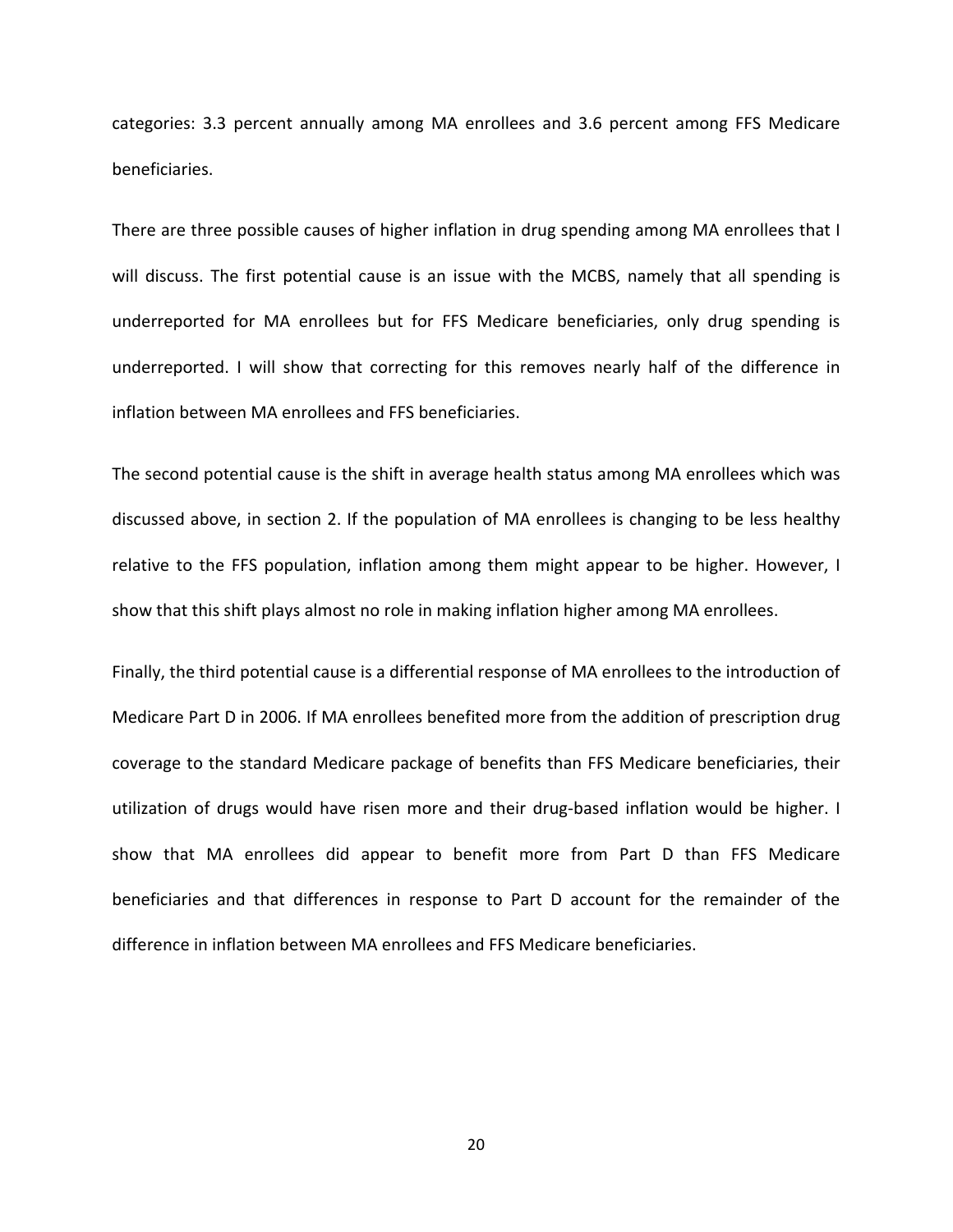#### **7.1 Differential reporting of drug and nondrug spending in MCBS for FFS beneficiaries**

As discussed above, nondrug spending and medical events are collected differently for MA enrollees and FFS beneficiaries in the MCBS. All beneficiaries' nondrug spending and events are collected through the in‐person survey. Nondrug spending and events for FFS beneficiaries are then matched and augmented with information from their Medicare Part A and Part B claims. The only source of information for MA enrollees, however, is the in‐person survey. As the documentation for the MCBS notes, however, the process of matching survey‐collected events to claims for FFS beneficiaries reveals that there is a considerable amount of underreporting in the survey. For example, the documentation for the 2005 MCBS reports that only 43% of events and 59% of spending reported in the claims were matched to a survey event.

It is therefore likely that nondrug events and spending for MA enrollees and drug events for all respondents in the MCBS are underreported to that extent. Table 7 reports the drug and nondrug shares of spending for both beneficiary categories. As it shows, prescription drugs constitute a higher share of spending for MA respondents in the MCBS than for FFS beneficiaries. It also shows that the drug share of spending is growing and the nondrug share of spending is shrinking over time for both categories of beneficiaries.

In general, if the underreporting of spending is random and the same across drug and nondrug spending, the measurement of growth rates in general and of inflation is not affected. The expenditure indexes for Medicare Advantage where both kinds of spending are measured in the same way are therefore likely to be accurate. However, the faster growth of drug spending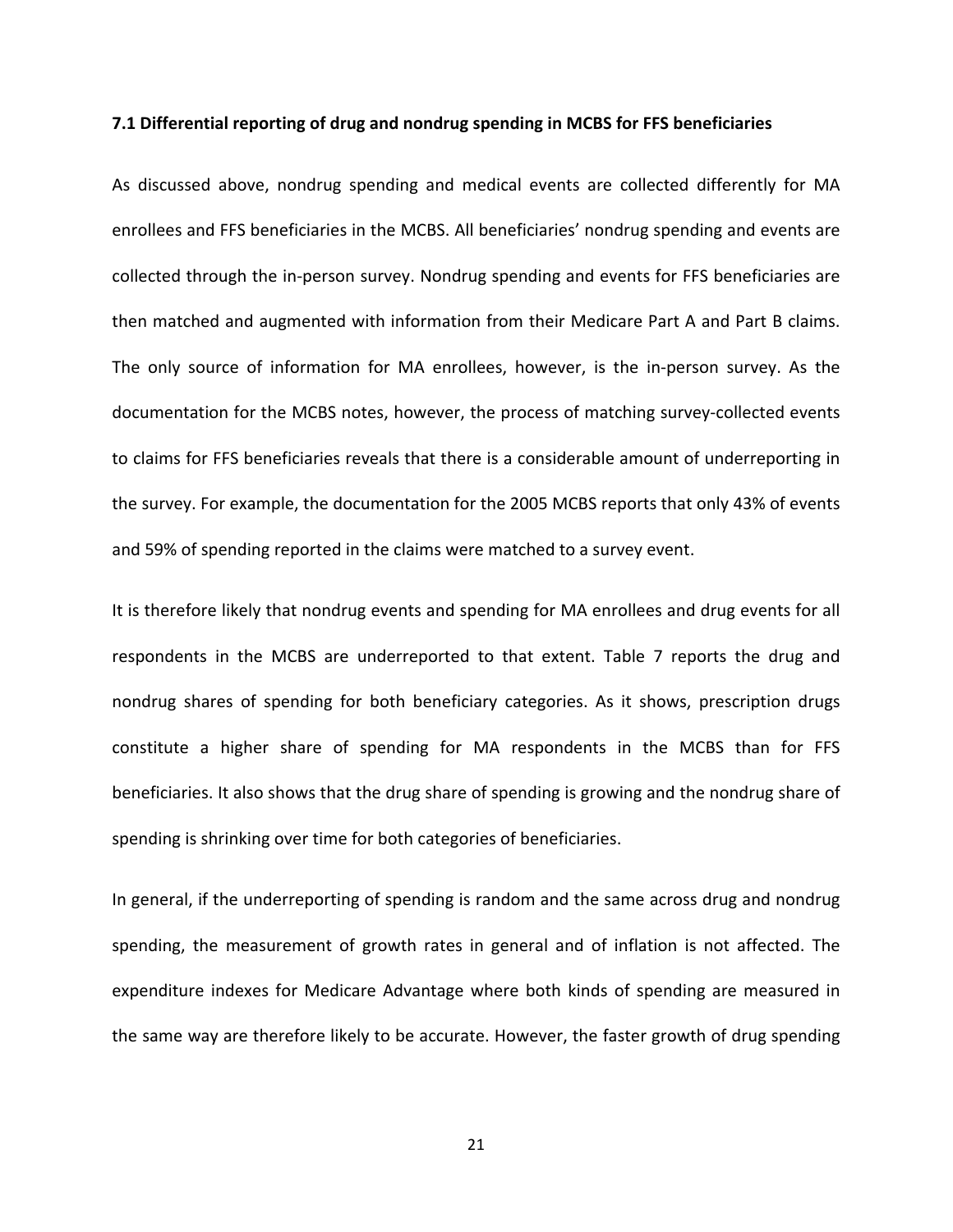results in the understatement of medical inflation for FFS beneficiaries, since the share of the part of spending that is growing more quickly is underreported.

To correct for this, I take the separate expenditure indexes for drug and nondrug spending for FFS beneficiaries and reweight them with the Medicare Advantage shares of drug and nondrug spending to create a new index for overall medical inflation in FFS beneficiaries. The results are shown in Table 8. Reweighted medical inflation in FFS beneficiaries is 5.0 percent annually, higher by half a percentage point than the previous estimate. While it is still 0.7 percentage point below inflation for Medicare Advantage, correcting for the differential reporting of drug and nondrug spending of FFS beneficiaries in the MCBS removes nearly half the difference in medical inflation between MA enrollees and FFS beneficiaries.

#### **7.2 Changes in average health of Medicare Advantage enrollees**

As discussed in section 2, due to several policy reforms in the MA program, there was a shift in the average health status of MA enrollees and the difference in average health status between MA enrollees and FFS beneficiaries disappeared between the beginning and end of the period 2001‐2009. If the population of MA enrollees is shifting to be relatively less healthy, medical inflation may be overstated if the shift is reflected by more intensive treatment of the conditions of sicker enrollees. Ideally, medical inflation is measured over time on patients of the same average health status.

However, changes in average health status turn out to play little role in the difference in inflation between MA enrollees and FFS beneficiaries. To see this, first recall from Table 6 that there is very little difference in nondrug inflation between the two beneficiary categories; in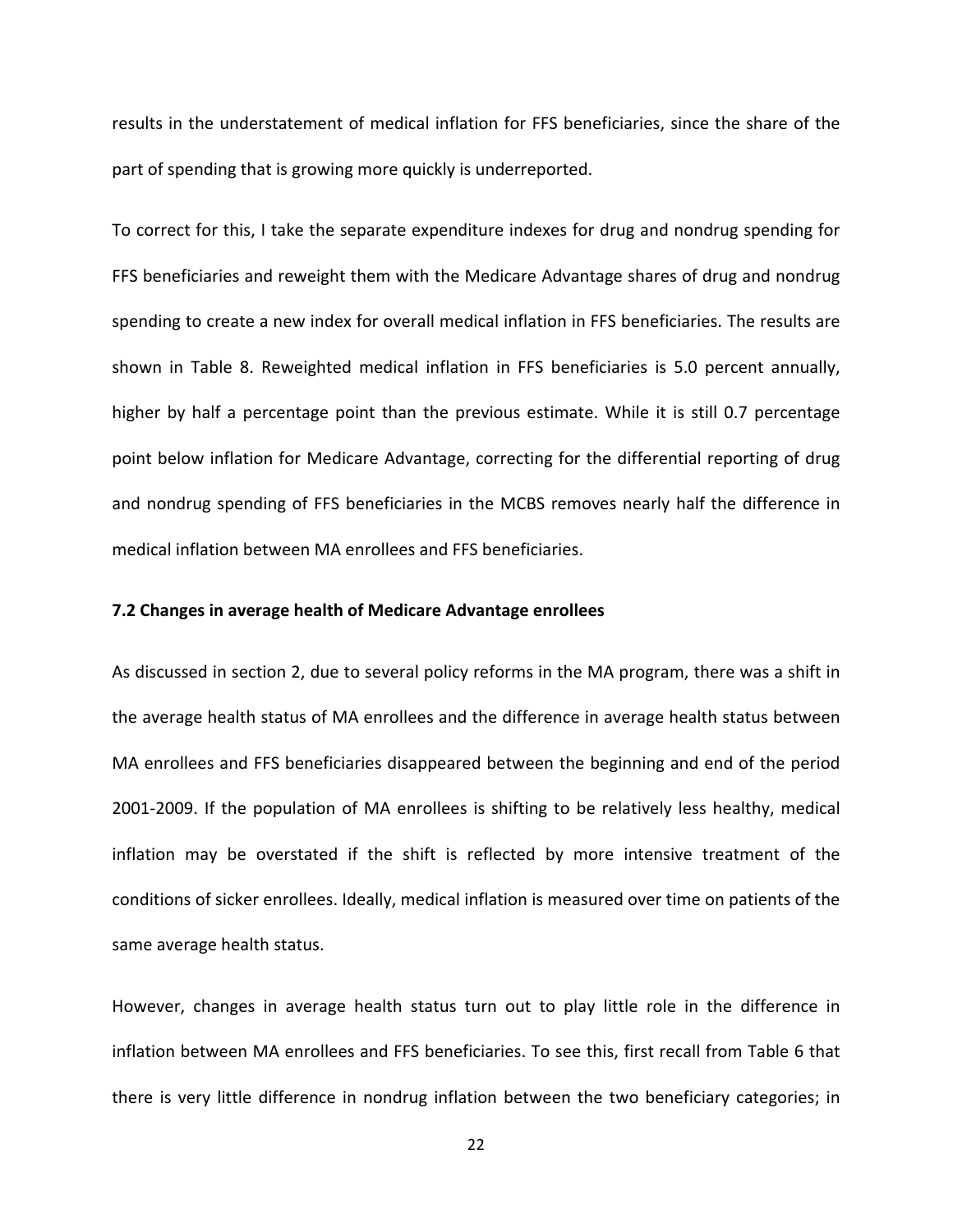fact, nondrug inflation is slightly lower for MA enrollees. If the changes in average health status were reflected in inflation, we would expect to see it reflected across drug and nondrug spending.

Secondly, the gap in drug inflation between MA enrollees and FFS beneficiaries exists even after expenditure indexes are calculated by health status. Table 9 shows separate expenditure indexes for drug spending calculated by health status and beneficiary category. Inflation in the drug spending of MA enrollees is at least two percentage points higher than that of FFS beneficiaries in each health status. Shifts in the average health status of MA enrollees therefore seem unlikely to be raising inflation among them relative to inflation among FFS beneficiaries.

#### **7.3 The expansion of prescription drug coverage**

At the beginning of the period under study, many Medicare beneficiaries did not have prescription drug insurance as it was not originally included in the standard package of Medicare benefits. Those who did received it from an outside source: as part of their employer‐ sponsored supplemental retiree insurance, through a Medicare private plan, through a Medigap supplemental plan, through the Medicaid program if they were eligible, or through some other source such as the Veterans' Administration. Table 10 shows that, in the first period 2001‐2003, only 72 percent of FFS Medicare respondents in the MCBS report having prescription drug coverage.

The Medicare Modernization Act of 2003 greatly expanded prescription drug benefits for Medicare beneficiaries. The expansion started in 2004 with the prescription drug discount card program and was completed in 2006 with the introduction of Medicare Part D, a prescription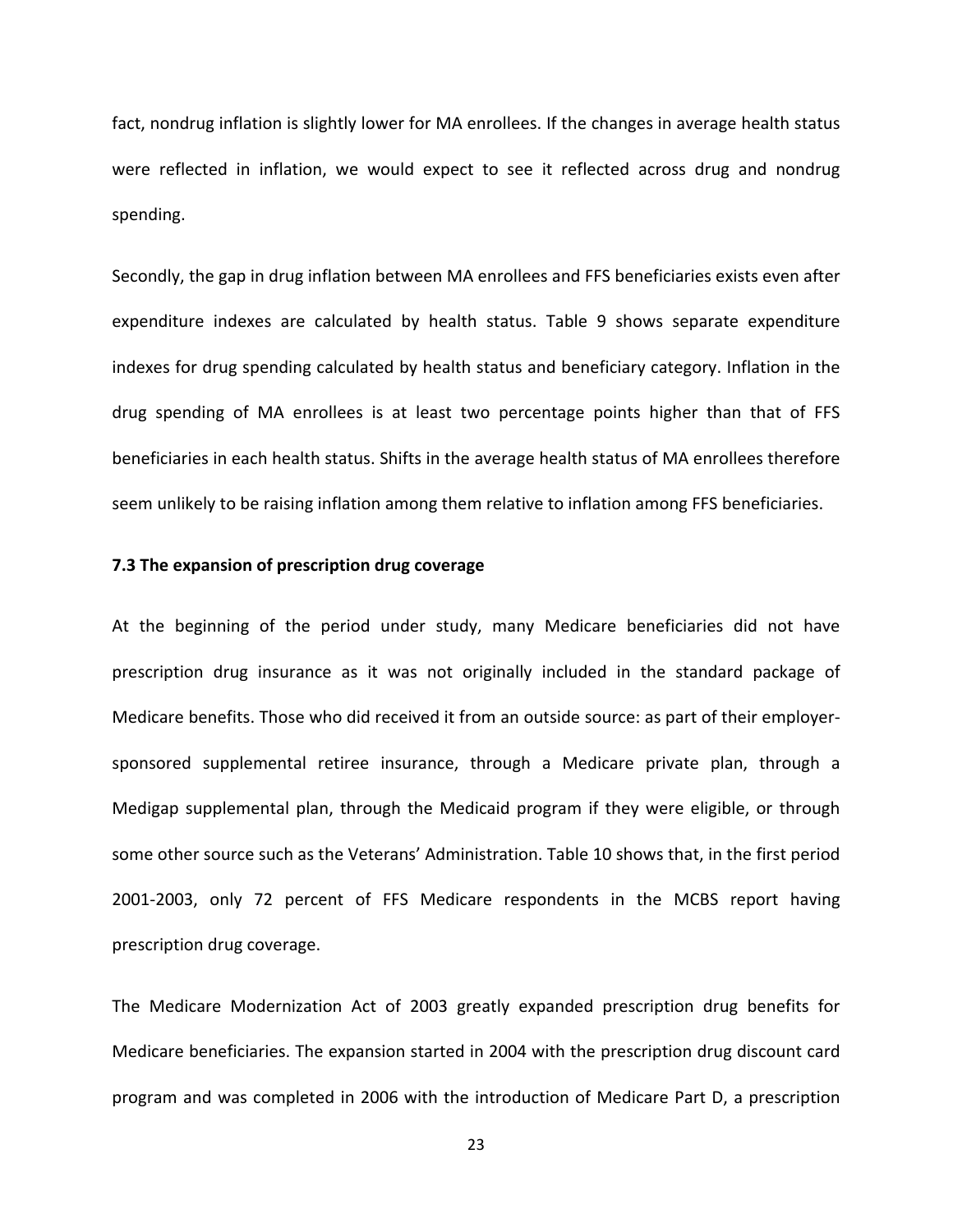drug insurance program that all Medicare beneficiaries were eligible to enroll in. As Table 10 shows, in the last period of 2007‐2009, after Part D took effect, 91 percent of FFS Medicare respondents in the MCBS report having prescription drug coverage, a difference of nearly twenty percentage points from the first period.

Is the high drug inflation of MA enrollees explained by an increase in drug utilization to the introduction of Part D? The answer to this question is not entirely straightforward. Before Part D took effect, most Medicare private plans offered prescription drug coverage as part of the extra benefits they offered. As Table 10 shows, 92 percent of MA enrollees in the period 2001‐ 2003 report having prescription drug coverage. However, the prescription drug coverage of Medicare private plans may not have been very generous. Hall (2011) reports that less than half of Medicare private plans offering drug coverage in 2001 and 2002 offered brand‐name drug coverage and that the mean annual coverage limit of brand‐name drug coverage was only \$500. By contrast, Part D plans are required to offer brand-name drug coverage and have no coverage limit. Table 11 shows median drug spending by prescription drug coverage status and health status over time. In the initial period, Medicare private plan enrollees, although the vast majority of them report having prescription drug coverage, have relatively low prescription drug spending. The only category of prescription drug coverage with lower drug spending than MA enrollees is FFS respondents who report having no prescription drug coverage at all. This relationship holds across health statuses so it is not driven by the health advantage of Medicare private plan enrollees. In 2001‐2003, Medicare private plan enrollees in fair or poor health have lower median prescription drug spending than Medicare FFS beneficiaries with employer‐ sponsored drug coverage who are in good health. The low prescription drug spending of MA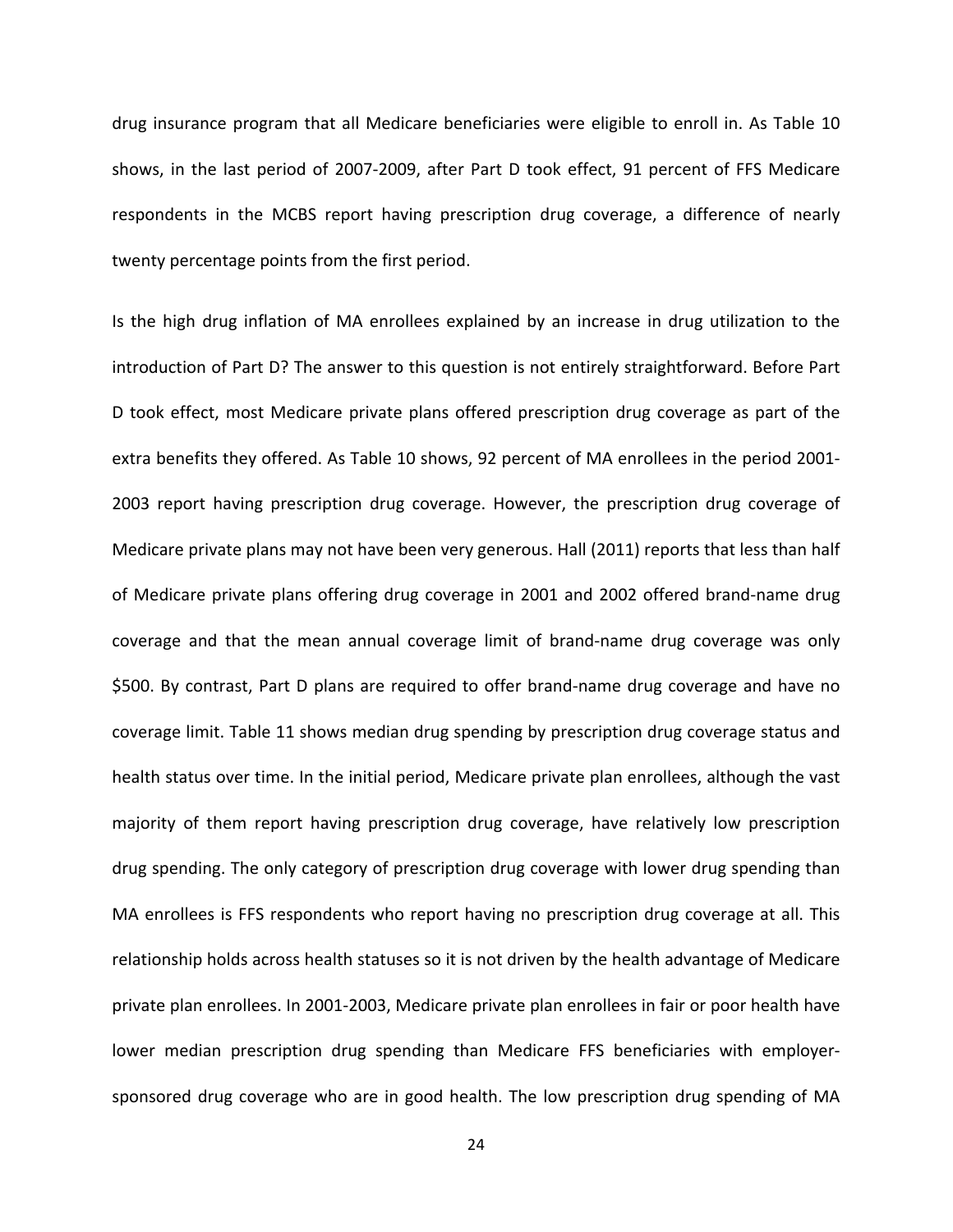enrollees (even those in fair or poor health) taken together with the statistics reported in Hall (2011) suggests that their drug coverage was, in fact, sparse and that the introduction of Part D may have increased their coverage and therefore their utilization and spending substantially.

The introduction of Part D has already been shown to increase the drug utilization and spending of Medicare beneficiaries significantly. Two kinds of papers have looked at the question of how much of an effect Part D had. The first examines the effect of Part D on the spending and utilization of all Medicare beneficiaries, using the near‐elderly as a control. Lichtenberg and Sun (2007) find that Part D raised relative utilization of drugs by the elderly 13 percent, Ketcham and Simon (2008) find that it raised relative utilization by around 5 percent, and Yin et al. (2008) find that it raised relative utilization by about 6 percent. These estimates are made across all elderly, including those who already had generous prescription drug coverage, so they would form a floor for the likely effect of Part D on the drug utilization of Medicare Advantage enrollees.

The second type of paper uses the MCBS as a data source and estimates the effect of gaining Part D solely on Medicare beneficiaries who gained drug coverage as a result of the expansion based on answers in the MCBS about the possession of drug coverage. Kaestner and Khan (2009) found that drug utilization expanded by 70 percent among those who gained coverage from Part D. Dunn and Shapiro (2014) also find that Part D has a significant and positive effect on drug expenditures as part of their analysis. Both of these papers treat drug coverage as a dummy variable and count Medicare private plan enrollees as having drug coverage before Part D. As discussed above, however, Part D may have increased the level of drug coverage for these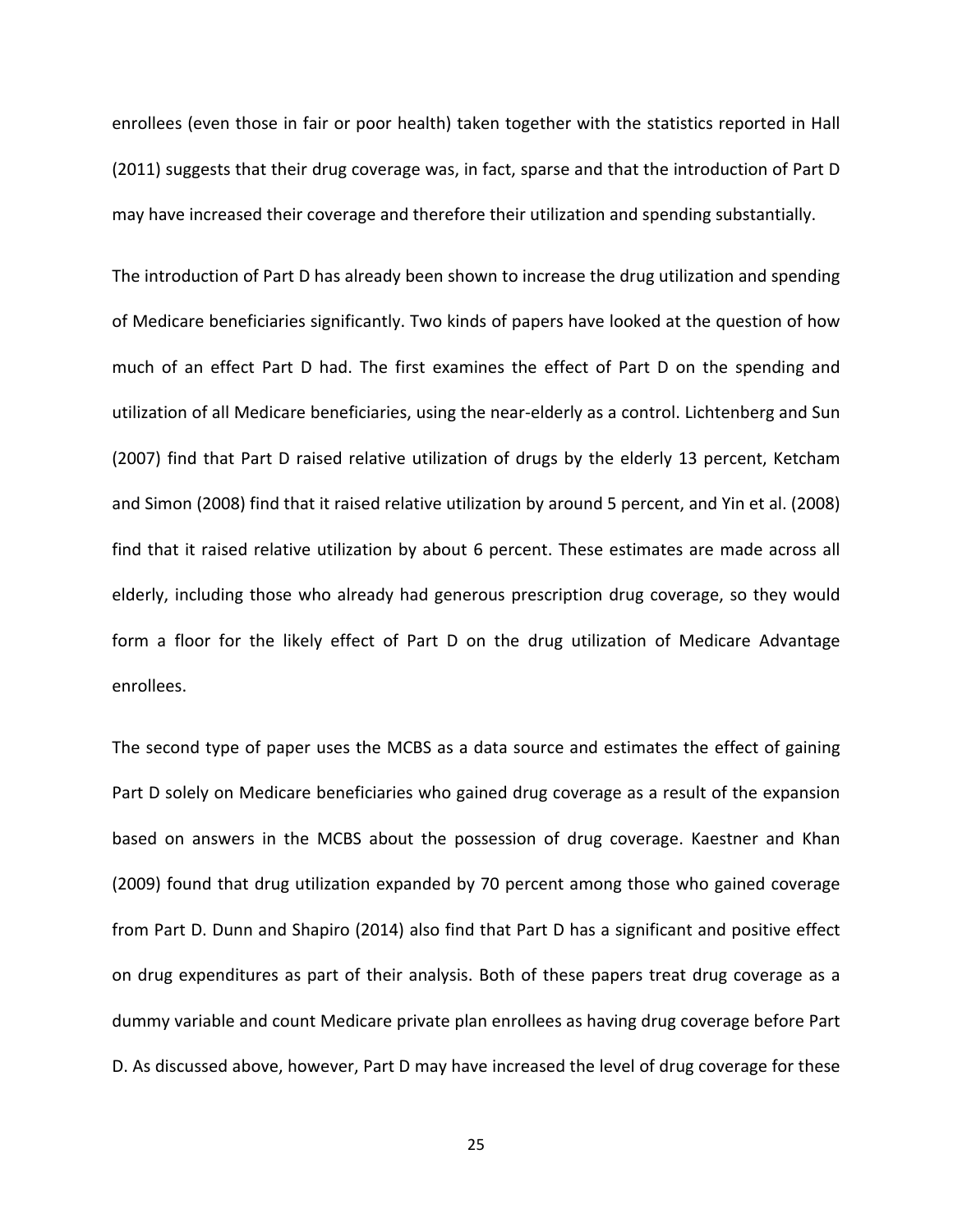beneficiaries considerably. These estimates therefore are a ceiling on the likely effect of Part D on the drug utilization of Medicare private plan enrollees.

Part D therefore likely raised the drug utilization of Medicare private plan enrollees somewhere between 5 and 70 percent above what their utilization would have been without the coverage expansion. In order to see if Part D alone could have accounted for the greater drug inflation of Medicare Advantage enrollees, I lowered their drug spending in 2006 and after by one-third (which is equivalent to Part D having a utilization effect of 50 percent) and then recalculated the condition‐based medical expenditure for drug spending.

I then compared it to a condition-based medical expenditure index calculated from the drug spending of Medicare FFS beneficiaries who have employer-sponsored prescription drug insurance. As Table 11 shows, these beneficiaries had the highest drug spending in the first period of all prescription drug coverage categories across health statuses. They also have an annual growth rate between the first and third periods in their median drug spending of only 5 to 7 percent, while the other categories mostly saw double‐digit growth in their spending. These beneficiaries therefore probably had generous drug coverage before the introduction of Part D and were the least affected by it; they may therefore serve as a comparison group.

Table 12 shows the results of this comparison. Unadjusted inflation in drug spending among Medicare Advantage enrollees was 13.5 percent but when drug spending is reduced by one‐ third in 2006 and after, inflation in drug spending for the enrollees is now only 3.4 percent. Inflation in drug spending among Medicare FFS beneficiaries with drug coverage as part of their employer-sponsored supplemental retiree insurance is virtually the same as the adjusted drug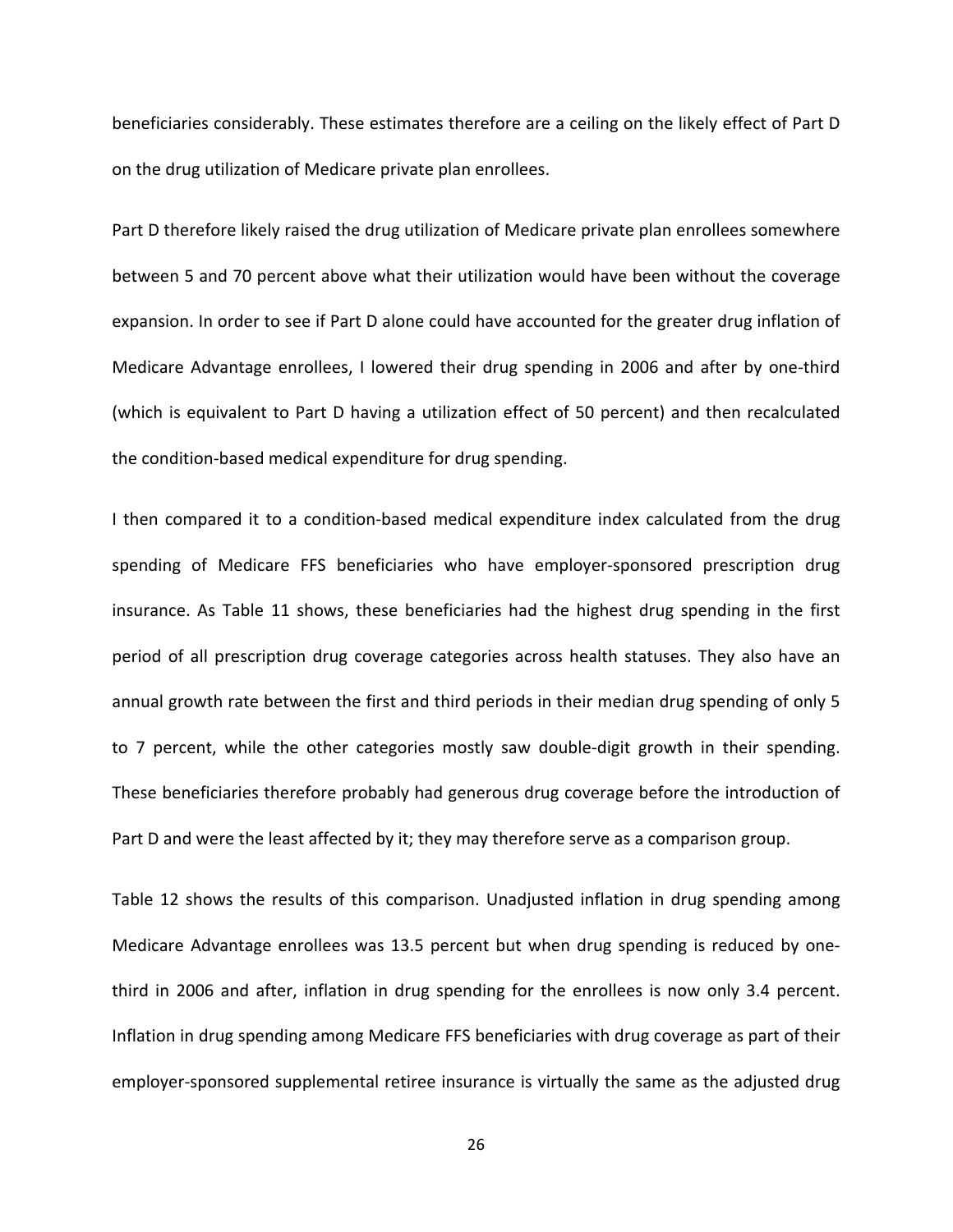inflation, at 3.3 percent. The introduction of Part D therefore appears to account for the remainder of the excess inflation of Medicare Advantage enrollees over that of Medicare FFS beneficiaries.

While other categories of prescription drug coverage also appear to have benefited from the expansion of Part D judging by the growth rates of their median drug spending, FFS beneficiaries with employer‐sponsored drug coverage make up one‐third of FFS beneficiaries so their lower inflation holds the inflation estimate for all FFS beneficiaries down to about 8 percent, as shown in Table 6.

#### **8. Conclusion**

I have a created a condition‐based medical expenditure index for Medicare Advantage enrollees based on a generalized linear model of health‐care spending with an identity link which estimates condition‐based inflation from 2001‐2003 to 2007‐2009 among them to be 5.7 percent per year, with a 95 percent confidence interval of 4.0 percentto 7.4 percent. This estimate lies towards the higher end of previous condition‐based estimates of medical inflation in Medicare beneficiaries. Hall and Highfill (2014) found that regression‐based indexes based on a log model of spending for all Medicare beneficiaries and for FFS Medicare beneficiaries produced slightly lower annual inflation estimates ranging from 3.3 percent to 4.5 percent and a regression‐based index based on a model with an identity link for FFS beneficiaries produces an estimate of inflation of 4.5 percent.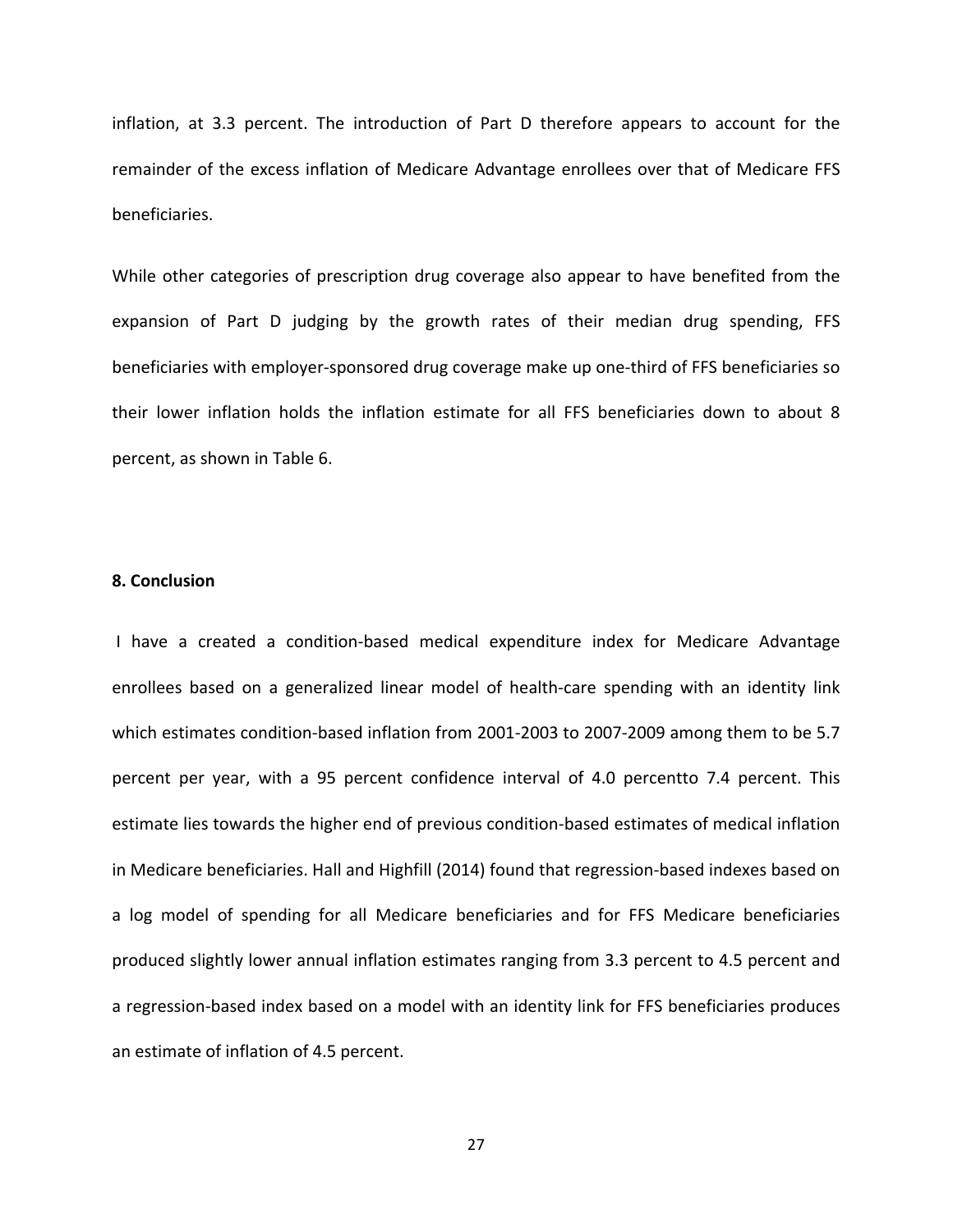I then analyze why inflation is higher among Medicare Advantage enrollees than among FFS beneficiaries. There turn out to be two reasons. The first is that drug spending is differentially underreported in the MCBS among FFS beneficiaries since the nondrug spending and events collected from them in the survey are supplemented with information from their Medicare claims. Since drug spending grows faster than nondrug spending during this period, the differential underreporting of drug spending among FFS beneficiaries results in an artificially low inflation estimate. When this is corrected for by reweighting separate drug and nondrug indexes for FFS beneficiaries with the Medicare Advantages shares of drug and nondrug spending, inflation among FFS beneficiaries is found to be 5.0 percent annually. The underreporting therefore accounts for nearly half of the difference in inflation estimates between Medicare Advantage enrollees and FFS beneficiaries.

The second reason is the expansion of prescription drug coverage during this period with the introduction of Medicare Part D and Medicare Advantage enrollees' higher utilization response to it. Although the vast majority of Medicare Advantage enrollees had prescription drug coverage before the advent of Part D, the pattern of their drug spending and previous research both suggest that their coverage was not very generous and that Part D would have represented a considerable coverage increase for them. Based on estimates in the literature of the drug utilization impact of Part D on Medicare beneficiaries, I reduce the drug spending of Medicare Advantage enrollees in 2006 and after by one-third and recalculate the conditionbased medical expenditure index based on drug spending. Drug‐based inflation after this adjustment is now nearly the same as inflation for Medicare FFS beneficiaries with employer‐ spnosored prescription drug insurance who had relatively generous coverage throughout the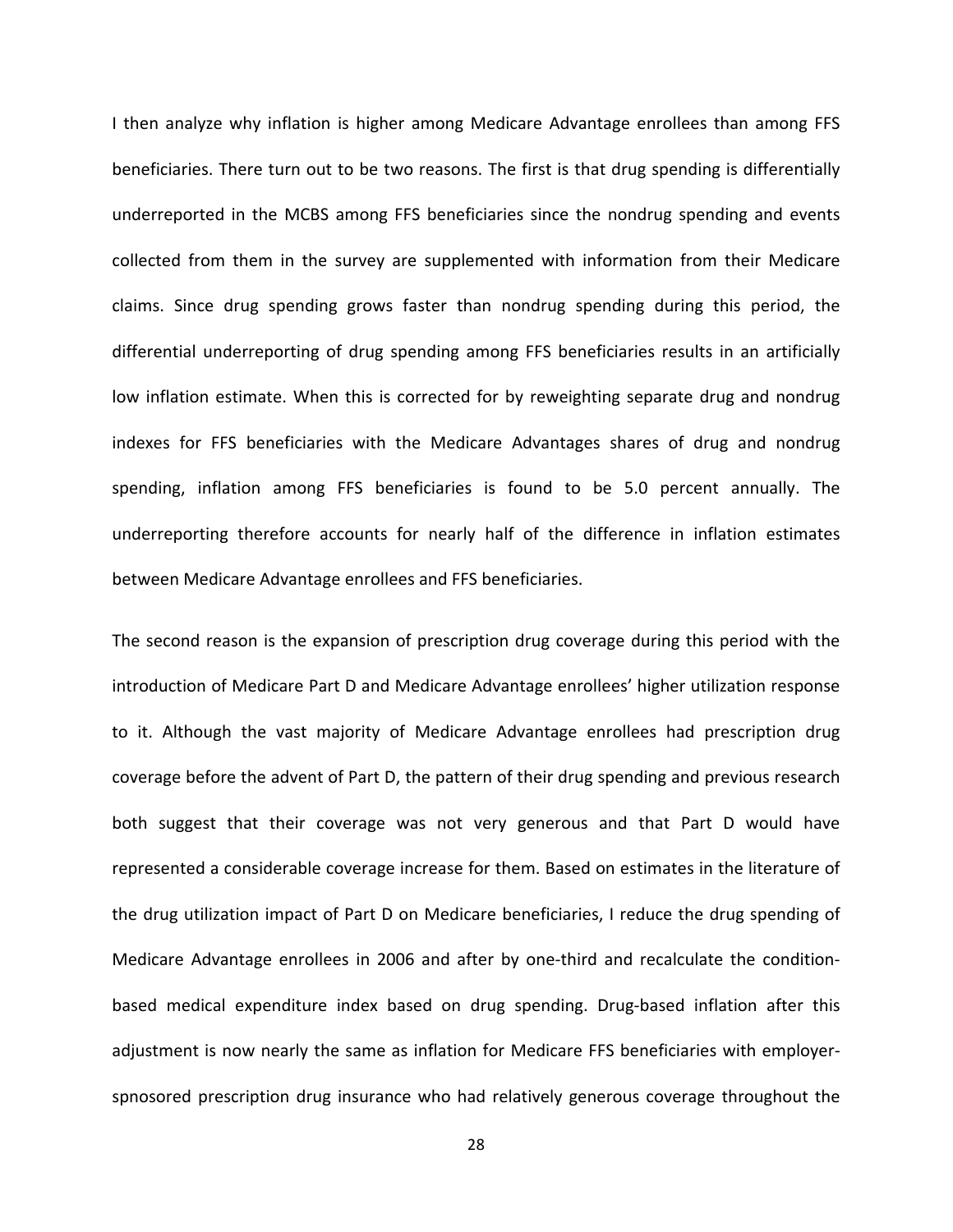whole period; the expansion of prescription drug coverage may therefore be assumed to account for the rest of the difference in inflation between MA enrollees and FFS beneficiaries.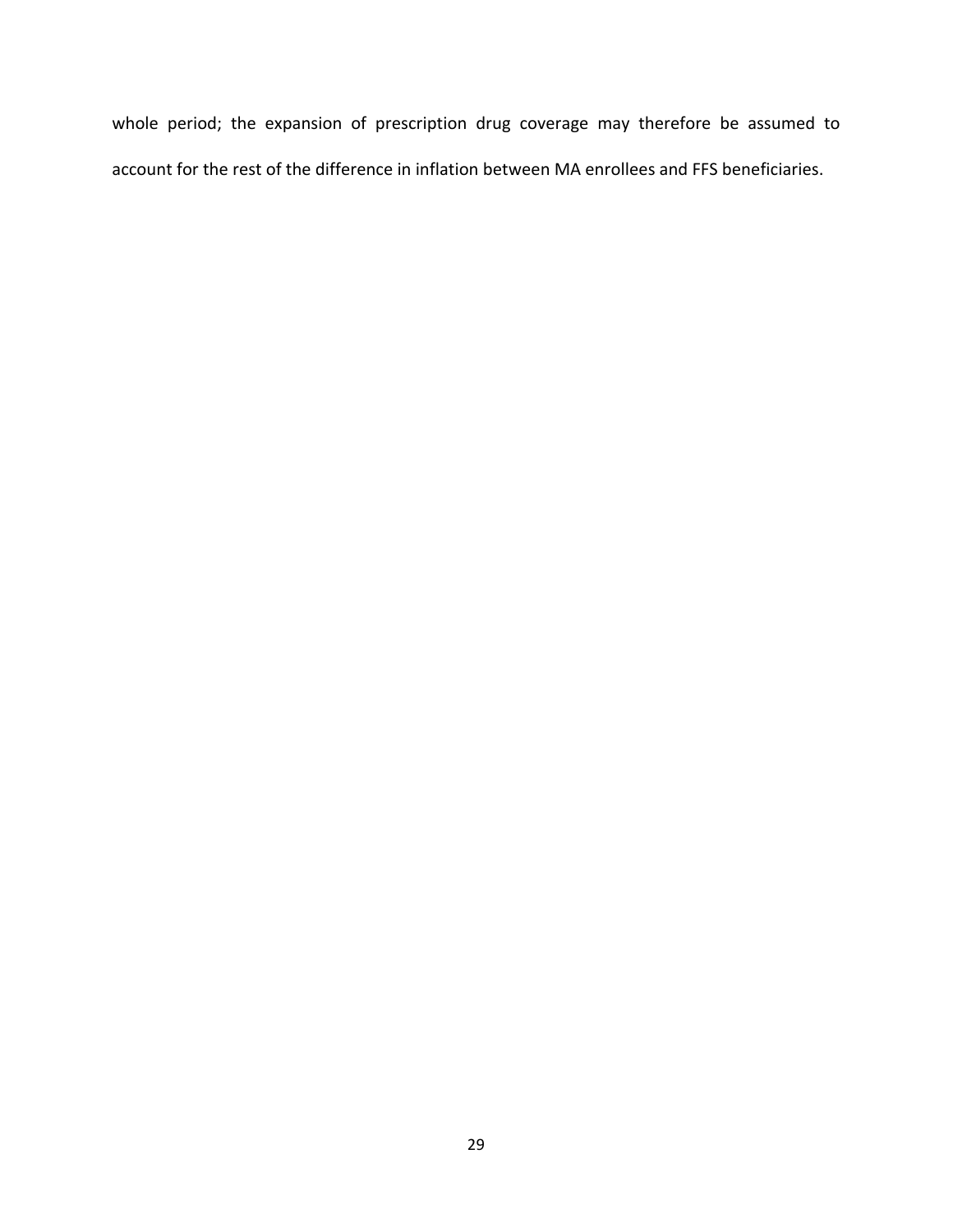## **References**

Aizcorbe, A., R. Bradley, R. Greenaway‐McGrevy, B. Herauf, R. Kane, E. Liebman, S. Pack, and L. Rozental (2011). Alternative Price Indexes for Medical Care: Evidence from the MEPS Survey. BEA working paper. http://www.bea.gov/papers/pdf/MEPS\_Draft\_012011.pdf.

Aizcorbe, A. and N. Nestoriak (2011). Changing mix of medical care services: Stylized facts and implications for price indexes. *Journal of Health Economics* 30(3), 568‐74.

Berndt, E., A. Bir, S. Busch, R. Frank, and S. Normande (2002). The Medical Treatment of Depression, 1991‐1996: Productive Inefficiency, Expected Outcome Variations, and Price Indexes. *Journal of Health Economics* 21(3), 373‐96.

Brown, R., D. Clement, J. Hill, S. Retchin, and J. Bergeron (1993). Do health maintenance organizations work for Medicare?. *Health Care Financing Review* 15(1), 7‐23.

Buntin, M. and A. Zaslavsky (2004). Too much ado about two-part models and transformation? Comparing methods of modeling Medicare expenditures. *Journal of Health Economics* 23(3), 525‐42.

Congressional Budget Office (2014). The 2014 Long‐Term Budget Outlook. http://www.cbo.gov/sites/default/files/cbofiles/attachments/45471‐Long‐ TermBudgetOutlook 7-29.pdf.

Cutler, D., M. McClellan, J. Newhouse, D. Remler (1998). Are Medical Prices Declining? Evidence from Heart Attack Treatments. *Quarterly Journal of Economics* 113(4), 991‐1024.

Duan, N. (1983). Smearing estimate: a nonparametric retransformation method. *Journal of the American Statistical Association* 78, 605‐10.

Dunn, A., E. Liebman, S. Pack, and A. Shapiro (2010). Medical Care Price Indexes for Patients with Employer‐Provided Insurance: Nationally‐Representative Estimates from MarketScan Data. BEA working paper.

http://www.bea.gov/papers/pdf/medical care expenditure indexes dunn.pdf.

Dunn, A. and A. Shapiro (2014). Does Health Insurance Improve Health Outcomes? The Effects of Medicare Part D on Mortality. BEA working paper.

Hall, A. (2011). Measuring the Return on Government Spending on the Medicare Managed Care Program. *The B. E. Journal of Economic Analysis & Policy* 11(2).

Hall, A. and T. Highfill (2013) A Regression‐Based Medical Care Expenditure Index for Medicare Beneficiaries. BEA working paper.

http://www.bea.gov/papers/pdf/a\_regression\_base\_medical\_care\_expenditure\_index\_for\_me dicare.pdf.

Hall, A. and T. Highfill (2014). Calculating Disease‐Based Medical Care Expenditure Indexes for Medicare Beneficiaries: A Comparison of Method and Data Choices. BEA working paper.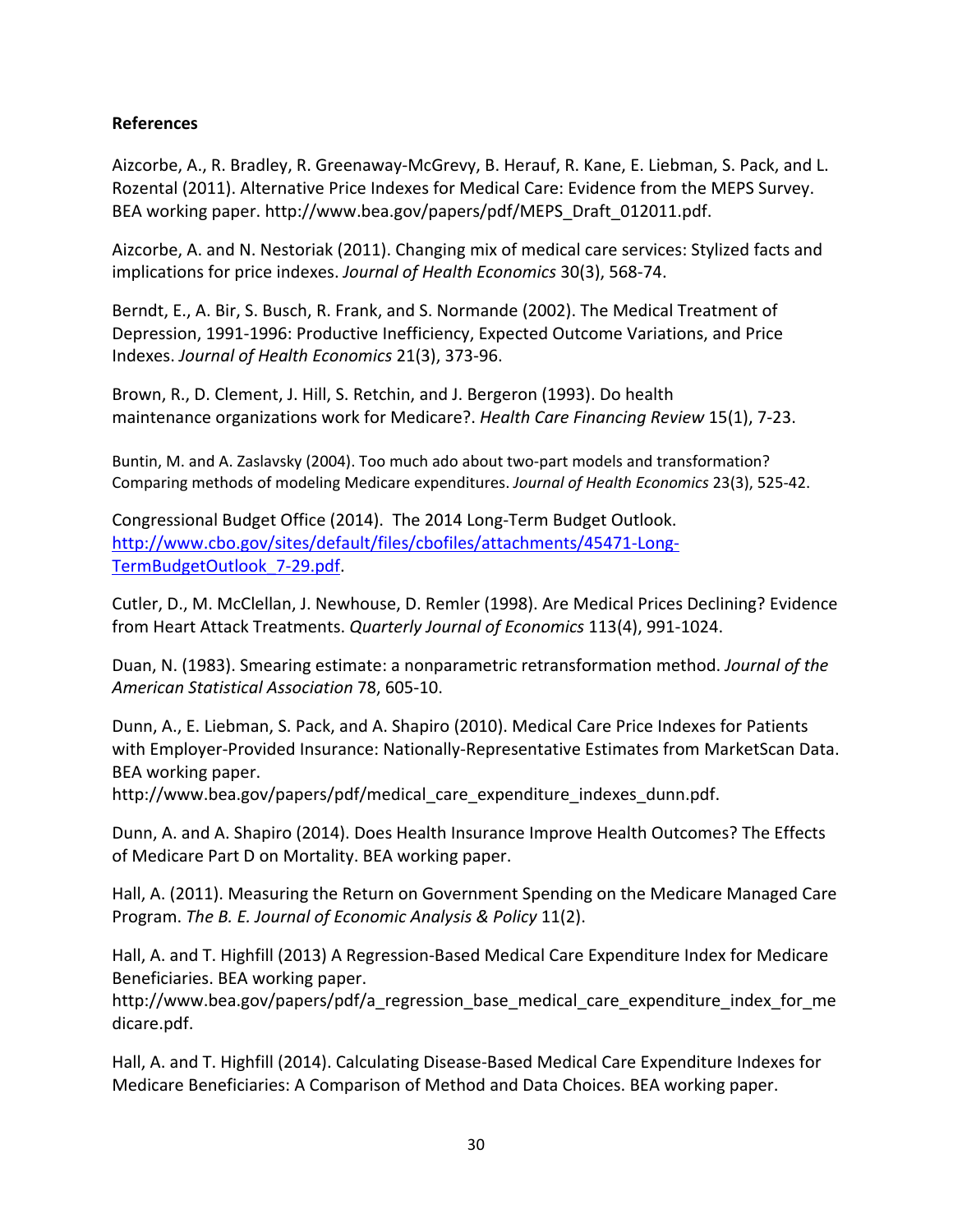http://www.bea.gov/papers/pdf/calculating disease based medical care expenditure indexe s\_for.pdf.

Kaestner, R. and N. Khan (2009). Medicare Part D and its Effect on the Use of Prescription Drugs and Use of Other Health Care Services of the Elderly. *Journal of Policy Analysis and Management* 31(2): 253‐79.

Ketcham, J. and K. Simon (2008). Medicare Part D's Effects on Elderly Drug Costs and Utilization. *American Journal of Managed Care* 14(11), 14‐22.

Lichtenberg, F. and S. Sun (2007). The Impact of Medicare Part D On Prescription Drug Use By The Elderly. *Health* Affairs 26(6), 1735‐44.

Martin, A., M. Hartman, L. Whittle, A. Catlin and the National Health Expenditure Accounts Team (2014). National Health Spending in 2012: Rate Of Health Spending Growth Remained Low For The Fourth Consecutive Year. *Health Affairs* 33(1), 67‐77.

McWilliams, J., J. Hsu and J. Newhouse (2012). New Risk‐Adjustment System Was Associated With Reduced Favorable Selection In Medicare Advantage. *Health Affairs* 31(12), 2630‐40.

National Research Council (2010). *Accounting for Health and Health Care: Approaches to Measuring the Sources and Costs of Their Improvement.* Washington, DC: The National Academies Press.

Riley, G., C. Tudor, Y. Chiang, and M. Ingber (1996). Health status of Medicare enrollees in HMOs and fee‐for‐service in 1994. *Health Care Financing Review* 17(4), 65‐76.

Rosen, A., D. Cutler, D. Norton, H. Hu and S. Vijan (2007). The Value of Coronary Heart Disease For The Elderly. *Health Affairs* 26(1), 111‐23.

Scitovsky, A. (1967). Changes in the costs of treatment of selected illnesses, 1951‐1965. *American Economic Review,* 57(5), 1182‐95.

Shapiro, I., M. Shapiro, and D. Wilcox (2001). Measuring the value of cataract surgery. In D. Cutler and E. Berndt (eds.), *Medical Care Output and Productivity* (National Bureau of Economic Research Studies in Income and Wealth Series, vol. 62, pp. 411‐38). Chicago, IL: University of Chicago Press.

Yin, W., A. Basu, J. Zhang, A. Rabbani, D. Meltzer, and G. Alexander (2008). The effect of the Medicare Part D prescription benefit on drug utilization and expenditures. *Annals of Internal Medicine,* 148(3), 169‐77.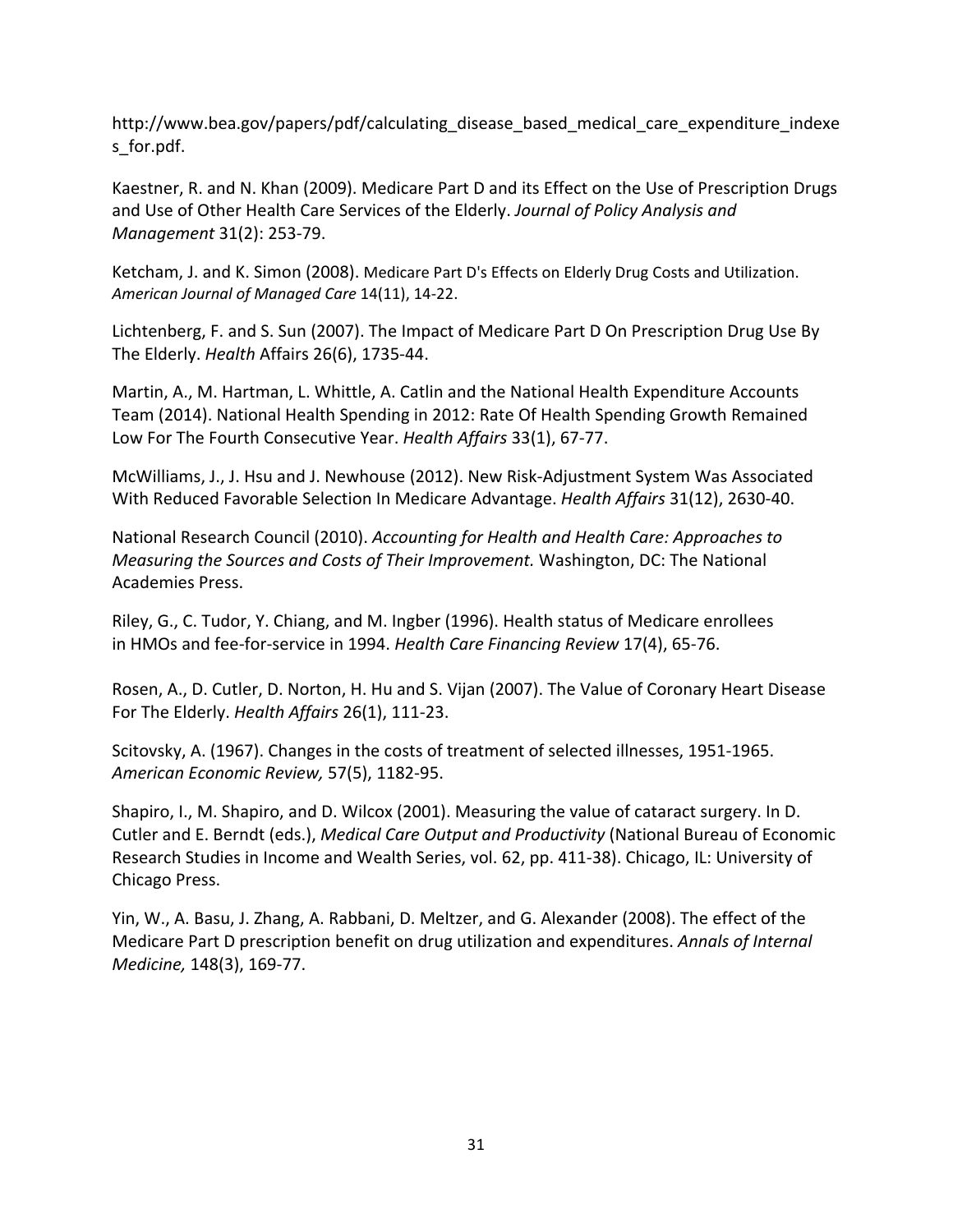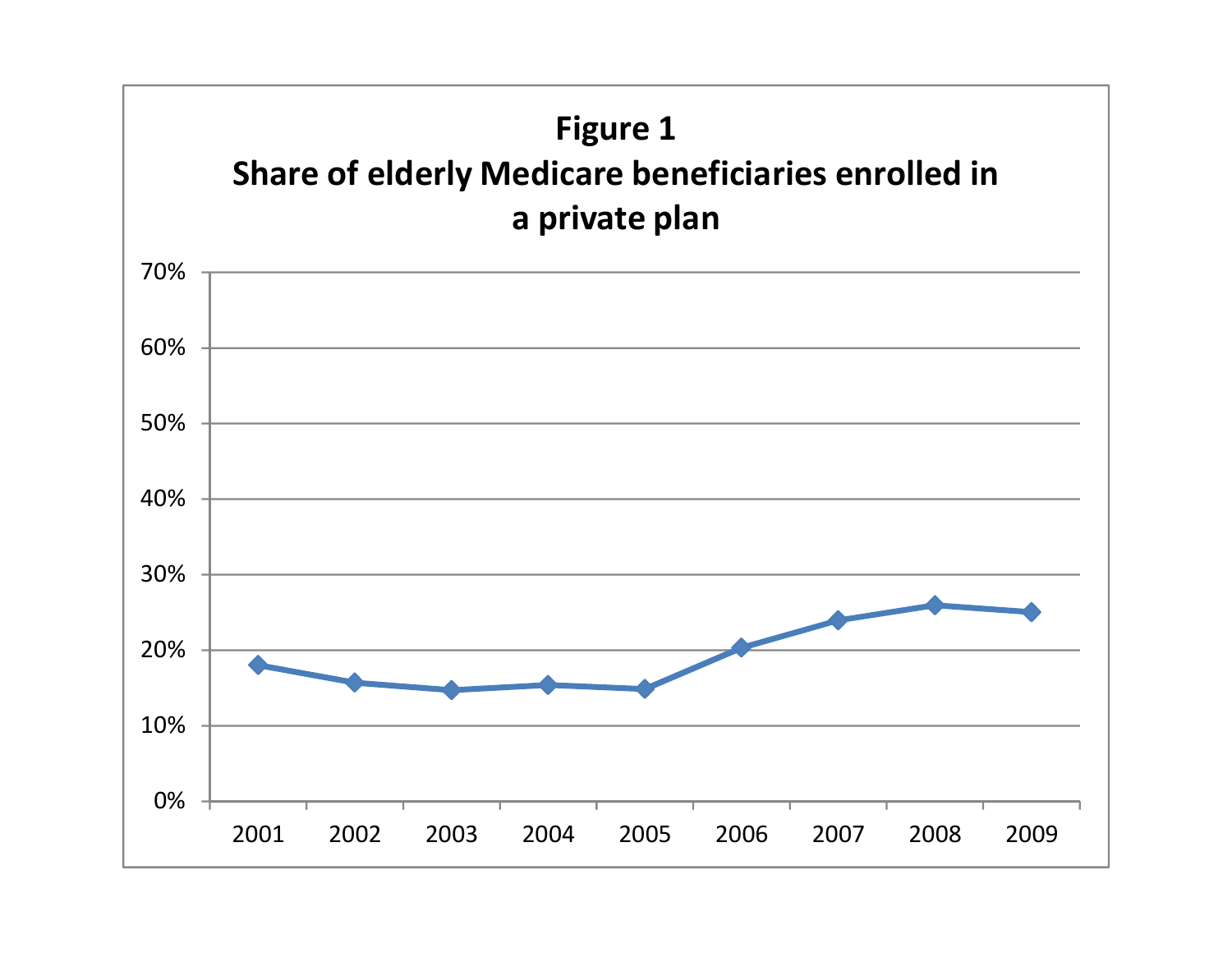# Figure 2 Density of medical spending of Medicare Advantage enrollees 2001-2003 .00025 .0002 Density<br>0001 .00015 .00005  $\circ$ 1<br>Total expenditure (in current \$) 50,000 150,000 200,000  $\overline{0}$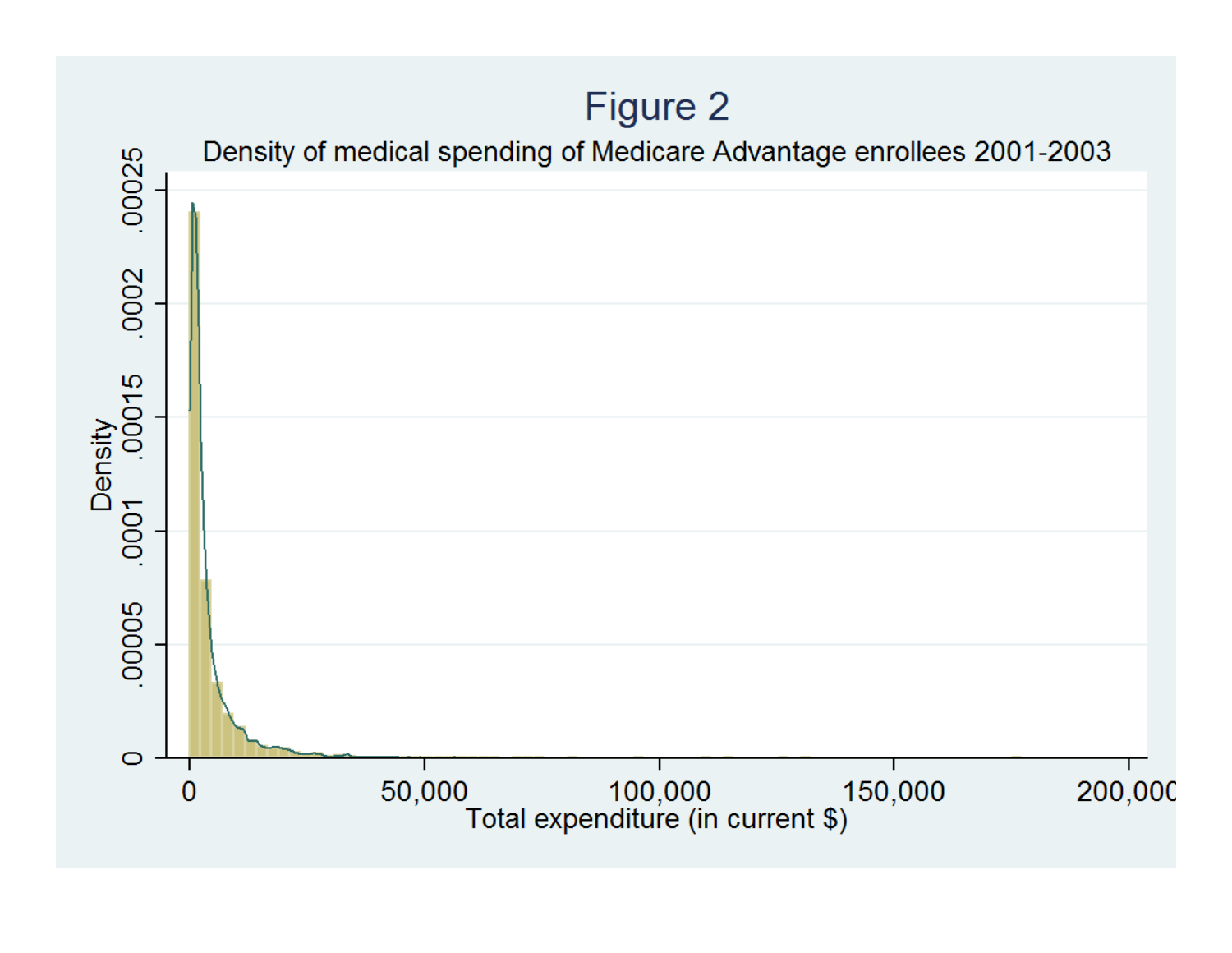# Figure 3

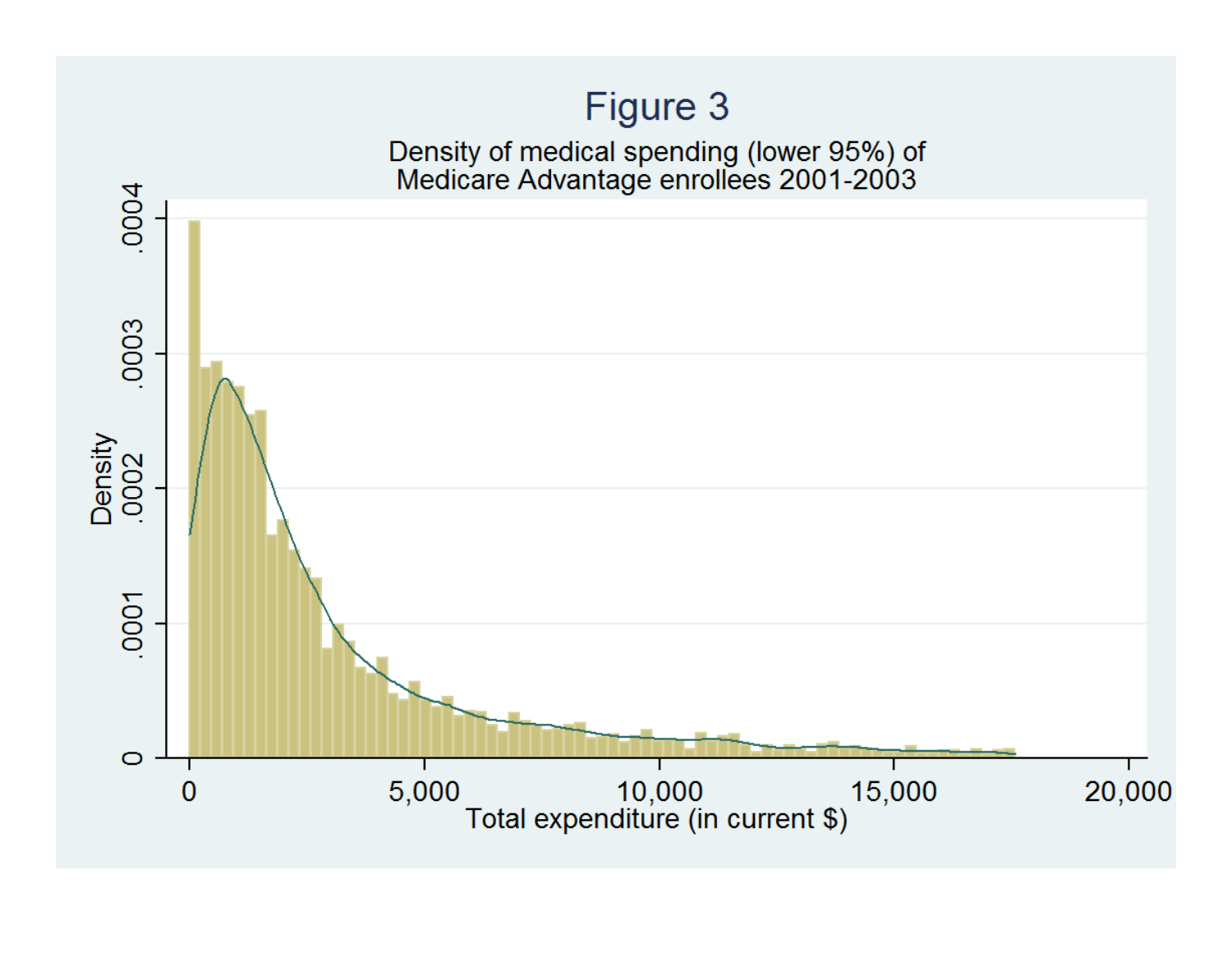| Differences in self-reported health status between beneficiary categories |           |                     |                   |
|---------------------------------------------------------------------------|-----------|---------------------|-------------------|
|                                                                           | Medicare  |                     | Difference in     |
| Percent reporting                                                         | Advantage | <b>Medicare FFS</b> | percentage points |
| 2001-2003                                                                 |           |                     |                   |
| "Fair" or "poor" health                                                   | 18.7%     | 22.9%               | $-4.2***$         |
| "Good" health                                                             | 34.0%     | 33.1%               | 0.8               |
| "Very good" or                                                            |           |                     |                   |
| "excellent" health                                                        | 47.3%     | 44.0%               | $3.4***$          |
| 2004-2006                                                                 |           |                     |                   |
| "Fair" or "poor" health                                                   | 19.1%     | 20.7%               | $-1.6*$           |
| "Good" health                                                             | 34.6%     | 33.1%               | 1.5               |
| "Very good" or                                                            |           |                     |                   |
| "excellent" health                                                        | 46.4%     | 46.2%               | 0.2 <sub>0</sub>  |
| 2007-2009                                                                 |           |                     |                   |
| "Fair" or "poor" health                                                   | 20.8%     | 20.4%               | 0.4               |
| "Good" health                                                             | 32.7%     | 32.6%               | 0.1               |
| "Very good" or                                                            |           |                     |                   |
| "excellent" health                                                        | 46.5%     | 47.0%               | $-0.5$            |

**Table 1**

Note: \*\*\*=Difference is significant at a less than 0.001 percent level when tested with an unweighted t-test of differences between means. \*=Difference is significant at a level between .01 and .05 percent.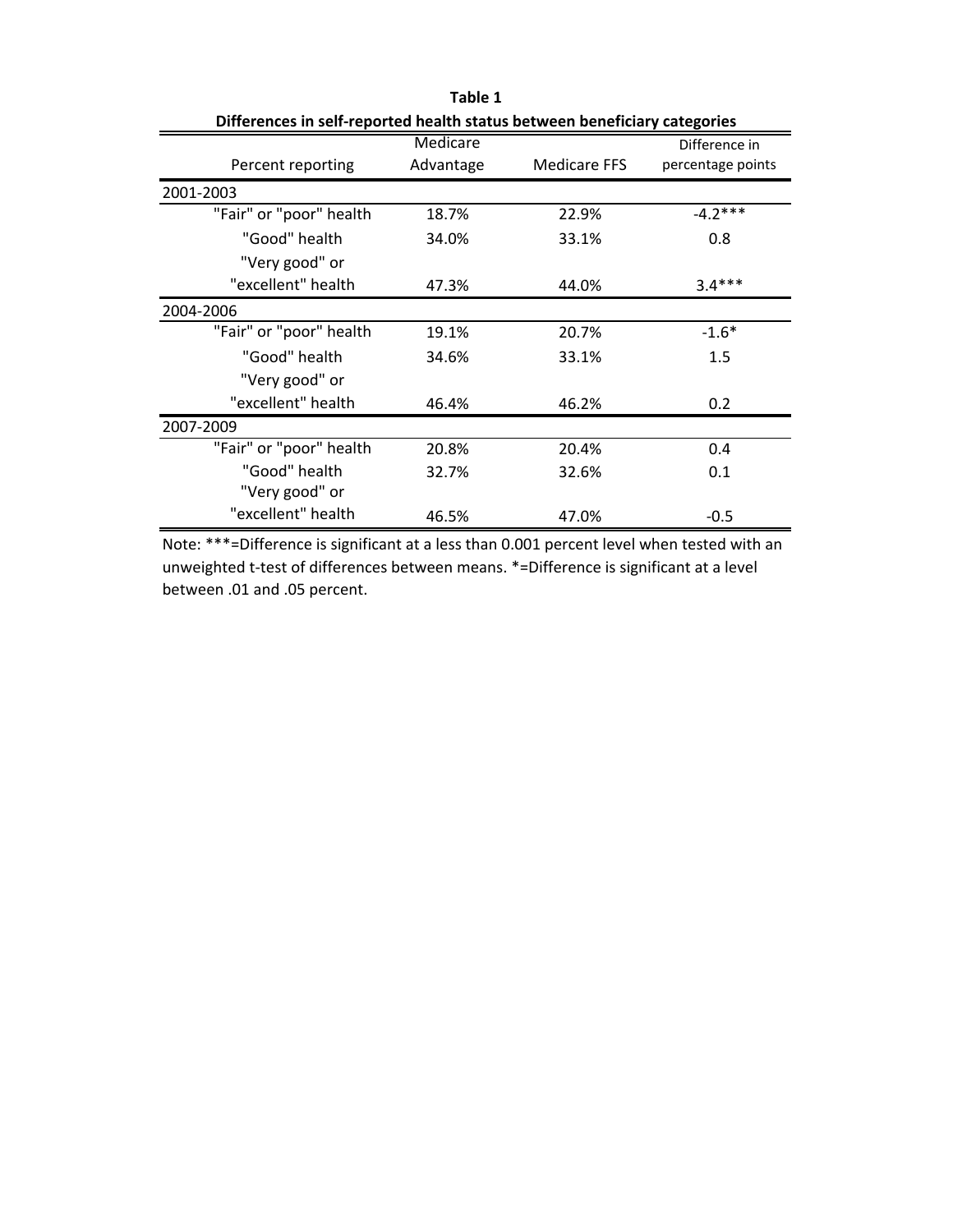| Average Medicare Advantage enrollee characteristics and spending by three-year period |             |                     |         |          |          |          |
|---------------------------------------------------------------------------------------|-------------|---------------------|---------|----------|----------|----------|
|                                                                                       |             |                     |         |          |          | Percent  |
|                                                                                       | Number of   | <b>Mean health-</b> | Percent |          | Percent  | college  |
| Period                                                                                | respondents | care spending       | female  | Mean age | nonwhite | graduate |
| 2001-2003                                                                             | 4.774       | \$4,654.07          | 59.7%   | 75.1     | 16.1%    | 13.6%    |
| 2004-2006                                                                             | 4,721       | \$5,572.37          | 60.7%   | 75.7     | 16.3%    | 14.4%    |
| 2007-2009                                                                             | 6,661       | \$6,799.75          | 56.4%   | 75.1     | 17.7%    | 15.9%    |

| Table 2 |
|---------|
|         |

Note: statistics are weighted with MCBS sample weights.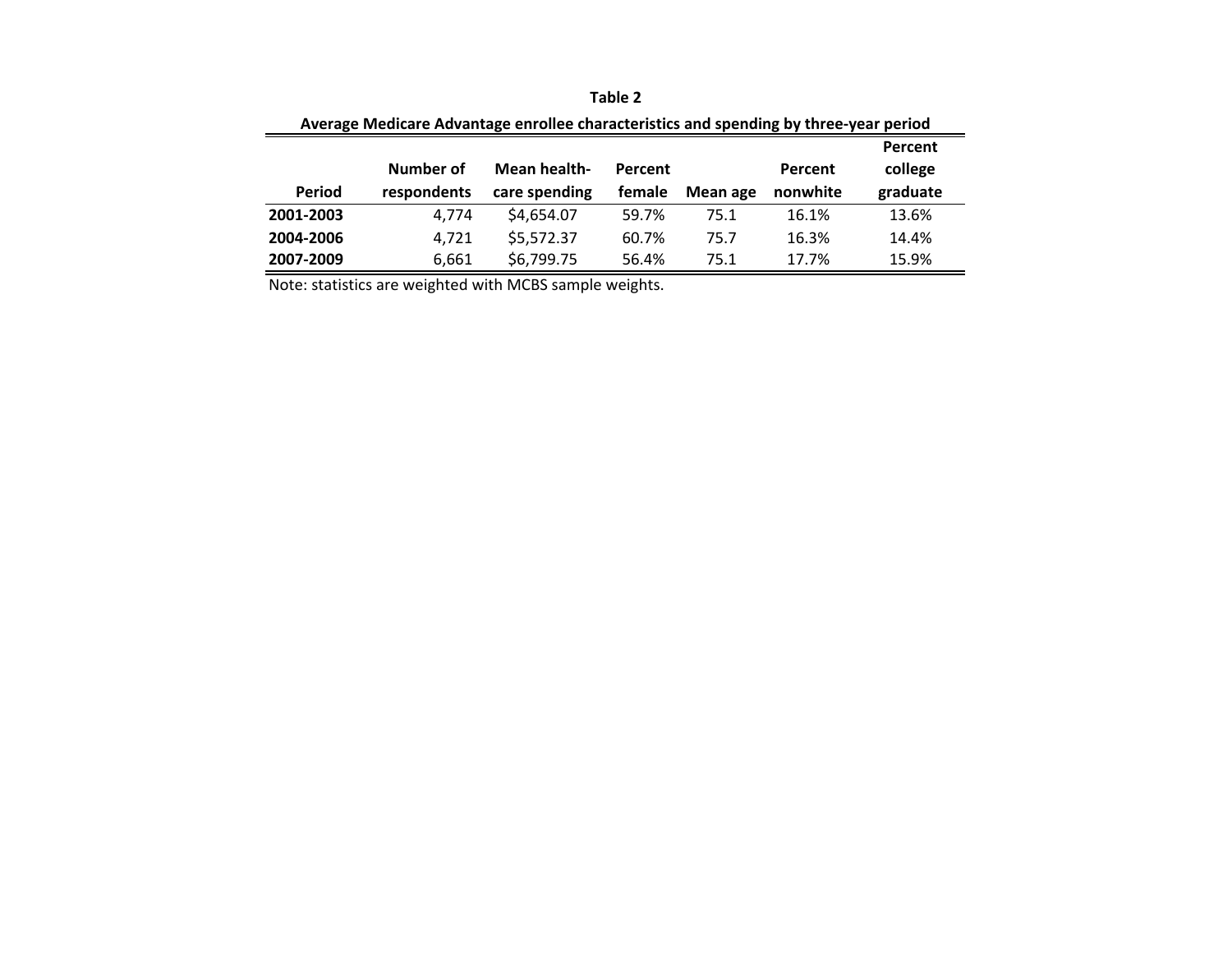| Year | <b>Predicted</b><br>prevalence in<br><b>Medicare</b><br><b>Advantage enrollees</b> | Prevalence of<br>"Disorders of lipid<br>metabolism" among<br><b>FFS Medicare</b><br><b>beneficiaries</b> | Adjustment made to pre-<br>2009 predictions of<br>hypercholesterolemia<br>among Medicare<br><b>Advantage enrollees</b> | Adjusted prevalence of<br>hypercholesterolemia in<br><b>Medicare Advantage</b><br>enrollees |
|------|------------------------------------------------------------------------------------|----------------------------------------------------------------------------------------------------------|------------------------------------------------------------------------------------------------------------------------|---------------------------------------------------------------------------------------------|
| 2001 | 68.1%                                                                              | 41.8%                                                                                                    | 0.72                                                                                                                   | 48.7%                                                                                       |
| 2002 | 68.3%                                                                              | 45.8%                                                                                                    | 0.78                                                                                                                   | 53.5%                                                                                       |
| 2003 | 68.1%                                                                              | 48.4%                                                                                                    | 0.83                                                                                                                   | 56.4%                                                                                       |
| 2004 | 69.4%                                                                              | 52.4%                                                                                                    | 0.90                                                                                                                   | 62.2%                                                                                       |
| 2005 | 70.0%                                                                              | 54.1%                                                                                                    | 0.93                                                                                                                   | 64.8%                                                                                       |
| 2006 | 69.4%                                                                              | 55.1%                                                                                                    | 0.94                                                                                                                   | 65.5%                                                                                       |
| 2007 | 69.4%                                                                              | 56.6%                                                                                                    | 0.97                                                                                                                   | 67.3%                                                                                       |
| 2008 | 69.7%                                                                              | 57.4%                                                                                                    | 0.98                                                                                                                   | 68.5%                                                                                       |
| 2009 | 69.2%                                                                              | 58.4%                                                                                                    |                                                                                                                        | 69.2%                                                                                       |

**Predicting hypercholesterolemia among Medicare Advantage enrollees Table 3**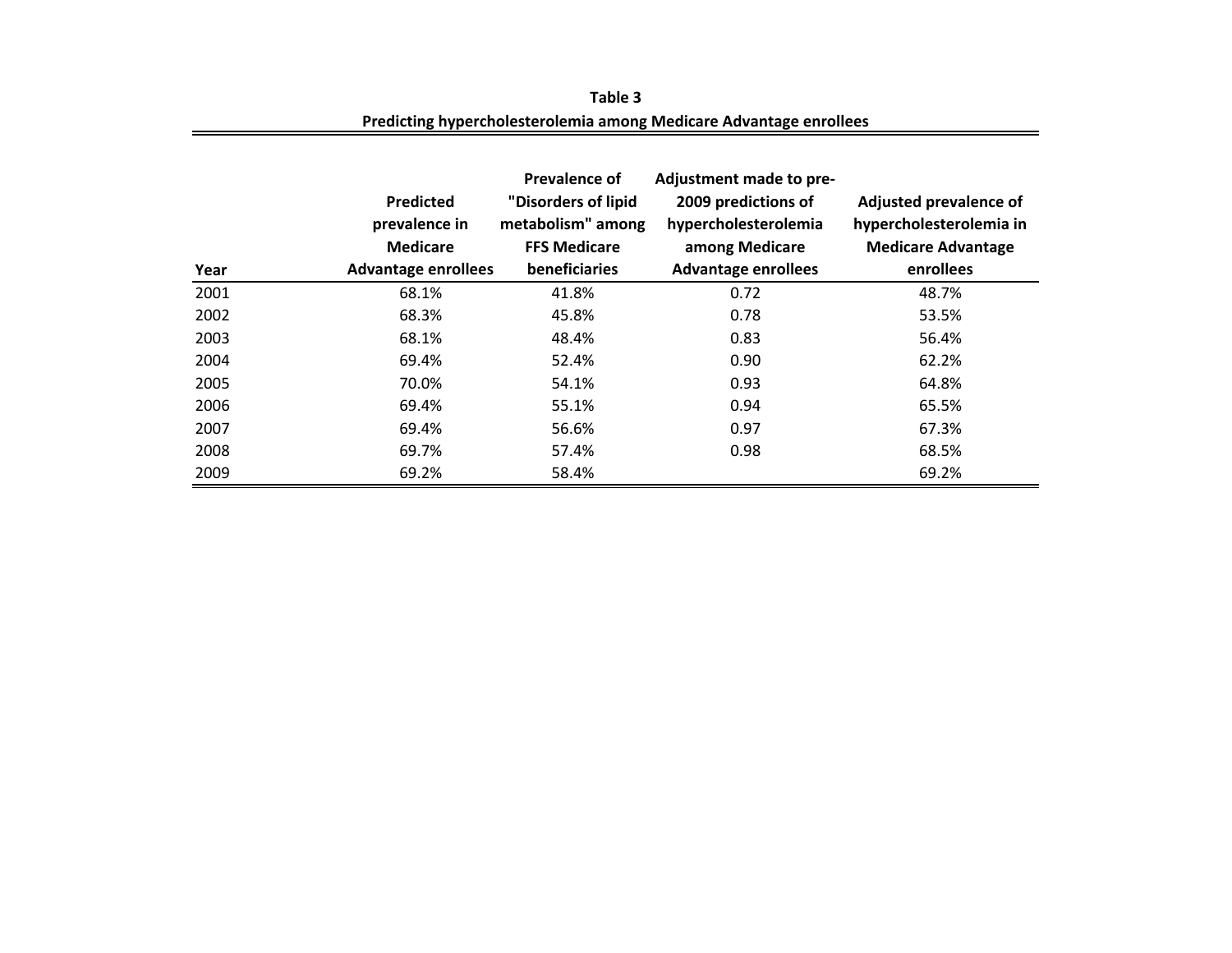|                           |                       |                  | Companisons of models of spending as a function of diagnoses |              |                    |             |             |
|---------------------------|-----------------------|------------------|--------------------------------------------------------------|--------------|--------------------|-------------|-------------|
|                           |                       | <b>Predicted</b> | Mean absolute                                                | Root mean    | <b>Skewness of</b> | Kurtosis of | Park test   |
| Model                     | <b>Predicted mean</b> | median           | prediction error                                             | square error | residuals          | residuals   | coefficient |
| 1-part GLM gamma identity | \$5,899.53            | \$4,933.92       | \$4,982.25                                                   | 1.28         | 0.70               | 6.63        | 1.78        |
| 1-part GLM gamma log      | \$6,136.97            | \$4,737.02       | \$5,183.71                                                   | 1.28         | 0.68               | 6.51        | 1.79        |
| 1-part OLS log            | \$7,446.65            | \$5,030.93       | \$6,055.21                                                   | 1.58         | $-1.82$            | 9.95        | 1.89        |
| 2-part GLM gamma identity | \$5,852.61            | \$4,920.45       | \$4,962.52                                                   | 1.17         | 1.23               | 6.99        | 1.74        |
| 2-part GLM gamma log      | \$6,069.80            | \$4,737.92       | \$5,145.49                                                   | 1.18         | 1.21               | 6.87        | 1.78        |
| 2-part OLS log            | \$6,551.95            | \$4,819.87       | \$5.417.99                                                   | 1.22         | $-0.35$            | 4.16        | 1.80        |
| Actual mean and median    | \$5,898.69            | \$2,711.58       | Value for normal distribution:                               |              |                    |             |             |

**Table 4 Comparisons of models of spending as <sup>a</sup> function of diagnoses**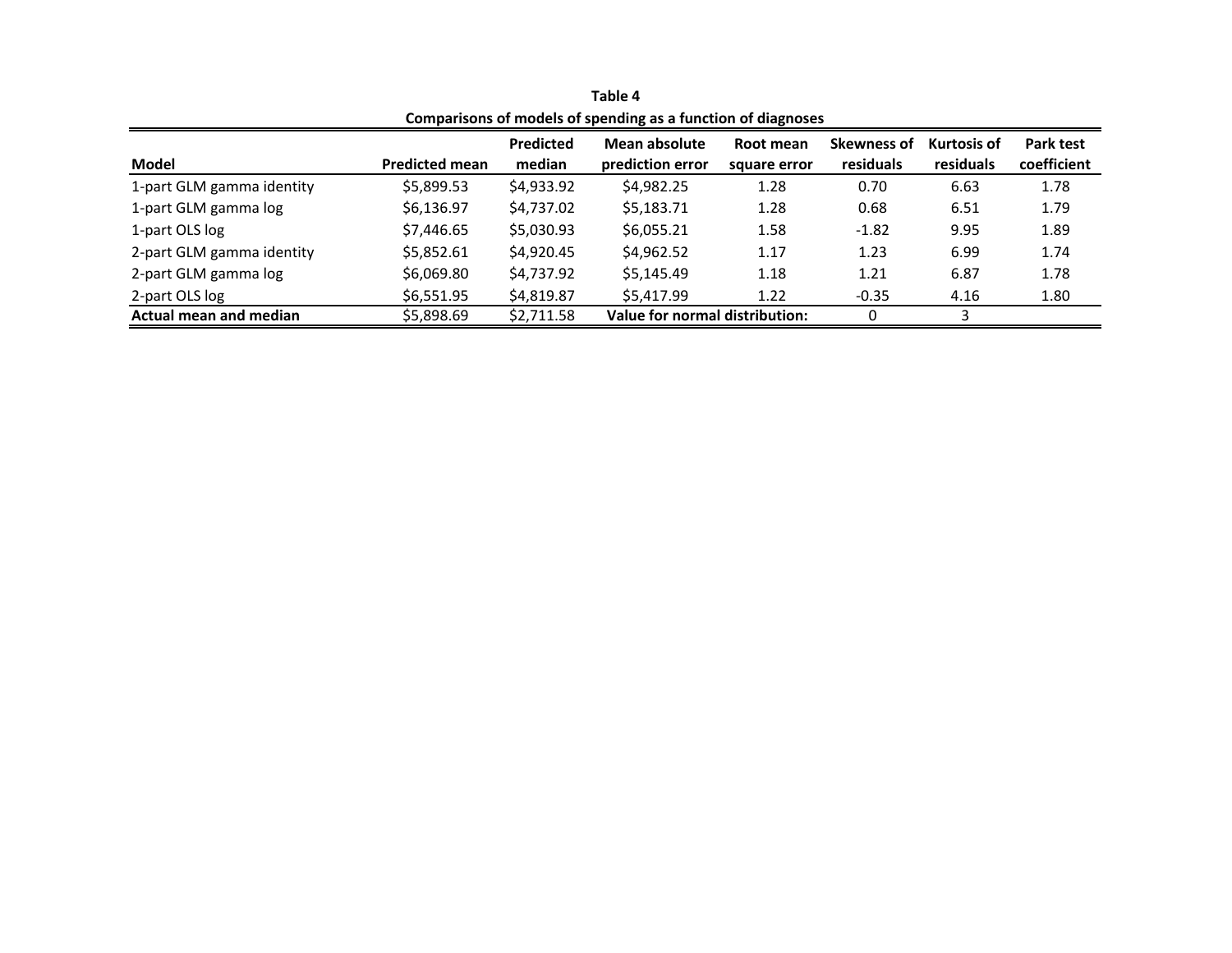|                        |          | <b>Medicare Advantage</b> |       |          | <b>Medicare FFS</b> |       |
|------------------------|----------|---------------------------|-------|----------|---------------------|-------|
|                        | Point    | CI: Lower CI: Upper       |       | Point    | CI: Lower CI: Upper |       |
| Period                 | estimate | bound                     | bound | estimate | bound               | bound |
| 2001-2003 to 2004-2006 | 5.0%     | 1.8%                      | 8.8%  | 5.3%     | 3.8%                | 7.0%  |
| 2004-2006 to 2007-2009 | 5.5%     | 2.6%                      | 8.5%  | 3.2%     | 2.0%                | 4.5%  |
| 2001-2003 to 2007-2009 | 5.7%     | 4.0%                      | 7.4%  | 4.5%     | 3.7%                | 5.4%  |

**Annualized growth rates of condition‐based medical expenditure indexes Table 5**

Notes: 1. Based on one‐step models of health‐care spending estimated with GLM with an identity link. 2. Bootstrapped percentile 95% CIs (confidence intervals) reported.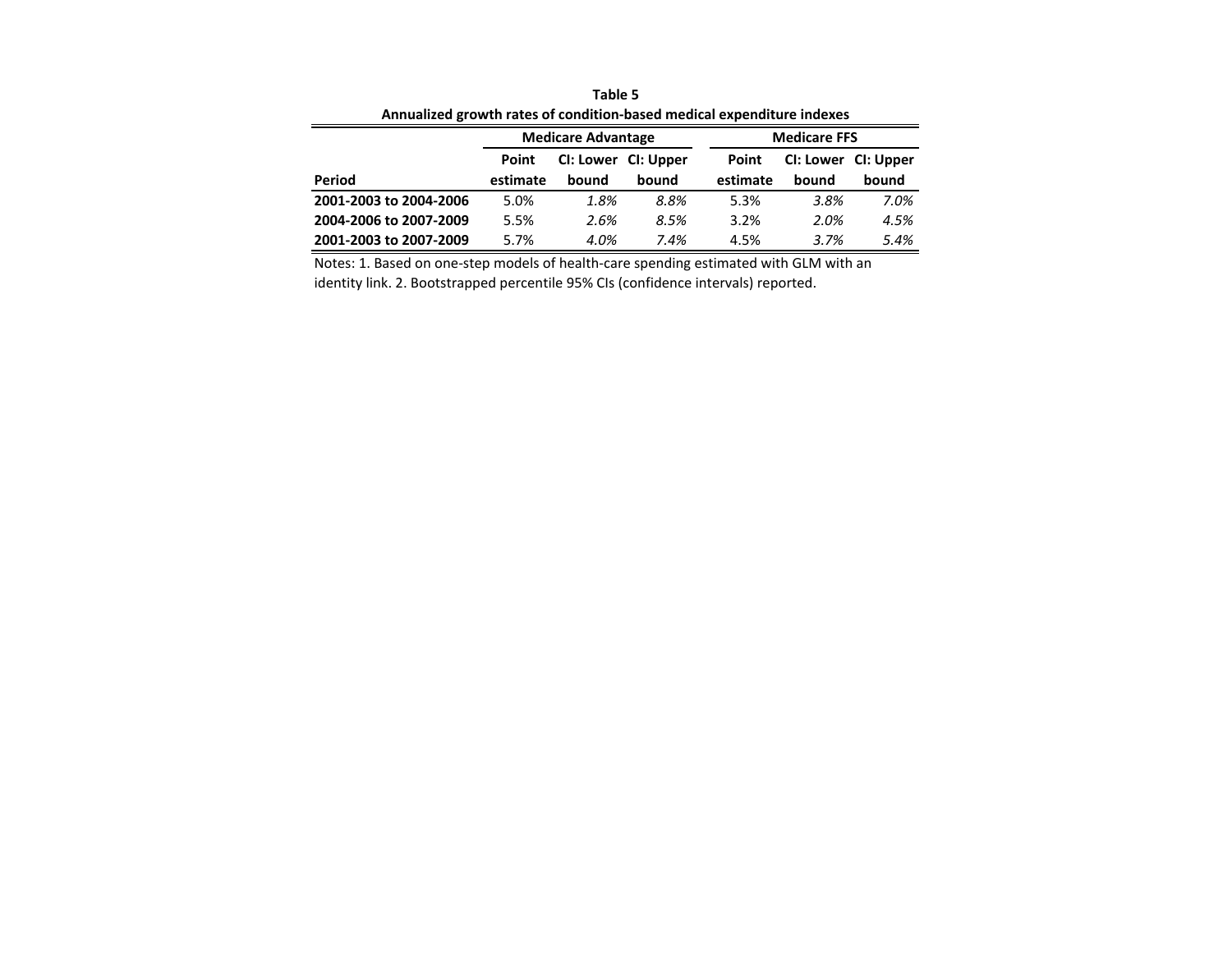|                  | Pullivalized Stower rates of condition based includer experience indexes; honding and drug spending |                       |                           |                                 |                       |                     |           |
|------------------|-----------------------------------------------------------------------------------------------------|-----------------------|---------------------------|---------------------------------|-----------------------|---------------------|-----------|
|                  |                                                                                                     |                       | <b>Medicare Advantage</b> |                                 |                       | <b>Medicare FFS</b> |           |
|                  |                                                                                                     |                       |                           |                                 |                       |                     | CI: Upper |
|                  |                                                                                                     | <b>Point estimate</b> |                           | CI: Lower bound CI: Upper bound | <b>Point estimate</b> | CI: Lower bound     | bound     |
| Nondrug spending | 2001-2003 to 2004-2006                                                                              | 2.9%                  | $-1.3%$                   | 7.9%                            | 4.4%                  | 3.0%                | 6.3%      |
|                  | 2004-2006 to 2007-2009                                                                              | 3.3%                  | $-0.4%$                   | 7.1%                            | 2.6%                  | 0.8%                | 3.9%      |
|                  | 2001-2003 to 2007-2009                                                                              | 3.3%                  | 1.3%                      | 5.8%                            | 3.6%                  | 2.8%                | 4.7%      |
| Drug spending    | 2001-2003 to 2004-2006                                                                              | 12.9%                 | 8.7%                      | 16.1%                           | 9.2%                  | 8.2%                | 10.3%     |
|                  | 2004-2006 to 2007-2009                                                                              | 10.1%                 | 7.9%                      | 12.5%                           | 5.5%                  | 4.4%                | 6.5%      |
|                  | 2001-2003 to 2007-2009                                                                              | 13.5%                 | 11.4%                     | 15.4%                           | 8.1%                  | 7.4%                | 8.8%      |

**Table 6Annualized growth rates of condition‐based medical expenditure indexes: nondrug and drug spending**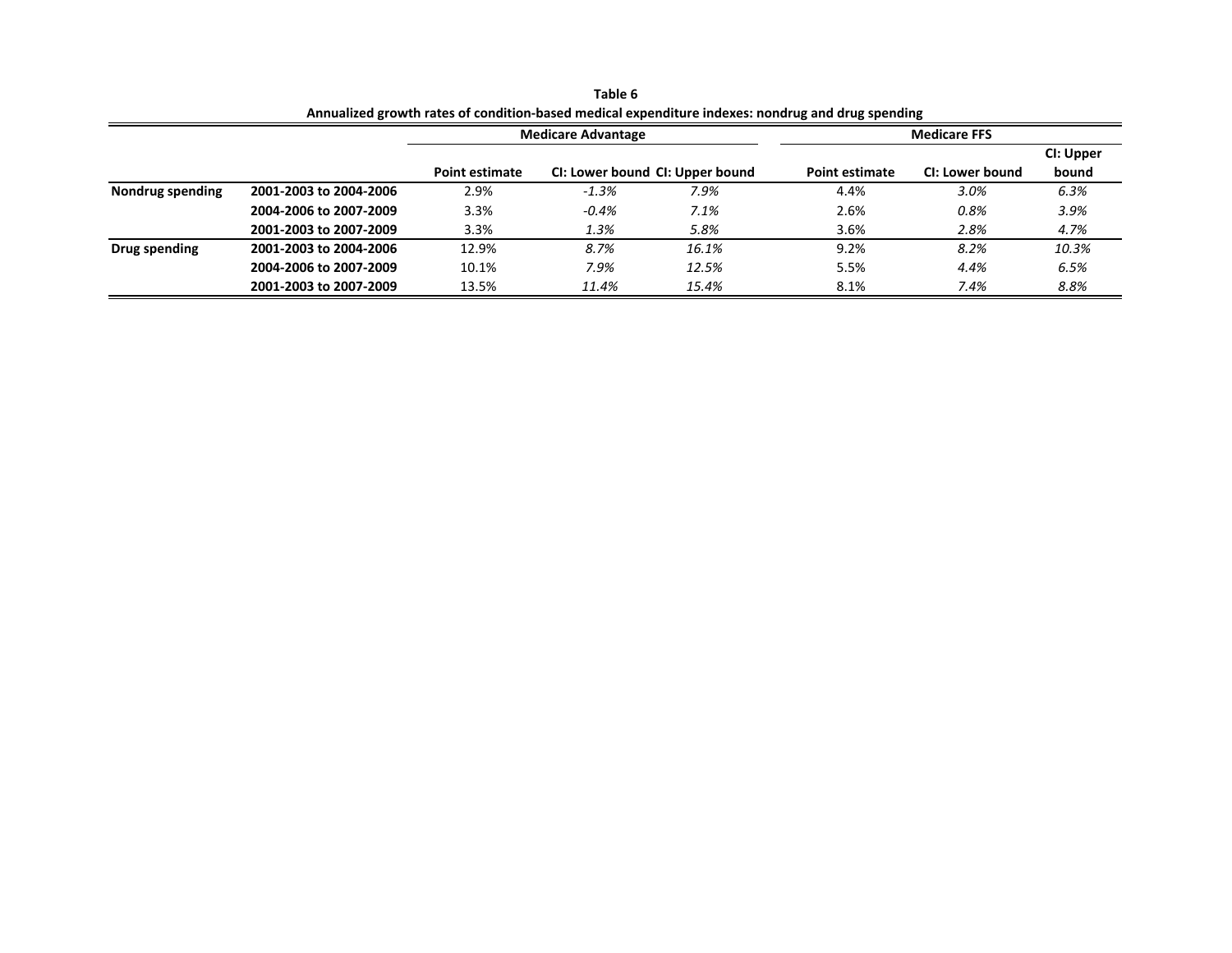**Table 7**

**Nondrug and drug shares of medical spending of Medicare beneficiaries in the MCBS**

|           | <b>Medicare Advantage</b> |       | <b>Medicare FFS</b> |             |
|-----------|---------------------------|-------|---------------------|-------------|
| Period    | <b>Nondrug</b>            | Drug  | <b>Nondrug</b>      | <b>Drug</b> |
| 2001-2003 | 75.0%                     | 25.0% | 80.5%               | 19.5%       |
| 2004-2006 | 69.0%                     | 31.0% | 77.7%               | 22.3%       |
| 2007-2009 | 65.3%                     | 34.7% | 76.4%               | 23.6%       |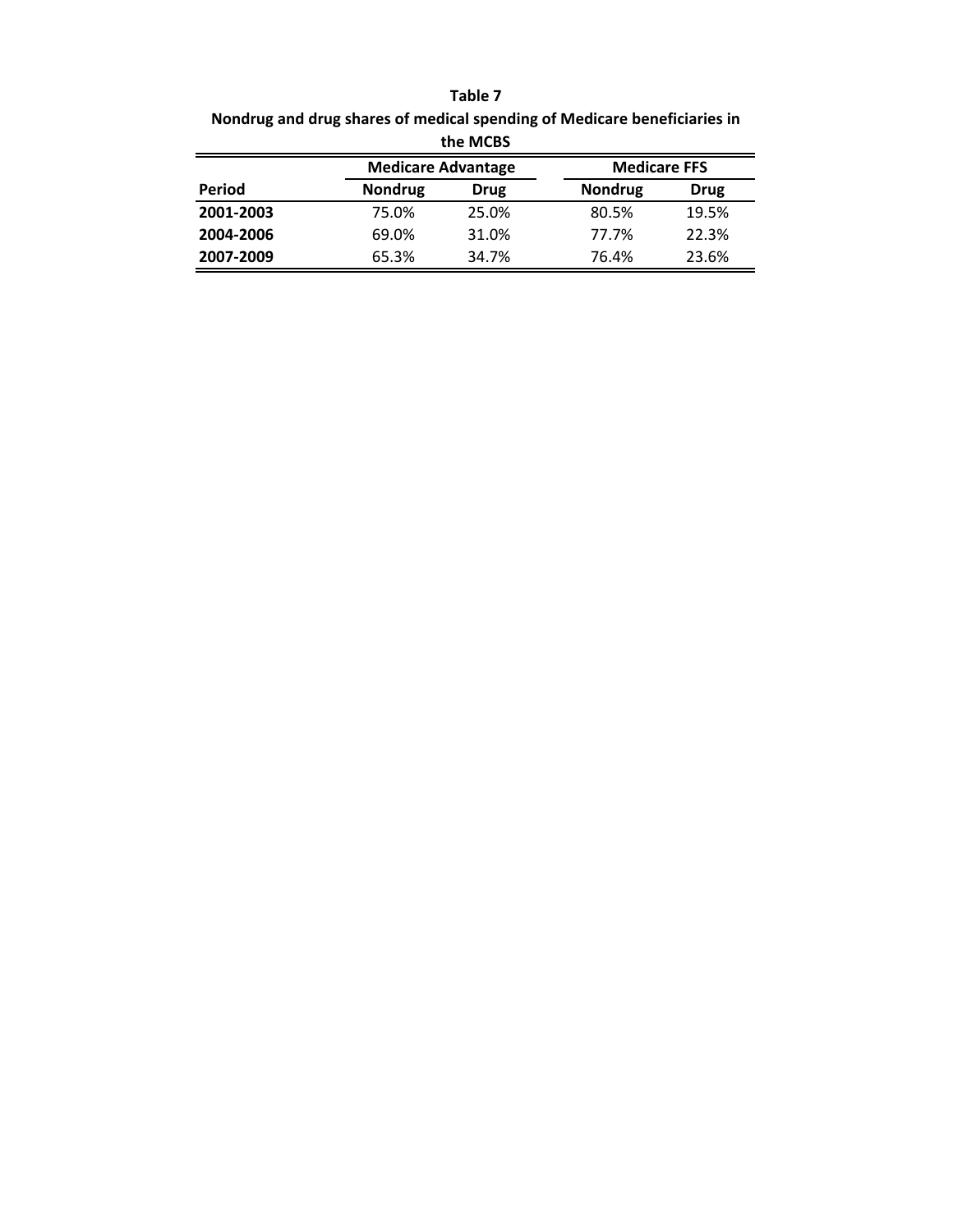|                |                        | <b>Medicare Advantage</b> | <b>Medicare FFS</b> | <b>Medicare FFS, reweighted</b> |
|----------------|------------------------|---------------------------|---------------------|---------------------------------|
| Overall        | Level                  | 1.34                      | 1.27                | 1.30                            |
|                | Annualized growth rate | 5.7%                      | 4.5%                | 5.0%                            |
| <b>Nondrug</b> | Level                  | 1.20                      | 1.22                |                                 |
|                | Annualized growth rate | 3.3%                      | 3.6%                |                                 |
| <b>Drug</b>    | Level                  | 1.81                      | 1.49                |                                 |
|                | Annualized growth rate | 13.5%                     | 8.1%                |                                 |

**Table 8 Effect of re‐weighting medical expenditure index for FFS population**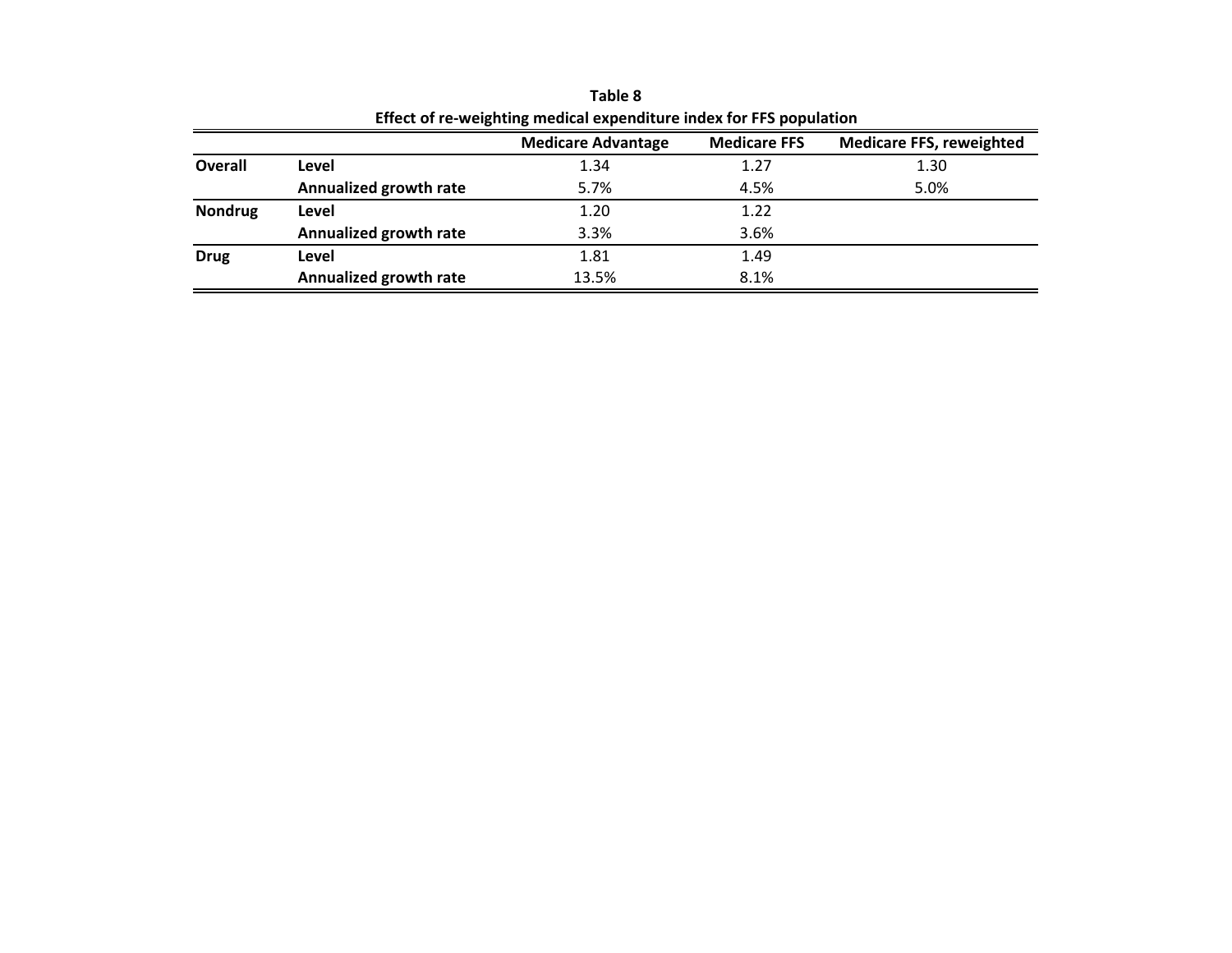#### **Table 9**

| health status             |                     |                   |
|---------------------------|---------------------|-------------------|
|                           |                     | Difference in     |
| <b>Medicare Advantage</b> | <b>Medicare FFS</b> | percentage points |
| 14.4%                     | 11.0%               | 3.5               |
| 11.7%                     | 9.7%                | 2.0               |
| 13.0%                     | 8.4%                | 4.6               |
|                           |                     |                   |

**Condition‐based medical expenditure indexes for drug spending by beneficiary category and**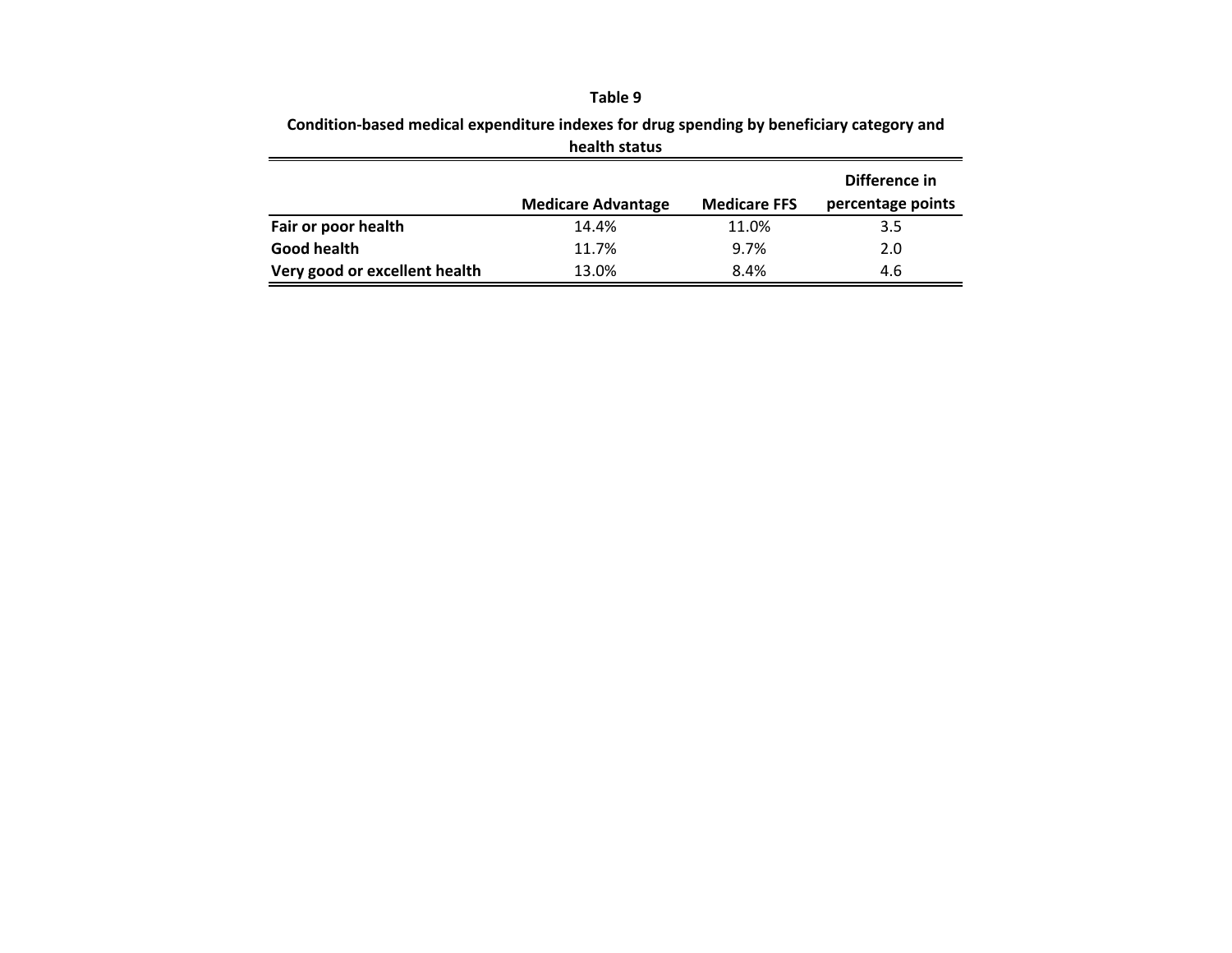|           | <b>Medicare</b> |                     |
|-----------|-----------------|---------------------|
| Period    | Advantage       | <b>Medicare FFS</b> |
| 2001-2003 | 92%             | 72%                 |
| 2004-2006 | 95%             | 78%                 |
| 2007-2009 | 98%             | 91%                 |

| Table 10                                                |
|---------------------------------------------------------|
| Rates of drug coverage by Medicare beneficiary category |

Note: Respondents are counted as having drug coverage if they report that at least one of their supplementary health plans includes drug coverage. In 2006 and after, they are also counted as having drug coverage if Medicare's administrative records indicate that they are enrolled in Part D.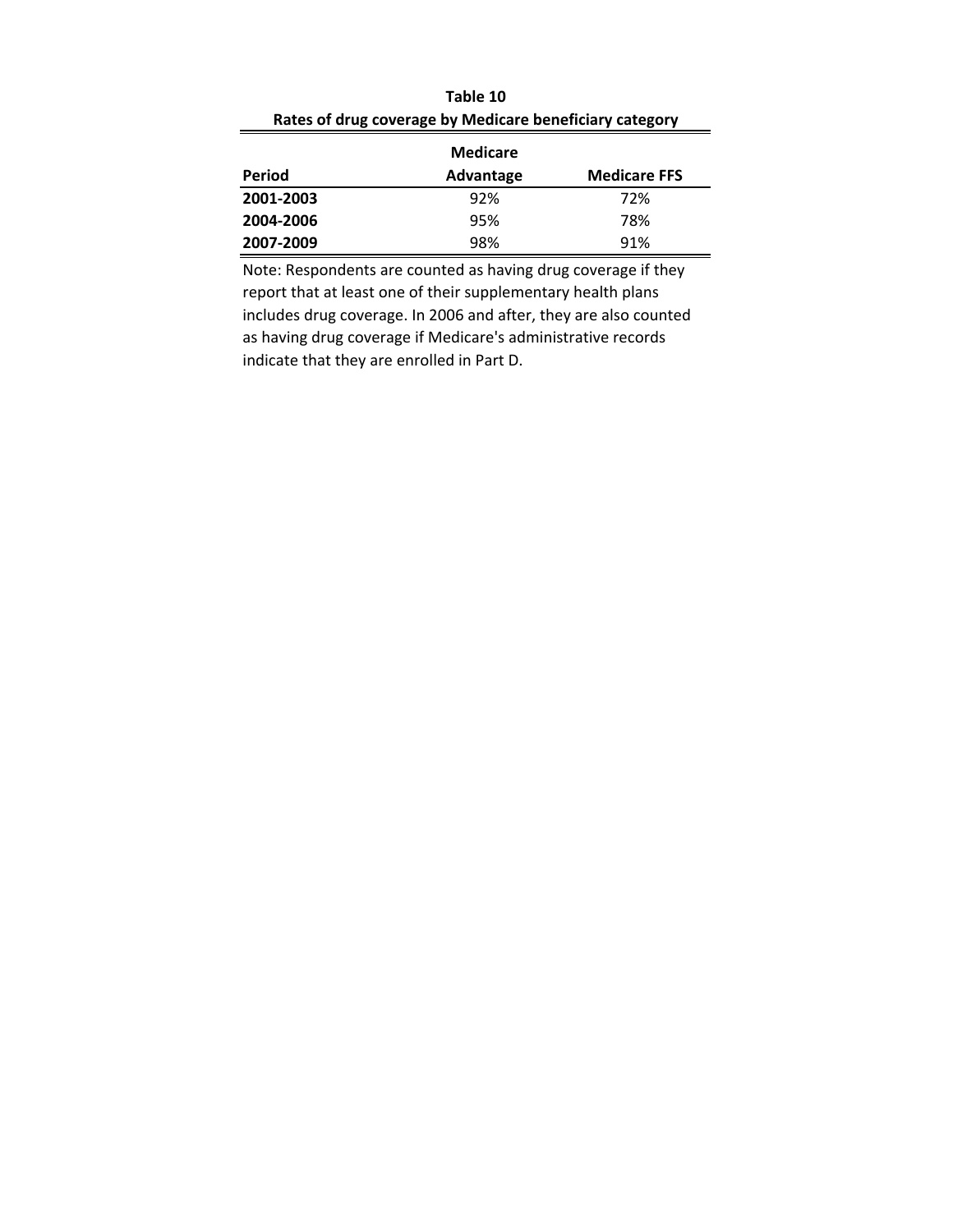| Table 11                                                         |
|------------------------------------------------------------------|
| Median drug spending by drug coverage category and health status |

|                                          |                 | <b>Medicare FFS</b> |                     |                     |                     |  |  |
|------------------------------------------|-----------------|---------------------|---------------------|---------------------|---------------------|--|--|
|                                          |                 | with employer-      | <b>Medicare FFS</b> | <b>Medicare FFS</b> | <b>Medicare FFS</b> |  |  |
|                                          | <b>Medicare</b> | sponsored drug      | with Medicaid       | with other drug     | without drug        |  |  |
|                                          | Advantage       | coverage            | drug coverage       | coverage            | coverage            |  |  |
| Health status="fair" or "poor"           |                 |                     |                     |                     |                     |  |  |
| 2001-2003                                | \$1,351         | \$2,334             | \$1,947             | \$1,587             | \$1,189             |  |  |
| 2004-2006                                | \$1,918         | \$2,890             | \$2,761             | \$2,341             | \$1,594             |  |  |
| 2007-2009                                | \$2,777         | \$3,032             | \$3,753             | \$2,916             | \$1,437             |  |  |
| Annualized growth rate                   | 17.6%           | 5.0%                | 15.5%               | 15.8%               | 11.4%               |  |  |
| Health status="good"                     |                 |                     |                     |                     |                     |  |  |
| 2001-2003                                | \$918           | \$1,588             | \$1,388             | \$1,136             | \$789               |  |  |
| 2004-2006                                | \$1,307         | \$2,079             | \$1,926             | \$1,560             | \$1,070             |  |  |
| 2007-2009                                | \$1,941         | \$2,125             | \$2,744             | \$1,912             | \$659               |  |  |
| Annualized growth rate                   | 18.6%           | 5.6%                | 16.3%               | 12.4%               | 11.8%               |  |  |
| Health status="very good" or "excellent" |                 |                     |                     |                     |                     |  |  |
| 2001-2003                                | \$484           | \$997               | \$1,043             | \$673               | \$446               |  |  |
| 2004-2006                                | \$858           | \$1,442             | \$1,492             | \$1,002             | \$558               |  |  |
| 2007-2009                                | \$1,100         | \$1,429             | \$1,502             | \$1,273             | \$347               |  |  |
| Annualized growth rate                   | 21.2%           | 7.2%                | 7.3%                | 16.3%               | 8.4%                |  |  |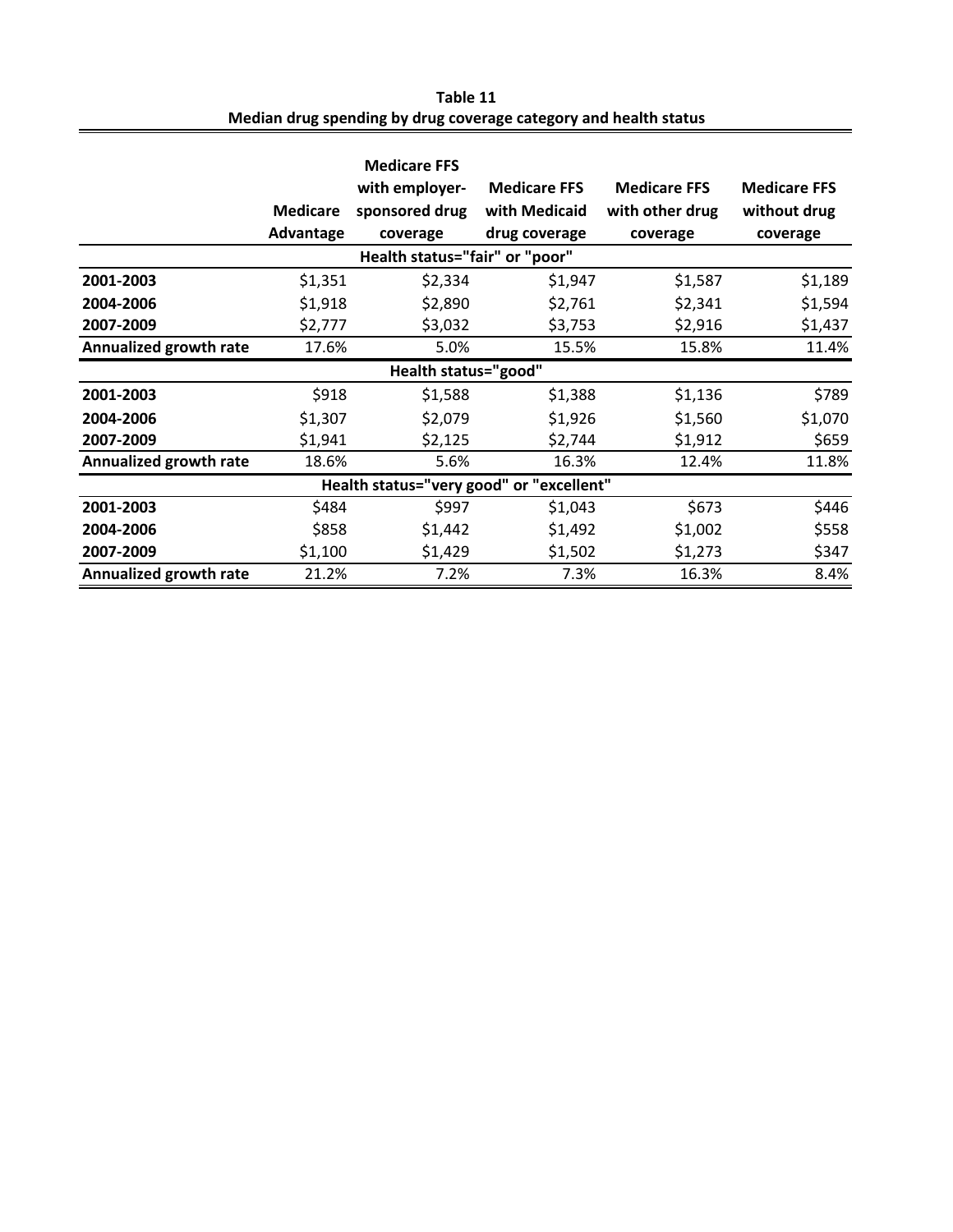# **Table 12 Effect on drug expenditure index of adjusting post‐Part D drug spending of Medicare Advantage enrollees downward by one‐third**

|                                                     | Average annual growth rate of |  |
|-----------------------------------------------------|-------------------------------|--|
|                                                     | drug expenditure index (2001- |  |
| <b>Beneficiary category</b>                         | 2003--2007-2009)              |  |
| Medicare Advantage, unadjusted                      | 13.5%                         |  |
| Medicare Advantage, adjusted                        | 3.4%                          |  |
| Medicare FFS with employer-sponsored drug insurance | 3.3%                          |  |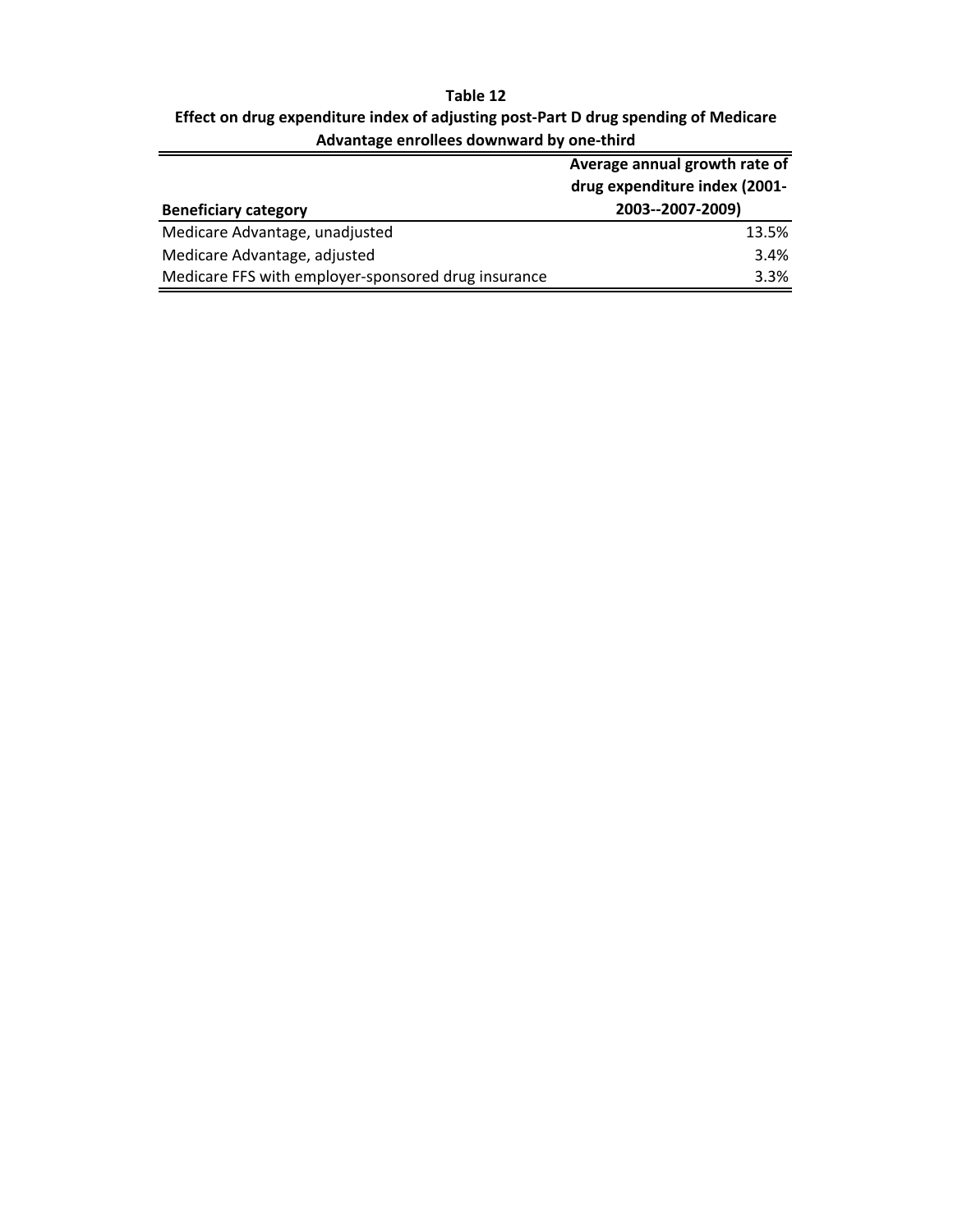# **Appendix Table 1**

# **List of medical conditions and associated MCBS questionnaire variables**

| <b>Medical conditions</b>              | <b>Community interview variable</b> | <b>Facility interview variable</b> |  |
|----------------------------------------|-------------------------------------|------------------------------------|--|
| Hardening of arteries/arteriosclerotic | <b>OCARTERY</b>                     | <b>ASHD</b>                        |  |
| heart disease*                         |                                     |                                    |  |
| Hypertension                           | D HBP                               | <b>HYPETENS</b>                    |  |
| Hypercholesterolemia (2009 only)       | <b>D CHOLES</b>                     | n/a                                |  |
| Myocardial infarction/Heart attack     | D MYOCAR                            | <b>MYOCARD</b> and must have       |  |
|                                        |                                     | inpatient event in past year       |  |
| Angina/CHD*                            | D CHD                               | <b>CRDVTYPE</b>                    |  |
| Other heart conditions, valve          | D OTHHRT or D VALVE                 | CARDIOV and                        |  |
| problem                                |                                     | CRDVTYPE="NO"                      |  |
| Congestive heart failure               | D CFAIL                             | <b>HRTFAIL</b>                     |  |
| Heart rhythm problem                   | <b>D RHYTHM</b>                     | <b>CARDDYSR</b>                    |  |
| Stroke/transient ischemic attack       | <b>D STROKE</b>                     | <b>STROKE or TIA</b>               |  |
| (TIA)                                  |                                     |                                    |  |
| Cancer                                 | D_CSKIN or D_CANCER and             | <b>CNRSKIN or CNRLUNG or</b>       |  |
|                                        | one or more of (OCCLUNG,            | <b>CNRBOWEL or CNRBREAS or</b>     |  |
|                                        | OCCCOLON, OCCBREST,                 | <b>CNRPROST or CNROVARY or</b>     |  |
|                                        | OCCPROST, OCCOVARY,                 | <b>CNRCERVI or CNRSTOMA or</b>     |  |
|                                        | OCCSTOM, OCCCERVX,                  | <b>CNRBLADD or CNRUTERU or</b>     |  |
|                                        | OCCKIDNY, OCCBRAIN,                 | <b>CNROTHER</b>                    |  |
|                                        | OCCTHROA, OCCBACK,                  |                                    |  |
|                                        | OCCHEAD, OCCFONEC,                  |                                    |  |
|                                        | OCCBLAD, OCCUTER,                   |                                    |  |
|                                        | OCCOTHER)                           |                                    |  |
|                                        |                                     |                                    |  |
| <b>Diabetes</b>                        | <b>OCDIABTS</b>                     | <b>DIABMEL</b>                     |  |
| Arthritis                              | <b>OCARTHRH</b>                     | <b>ARTHRIT</b>                     |  |
|                                        | or D ARTHRD                         |                                    |  |
|                                        |                                     |                                    |  |
| Mental/psychiatric disorder            | D PSYCH                             | <b>ANXIETY or DEPRESS or</b>       |  |
|                                        |                                     | MANICDEP or SCHIZOPH               |  |
| Mental retardation (excl.              | <b>OCMENTAL</b>                     | <b>MENTAL</b>                      |  |
| Alzheimer's/dementia)                  |                                     |                                    |  |
| Alzheimer's/dementia                   | <b>OCALZHMR</b>                     | <b>ALZHMR or DEMENT</b>            |  |
| Osteoporosis                           | <b>OCOSTEOP</b>                     | <b>OSTEOP</b>                      |  |
| Broken hip                             | <b>BRKHIP</b><br>D                  | <b>HIPFRACT</b>                    |  |
| Parkinson's                            | <b>OCPARKIN</b>                     | <b>PARKNSON</b>                    |  |
| Emphysema/asthma/chronic               | <b>OCEMPHYS</b>                     | <b>EMPCOPD or ASTHMA</b>           |  |
| obstructive pulmonary disease          |                                     |                                    |  |
| (COPD)                                 |                                     |                                    |  |